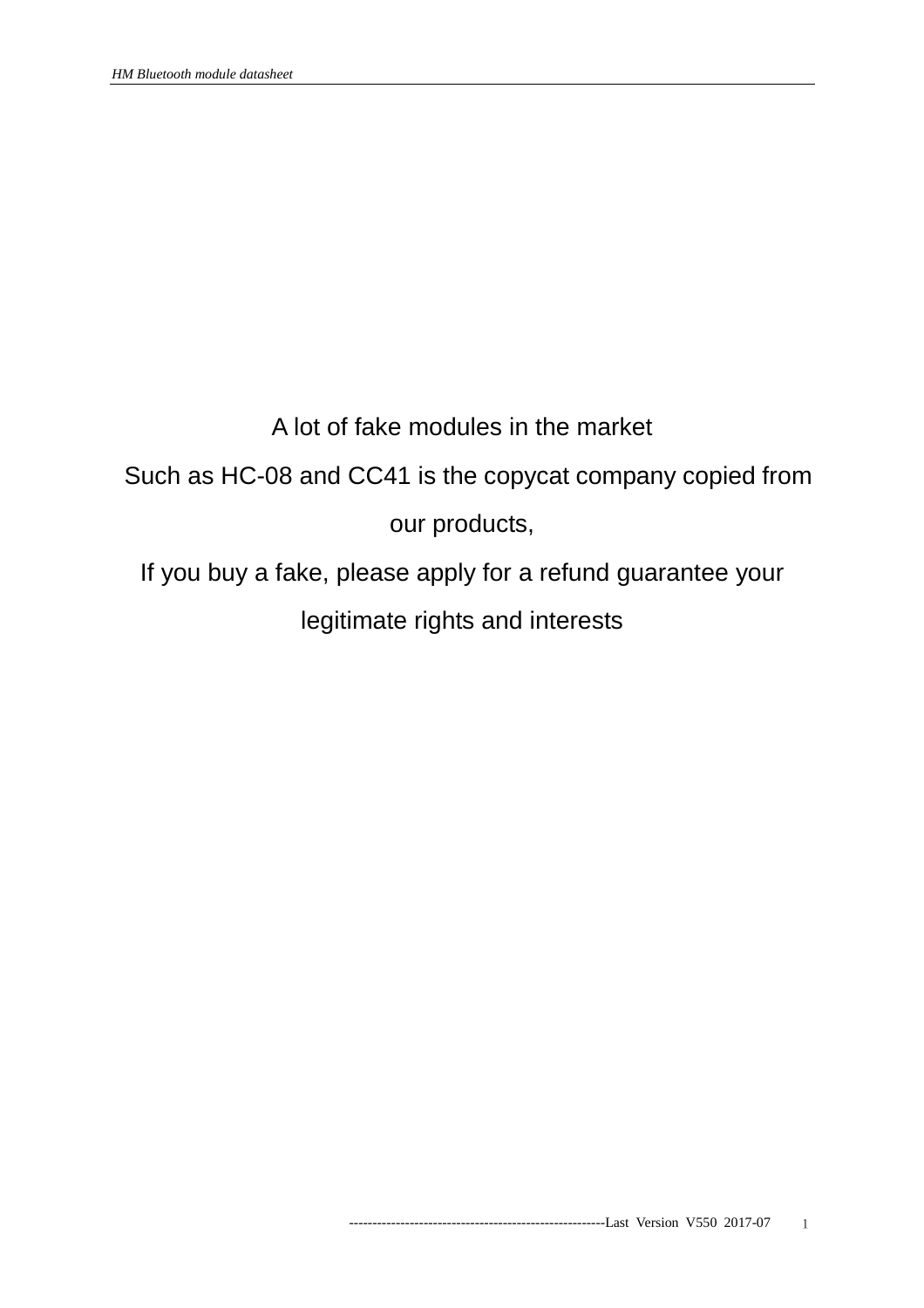

# JN Huamao Technology Company

## Bluetooth 4.0 BLE module

**Datasheet**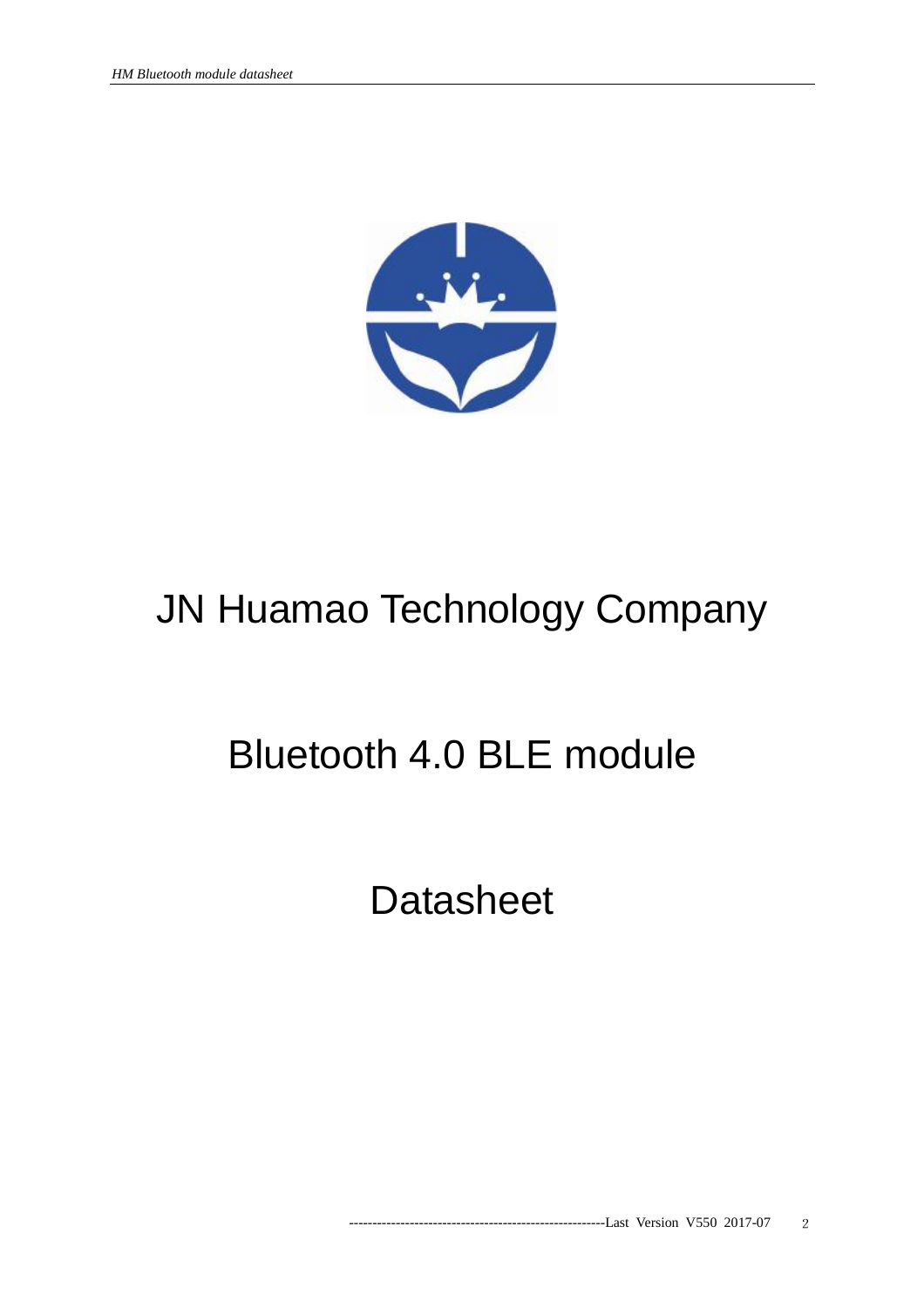- <sup>2</sup> Professional Bluetooth products suppliers.
- <sup>2</sup> Remote control module provider
- <sup>2</sup> Data transmission module provider
- ² PIO state acquisition module provider
- ² Customizable Bluetooth modules and Bluetooth solutions
- <sup>2</sup> Jinan high and new technology enterprise
- ² SIG members

Address: D-4020, Qilu soft zone Jinan city,Shandong, China Telephone: (86) 0531-85117999 WebSite: <http://www.jnhuamao.cn> WebSite: <http://www.huamaosoft.com> Mail: [webmaster@jnhuamao.cn](mailto:webmaster@jnhuamao.cn)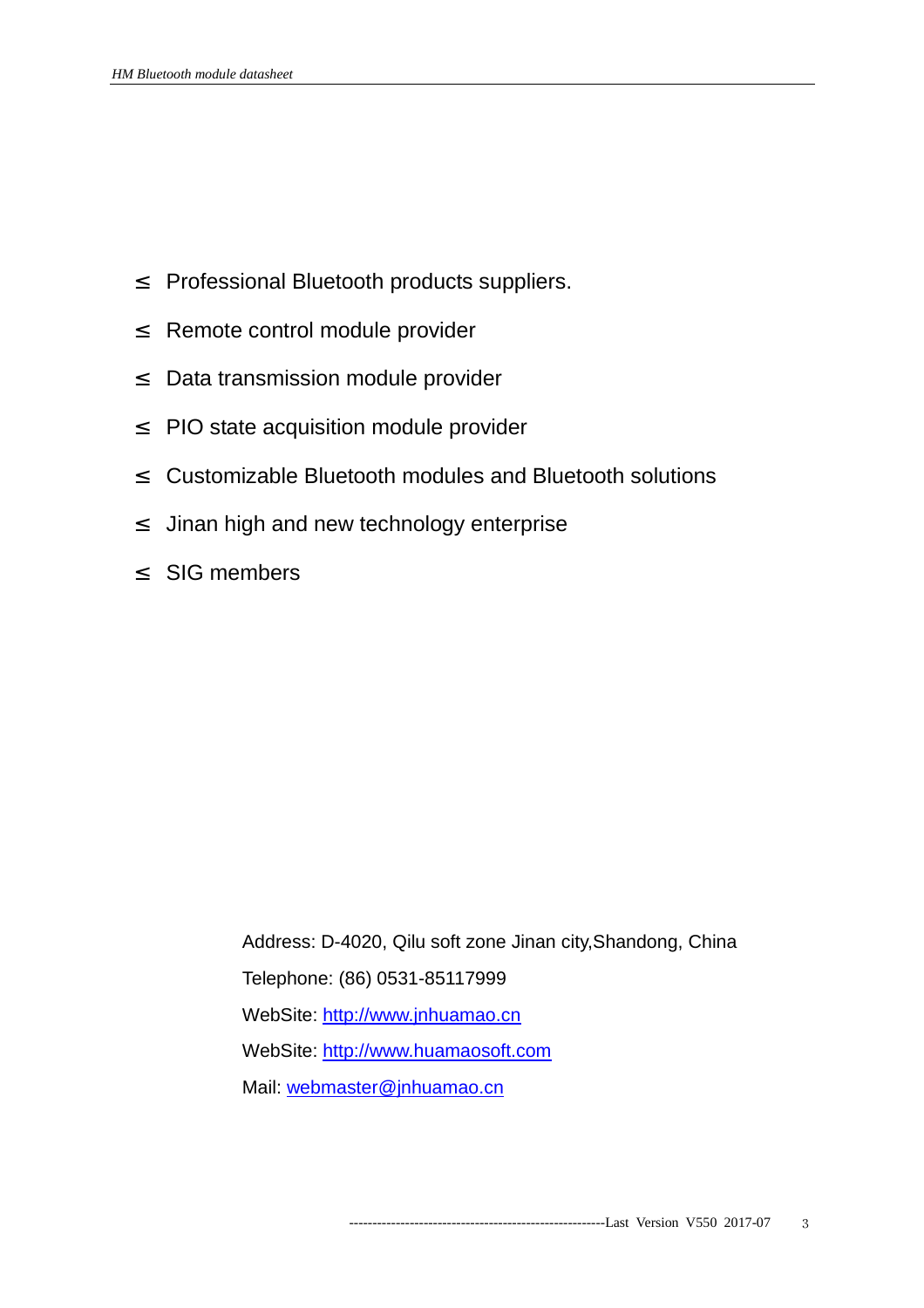## **The most complete, most convenient, the most stable of**

## **Bluetooth data transmission, Remote control and PIO input**

## **status acquisition module**

*---- Master and slave role in one* 

*---- Remote control PIO with AT Commands* 

#### *---- Remote acquisition of PIO input status with AT Commands*

#### **1. Product Parameters**

- Ø BT Version: Bluetooth Specification V4.0 BLE
- Ø Working frequency: 2.4GHz ISM band
- Ø Modulation method: GFSK(Gaussian Frequency Shift Keying)
- Ø RF Power: -23dbm, -6dbm, 0dbm, 6dbm
- Ø Speed: Asynchronous: 2-6K Bytes

Synchronous: 2-6K Bytes

- Ø Security: Authentication and encryption
- Ø Service: 0xFFE0 (Modifiable use AT+UUID command)
- Ø Characteristic: 0xFFE1 (Modifiable use AT+UUID command)
- Ø Characteristic: Notify and Write (Modifiable use AT+UUID command)
- Ø Power: +2.5V~3.3VDC 50mA
- Ø Power: Active state 8.5mA; Sleep state 50~200uA
- $\emptyset$  Working temperature: -20 ~ +95 Centigrade
- Ø Size: HM-10 27mm x 13mm x 2.2 mm
- $\varnothing$  Size: HM-11 18mm x 13mm x 2.2mm
- $\varnothing$  Size: HM-15 65mm x 32mm x 16mm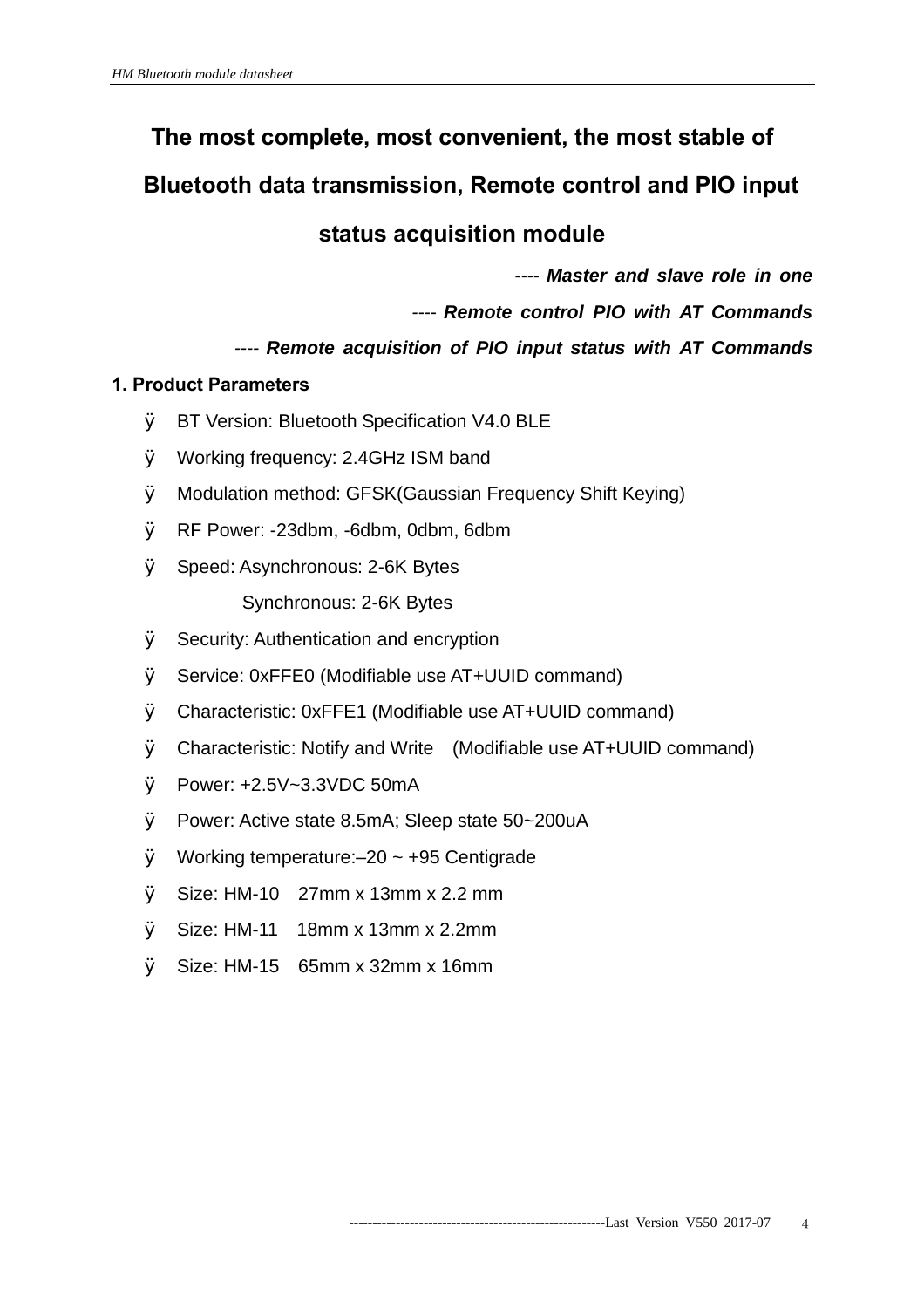#### **2. Product overview**

First of all, Thank you for choose our Bluetooth products.

If you want to know more about us, [www.jnhuamao.cn](http://www.jnhuamao.cn) could help you (Videos, New version datasheet, Module work flow, project Codes, etc.)

HM Bluetooth modules use CSR or TI CC254x or cypress chips, Master and slave roles in one, data transmission version and remote control version and PIO status acquisition version in one, Support the AT commands modify module parameters, Convenient and flexible.

#### **Data Transmission version:**

Before connect:

You can configure module parameters with AT Commands through UART After connect:

1) Send and receive Bluetooth data through UART.

#### **Remote Control version:**

Before connect:

You can configure module parameters with AT Commands through UART

After connect:

- 1) Send and receive Bluetooth data through UART.
- 2) Remote device could configure module parameters with AT Commands
- 3) Remote device could control PIO2~PIO11 output low or high

#### **PIO acquisition version:**

Before connect

You can configure module parameters with AT Commands

After connect

- 1) Send and receive Bluetooth data through UART.
- 2) Remote device could configure module parameters with AT Commands
- 3) Remote device could control PIO2, 3 output low or high with AT Commands HM-11 has no this function
- 4) Remote device could get PIO4 ~ 11 input status with AT Commands HM-11 only has PIO2 and PIO3.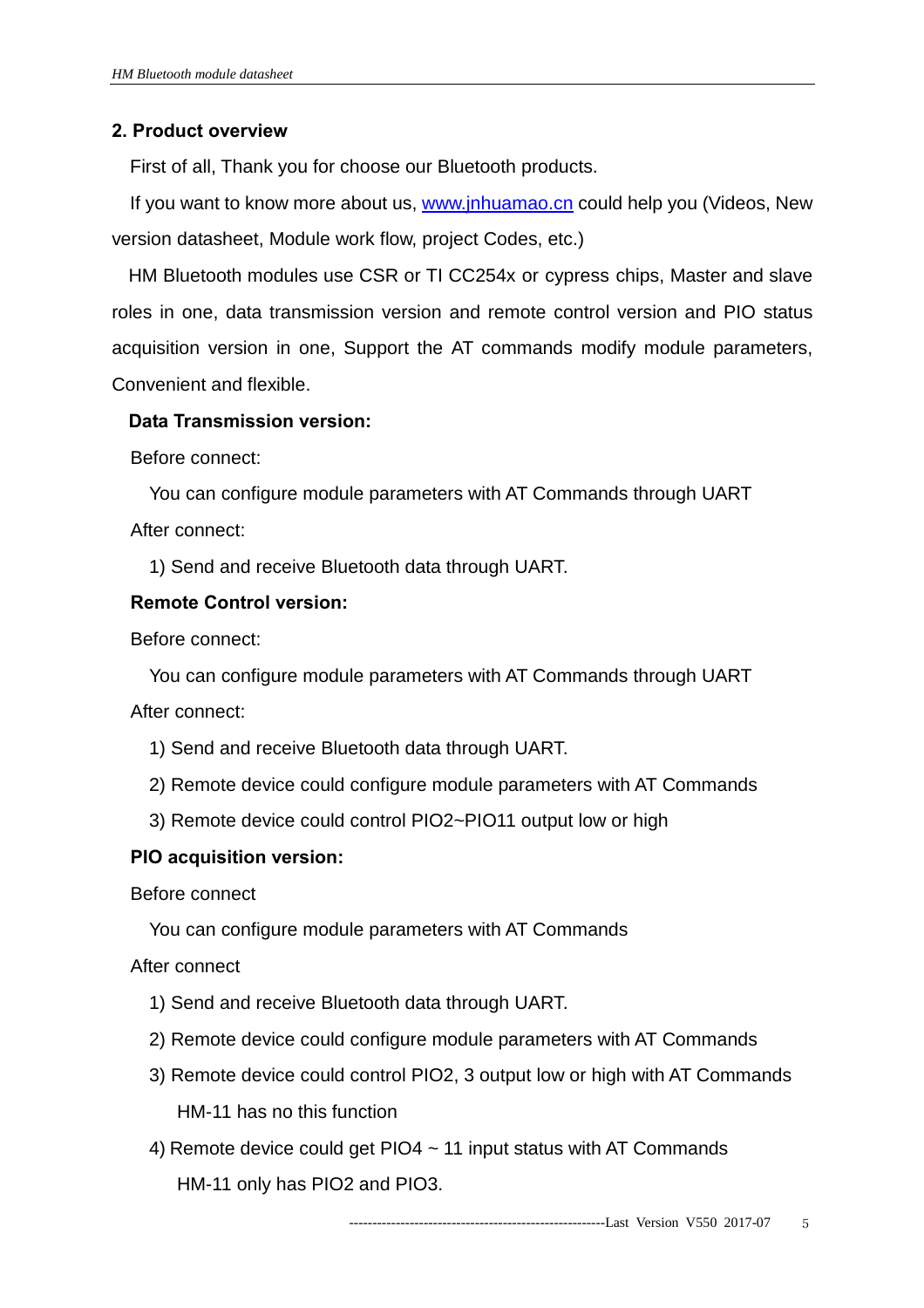#### **Module version:**

HM-01 to HM-09 is Bluetooth V2.1 version.

HM-10, HM-11 is Bluetooth V4.0 BLE version.

HM-12, HM-13 is Bluetooth Dual mode support EDR 4.0 and BLE 4.0

HM-16, HM-17 is Bluetooth V4.1 BLE version.

HM-18, HM-19 is Bluetooth V4.2 BLE version.

HM-01, HM-02, HM-09, HM-10, HM-16 and HM-18 is Pins to Pins.

HM-05, HM-06, HM-07, HM-11, HM-17 and HM-19 is Pins to Pins.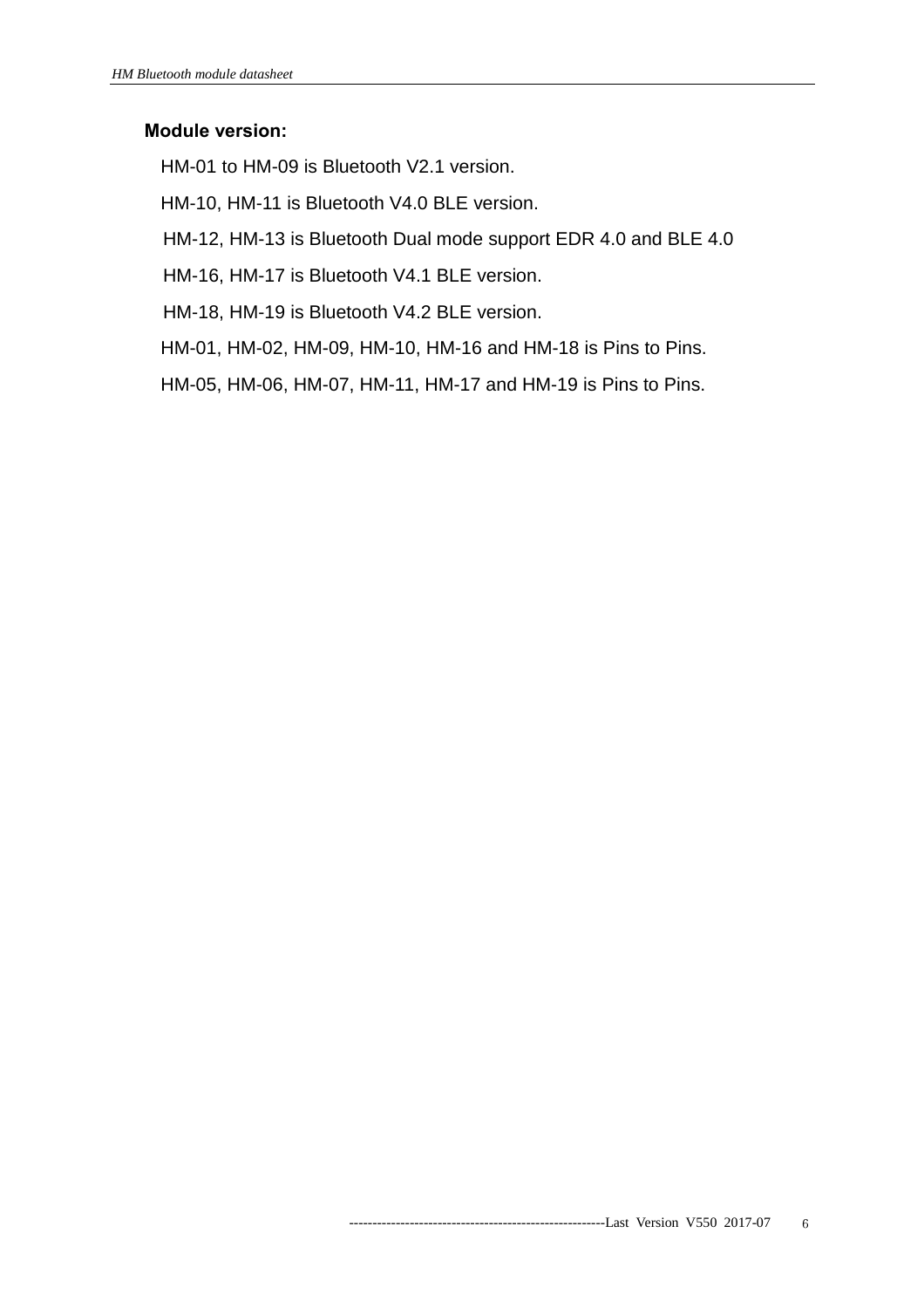#### **3. Product model**

| <b>Modules</b> | <b>VDD</b>   | Size(mm)        | Flash | Chip      | <b>BT</b> Version |
|----------------|--------------|-----------------|-------|-----------|-------------------|
| <b>HM-01</b>   | $2.5 - 3.7V$ | 27 * 13 * 2.2   | 8M    | BC417143  | $V2.1 + EDR$      |
| <b>HM-02A</b>  | $2.5 - 3.7V$ | 27 * 13 * 2.2   | 6M    | BC31A223  | V <sub>2.1</sub>  |
| <b>HM-02B</b>  | $2.5 - 3.7V$ | 27 * 13 * 2.2   | 6M    | BC41C671  | $V2.1 + EDR$      |
| <b>HM-03A</b>  | $2.5 - 3.7V$ | 27 * 12.5 * 4.3 | 6M    | BC31A223  | V <sub>2.1</sub>  |
| <b>HM-03B</b>  | $2.5 - 3.7V$ | 27 * 12.5 * 4.3 | 6M    | BC41C671  | $V2.1 + EDR$      |
| <b>HM-04A</b>  | $2.5 - 3.7V$ | Not for sale    |       |           |                   |
| $HM-04B$       | $2.5 - 3.7V$ | Not for sale    |       |           |                   |
| HM-05/06A      | $2.5 - 3.7V$ | 18 * 13 * 2.2   | 6M    | BC31A223  | V <sub>2.1</sub>  |
| HM-05/06B      | $2.5 - 3.7V$ | 18 * 13 * 2.2   | 6M    | BC41C671  | $V2.1 + EDR$      |
| <b>HM-07</b>   | $2.5 - 3.7V$ | 18 * 13 * 2.2   | 8M    |           | $V2.1 + EDR$      |
| HM-08          | $2.5 - 3.7V$ | 27 * 13 * 2.5   | 8M    | Class 1   | $V2.1 + EDR$      |
| HM-09          | $2.5 - 3.7V$ | 27 * 13 * 2.2   | 8M    |           | $V2.1 + EDR$      |
| <b>HM-10</b>   | $2.2 - 3.7V$ | 27 * 13 * 2.2   | 256Kb | CC2540/1  | <b>V4.0 BLE</b>   |
| <b>HM-11</b>   | $2.2 - 3.7V$ | 18 * 13 * 2.2   | 256Kb | CC2540/1  | <b>V4.0 BLE</b>   |
| <b>HM-12</b>   | 2.5-3.9V     | 27 * 13 * 2.2   | 64KB  | Dual mode | EDR 40 + BLE 40   |
| <b>HM-13</b>   | 2.5-3.9V     | 18 * 13 * 2.2   | 64KB  | Dual mode | EDR 40 + BLE 40   |
| <b>HM-14</b>   | $2.2 - 4.0V$ | $13 * 12 * 2.0$ |       | Dual mode | EDR40 + BLE 40    |
| <b>HM-15</b>   | 5V           | 65 * 32 * 16    | 256Kb | CC2540    | <b>BLE V4.0</b>   |
| HM-16          | $2.1 - 5.5V$ | 27 * 13 * 2.2   | 128KB |           | <b>BLE V4.1</b>   |
| <b>HM-17</b>   | $2.1 - 5.5V$ | 18 * 13 * 2.2   | 128KB |           | <b>BLE V4.1</b>   |
| <b>HM-18</b>   | $2.1 - 5.5V$ | 27 * 13 * 2.2   | 256KB |           | <b>BLE V4.2</b>   |
| HM-19          | $2.1 - 5.5V$ | $18 * 13 * 2.2$ | 256KB |           | <b>BLE V4.2</b>   |

#### **4. Product certificate**

Products have FCC-ID, CE, RoHS. You can download certification from [www.jnhuamao.cn](http://www.jnhuamao.cn) or [www.huamaosoft.com](http://www.huamaosoft.com)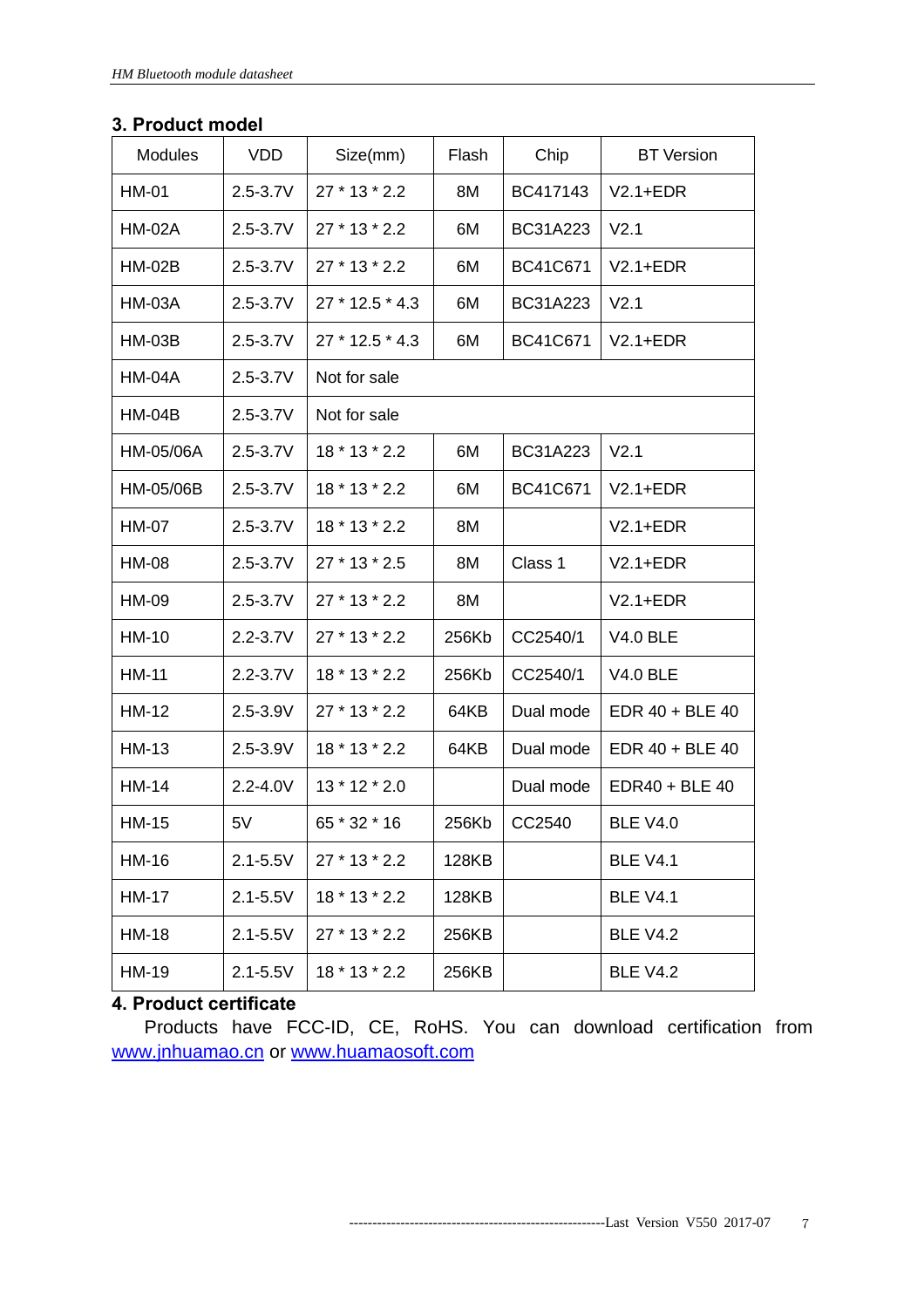## **5. Product pictures**

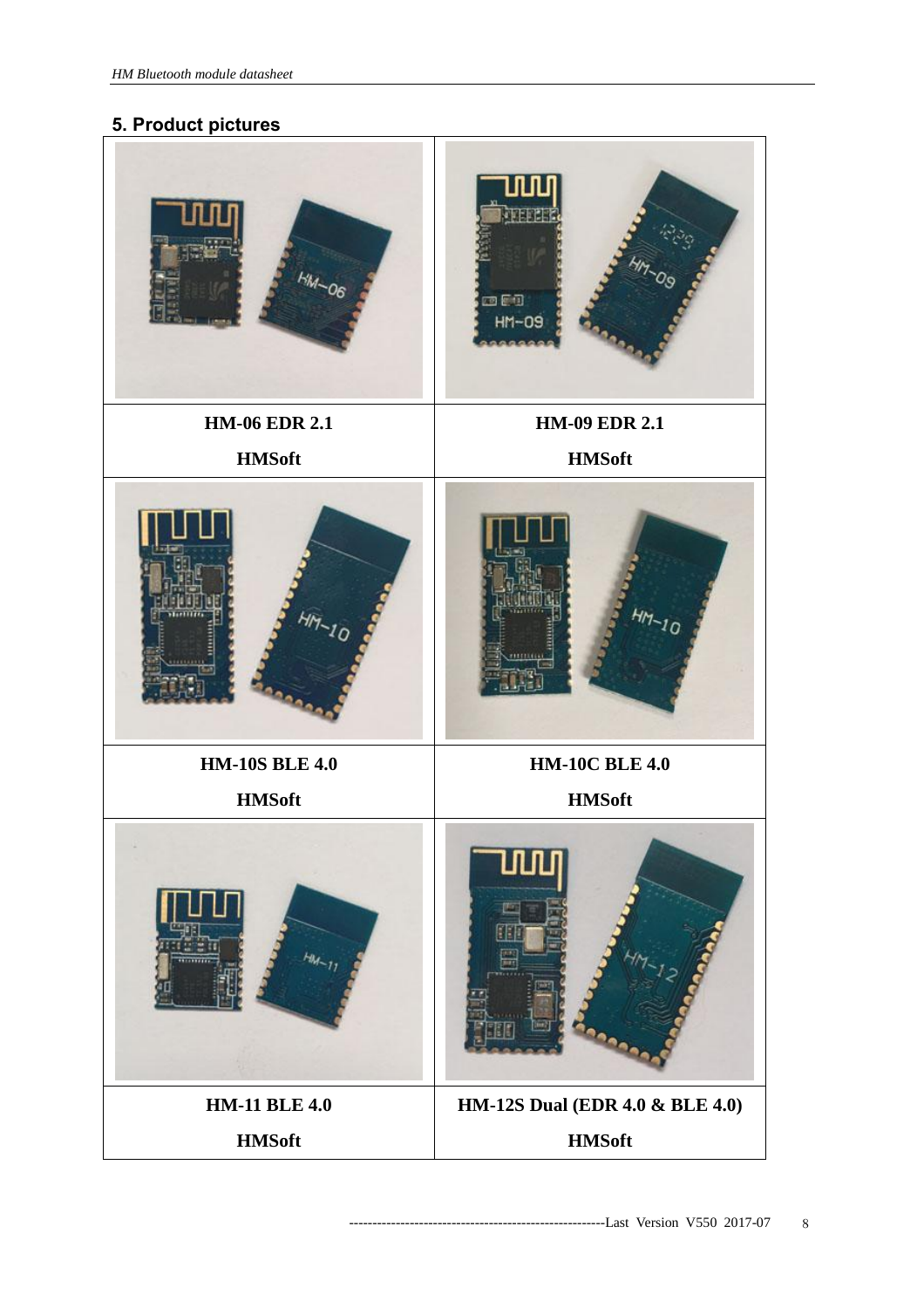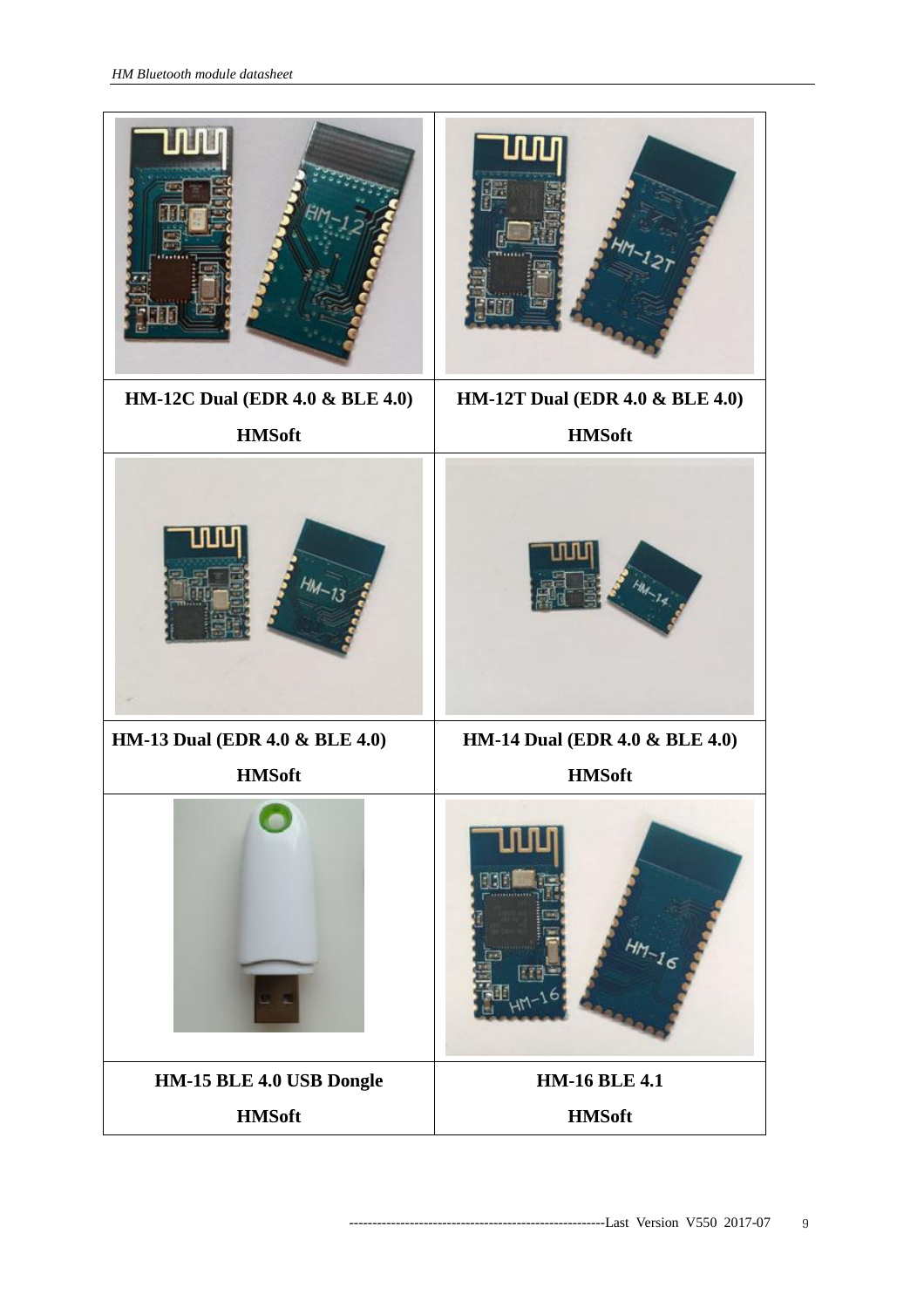| $10 - 12$            | யா                   |
|----------------------|----------------------|
| <b>HM-17 BLE 4.1</b> | <b>HM-18 BLE 4.2</b> |
| <b>HMSoft</b>        | <b>HMSoft</b>        |
| மா                   |                      |
| <b>HM-19 BLE 4.2</b> | HM Beacon BLE 4.0    |
| <b>HMSoft</b>        | <b>HMBeacon</b>      |
| WIFI                 | WIFI+BLE             |
| <b>Testing</b>       | <b>Testing</b>       |
| <b>Coming soon</b>   | <b>Coming soon</b>   |
| $HM-20$              | $HM-21$              |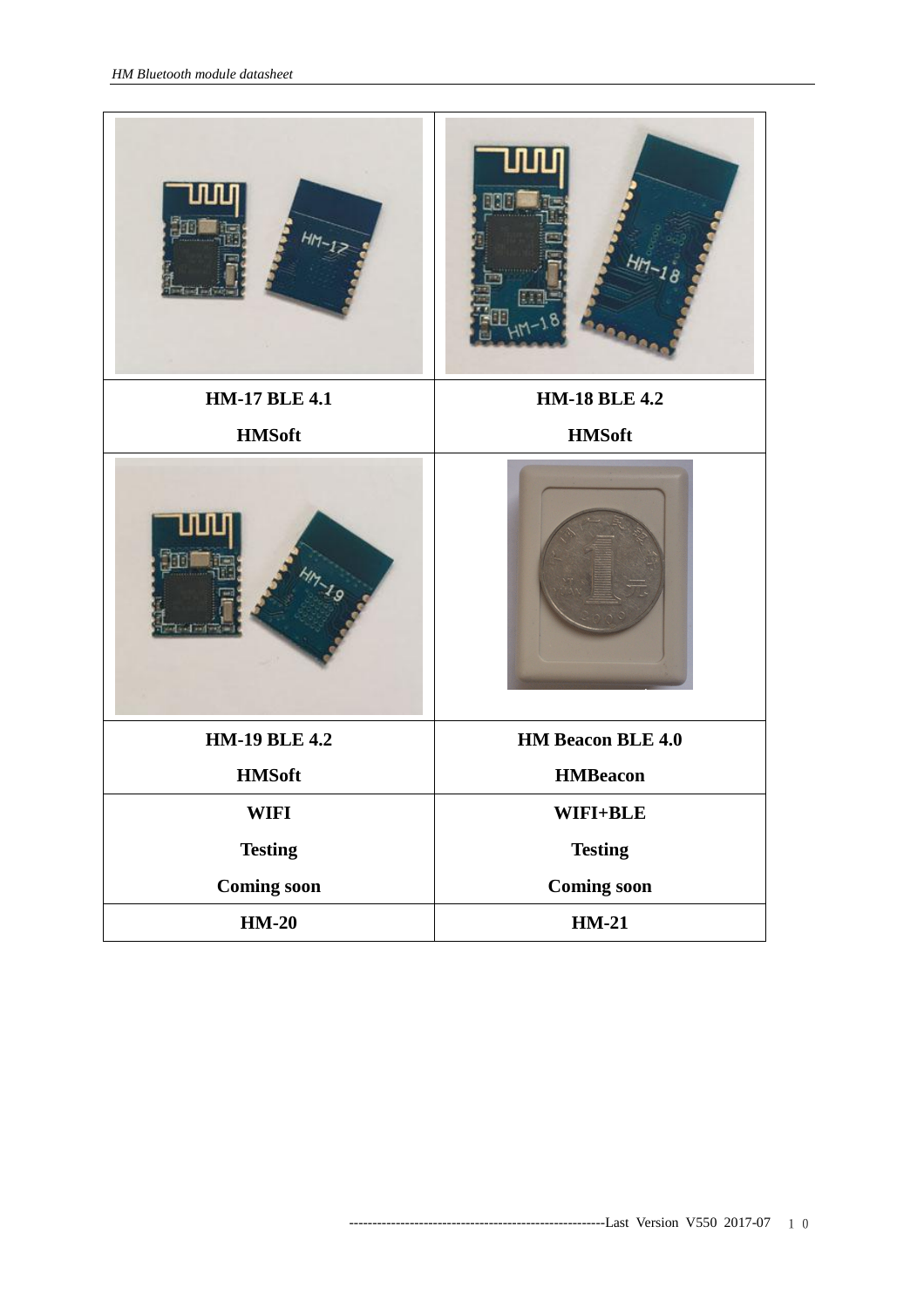#### **6. Product technical specifications**

This document only include Bluetooth BLE 4.0 document, If you want to know more about other modules, [www.jnhuamao.cn](http://www.jnhuamao.cn) or [www.huamaosoft.com](http://www.huamaosoft.com) could help you.

#### **What's different between HM-10S and HM-10C?**



Left is HM-10S, It have 34 Pads. Right is HM-10C and it only have 26 Pads

HM-10C is equal HM-10S removed bottom Pads.

**6.1 HM-10 Schematic**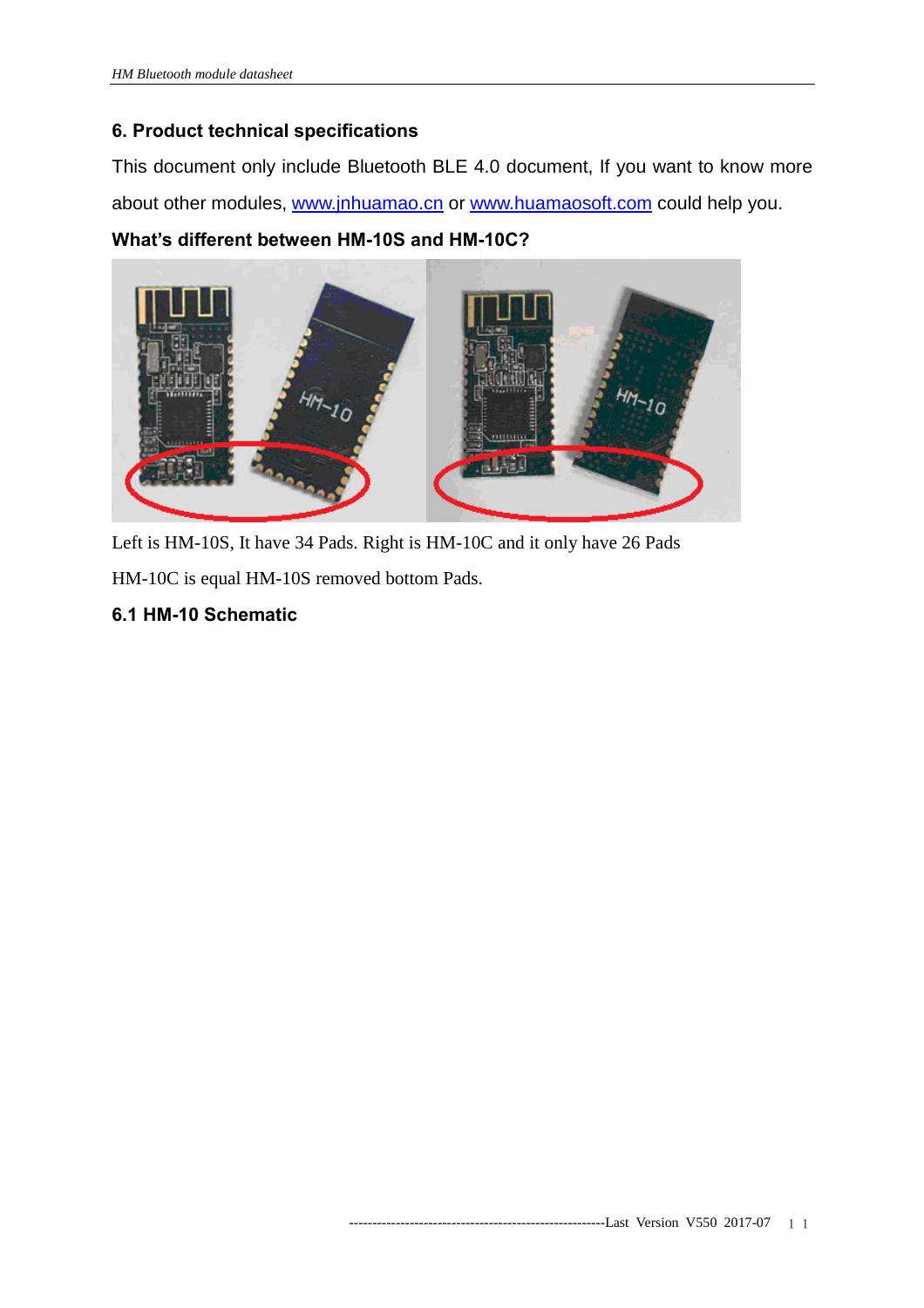

**6.2 HM-10 Size**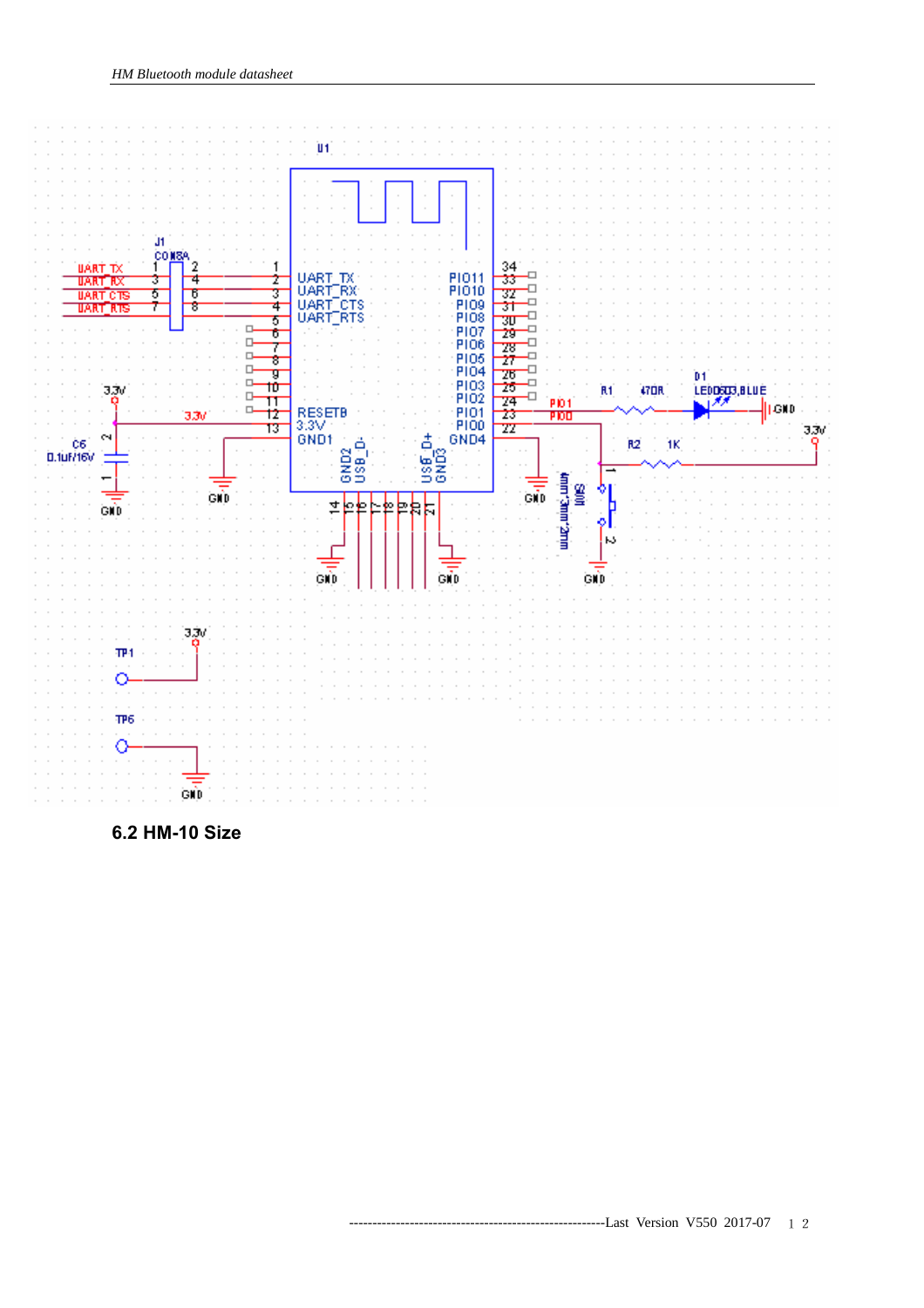

**6.3 HM-10 package information** 



## **6.4 HM-10 Device Terminal Functions**

| $HM-10S$   $HM-10C$ | Name    | <b>Description</b>        | <b>CC254X</b>    |
|---------------------|---------|---------------------------|------------------|
|                     | UART TX | UART interface            | P1 6             |
|                     | UART RX | UART interface            | P <sub>1</sub> 7 |
|                     |         | UART CTS   UART interface | P1 4             |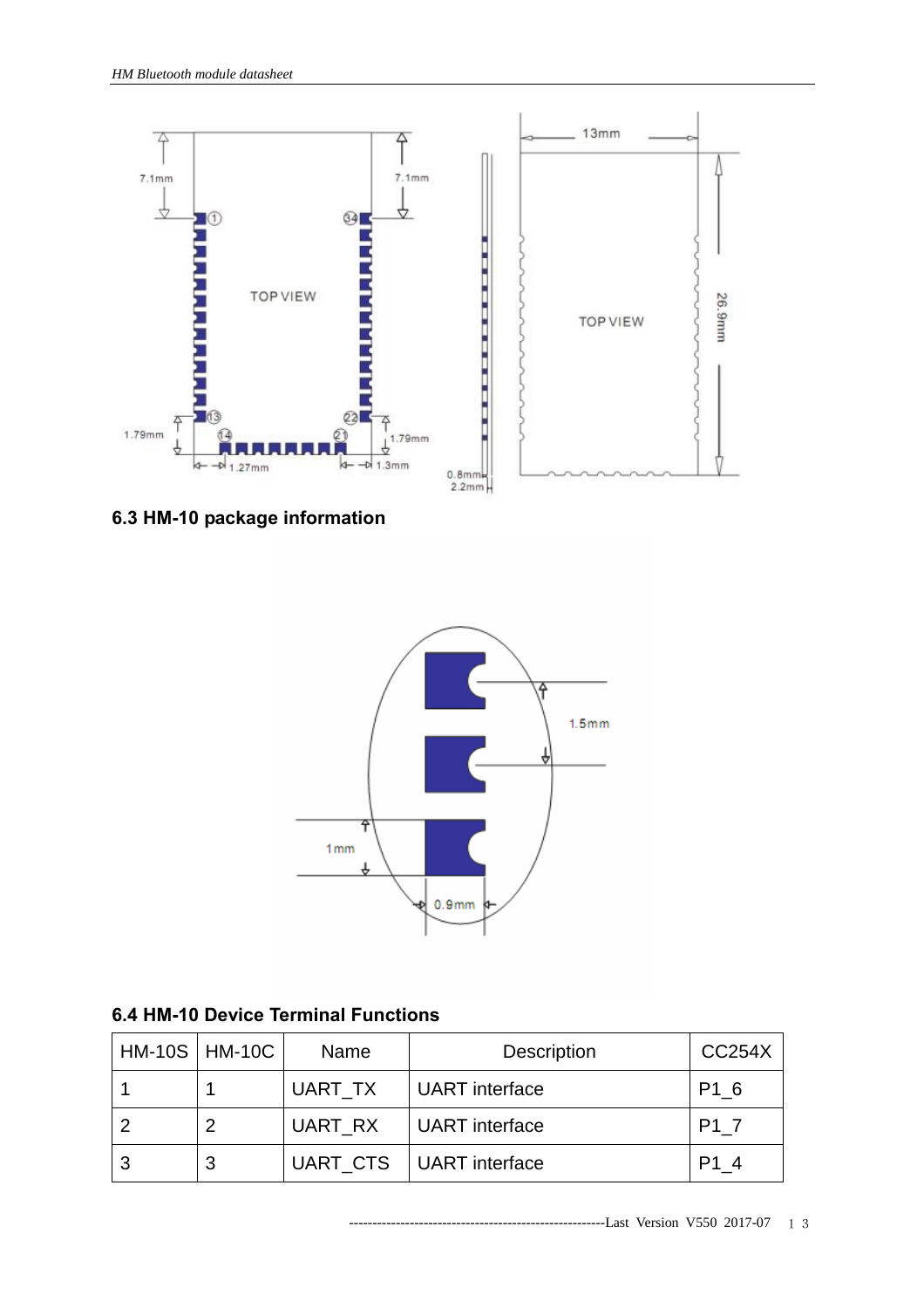| $\overline{4}$ | 4              | UART_RTS         | <b>UART</b> interface        | $P1_5$           |
|----------------|----------------|------------------|------------------------------|------------------|
| 5              | 5              | <b>NC</b>        | <b>NC</b>                    |                  |
| 6              | 6              | <b>NC</b>        | <b>NC</b>                    |                  |
| $\overline{7}$ | $\overline{7}$ | <b>NC</b>        | <b>NC</b>                    | $P2_2$           |
| 8              | 8              | <b>NC</b>        | <b>NC</b>                    | $P2_1$           |
| 9              | 9              | <b>NC</b>        | <b>NC</b>                    | $P2_0$           |
| 10             | 10             | <b>NC</b>        | <b>NC</b>                    |                  |
| 11             | 11             | <b>RESETB</b>    | Reset if low >100ms.         | <b>RESET</b>     |
| 12             | 12             | <b>VCC</b>       | 3.3V                         |                  |
| 13             | 13             | <b>GND</b>       | Ground                       |                  |
| 14             | X              | <b>GND</b>       | Ground                       |                  |
|                |                |                  | HM-10C doesn't have this pin |                  |
| 15             | X              | USB_D-           | <b>USB</b> interface         | PIN <sub>3</sub> |
|                |                |                  | HM-10C doesn't have this pin |                  |
| 16             | X              | <b>NC</b>        | <b>NC</b>                    |                  |
|                |                |                  | HM-10C doesn't have this pin |                  |
| 17             | X              | <b>NC</b>        | <b>NC</b>                    |                  |
|                |                |                  | HM-10C doesn't have this pin |                  |
| 18             | X              | <b>NC</b>        | <b>NC</b>                    |                  |
|                |                |                  | HM-10C doesn't have this pin |                  |
| 19             | X              | <b>NC</b>        | <b>NC</b>                    |                  |
|                |                |                  | HM-10C doesn't have this pin |                  |
| 20             | X              | $UB_D+$          | <b>USB</b> interface         | PIN <sub>2</sub> |
|                |                |                  | HM-10C doesn't have this pin |                  |
| 21             | X              | <b>GND</b>       | Ground                       | <b>GND</b>       |
|                |                |                  | HM-10C doesn't have this pin |                  |
| 22             | 22             | <b>GND</b>       | Ground                       | <b>GND</b>       |
| 23             | 23             | PIO <sub>0</sub> | System Key                   | $P1_3$           |
| 24             | 24             | PIO1             | System LED                   | $P1_2$           |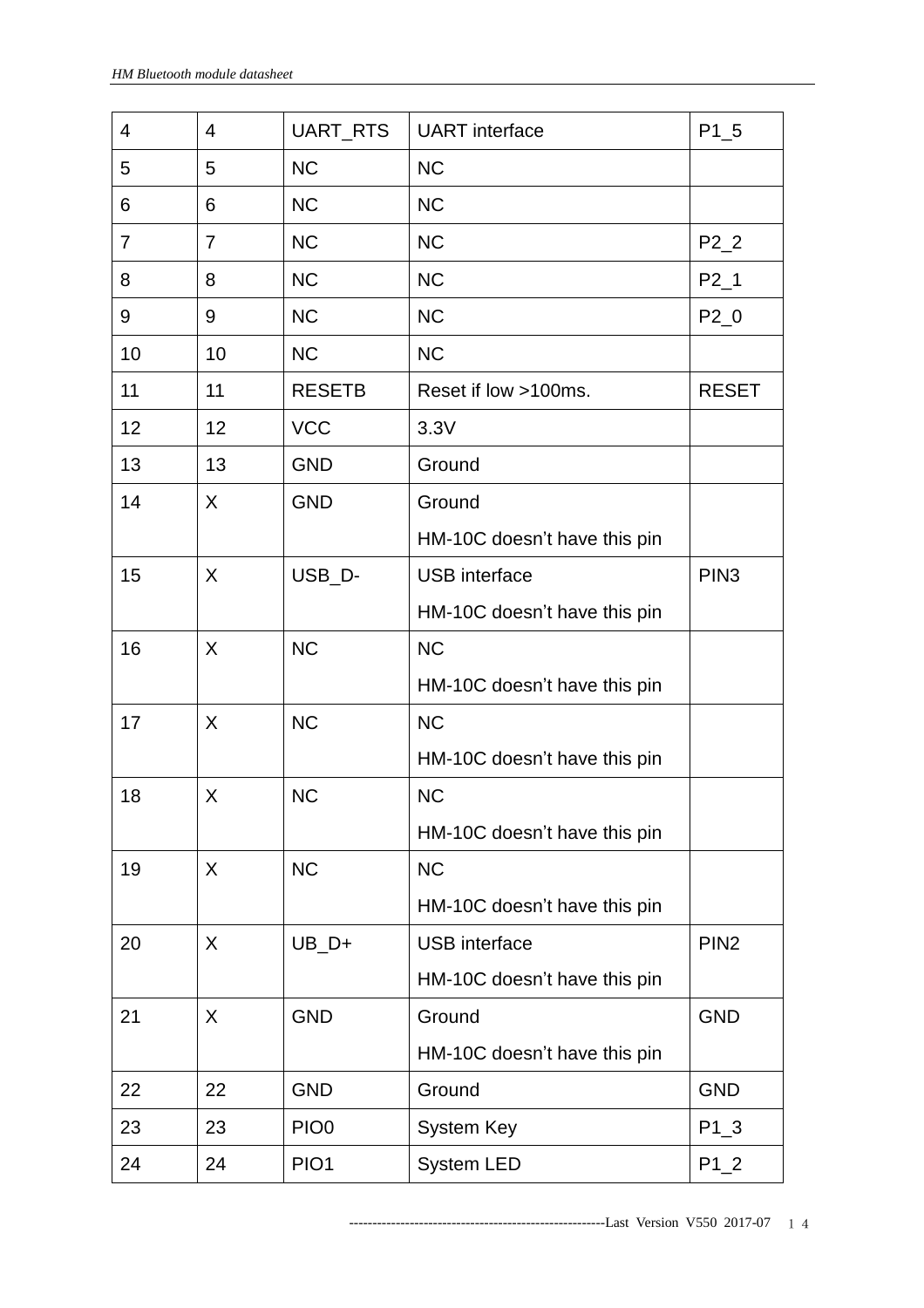| 25 | 25 | PIO <sub>2</sub> | input/output pin. PWM output | P1 1             |
|----|----|------------------|------------------------------|------------------|
| 26 | 26 | PIO <sub>3</sub> | input/output pin/ADC         | P1 0             |
| 27 | 27 | PIO <sub>4</sub> | input/output pin/ADC         | $P0-7$           |
| 28 | 28 | PIO <sub>5</sub> | input/output pin/ADC         | P0 6             |
| 29 | 29 | PIO <sub>6</sub> | input/output pin/ADC         | P <sub>0</sub> 5 |
| 30 | 30 | PIO <sub>7</sub> | input/output pin/ADC         | P0 4             |
| 31 | 31 | PIO <sub>8</sub> | input/output pin/ADC         | P0 3             |
| 32 | 32 | PIO <sub>9</sub> | input/output pin/ADC         | P <sub>0</sub> 2 |
| 33 | 33 | <b>PIO10</b>     | input/output pin/ADC         | P <sub>0</sub> 1 |
| 34 | 34 | <b>PIO11</b>     | input/output pin/            | P0 0             |
|    |    |                  | ADC/DS18B20/DHT11            |                  |

**6.5 HM-11 Size** 



## **6.6 HM-11 Package information**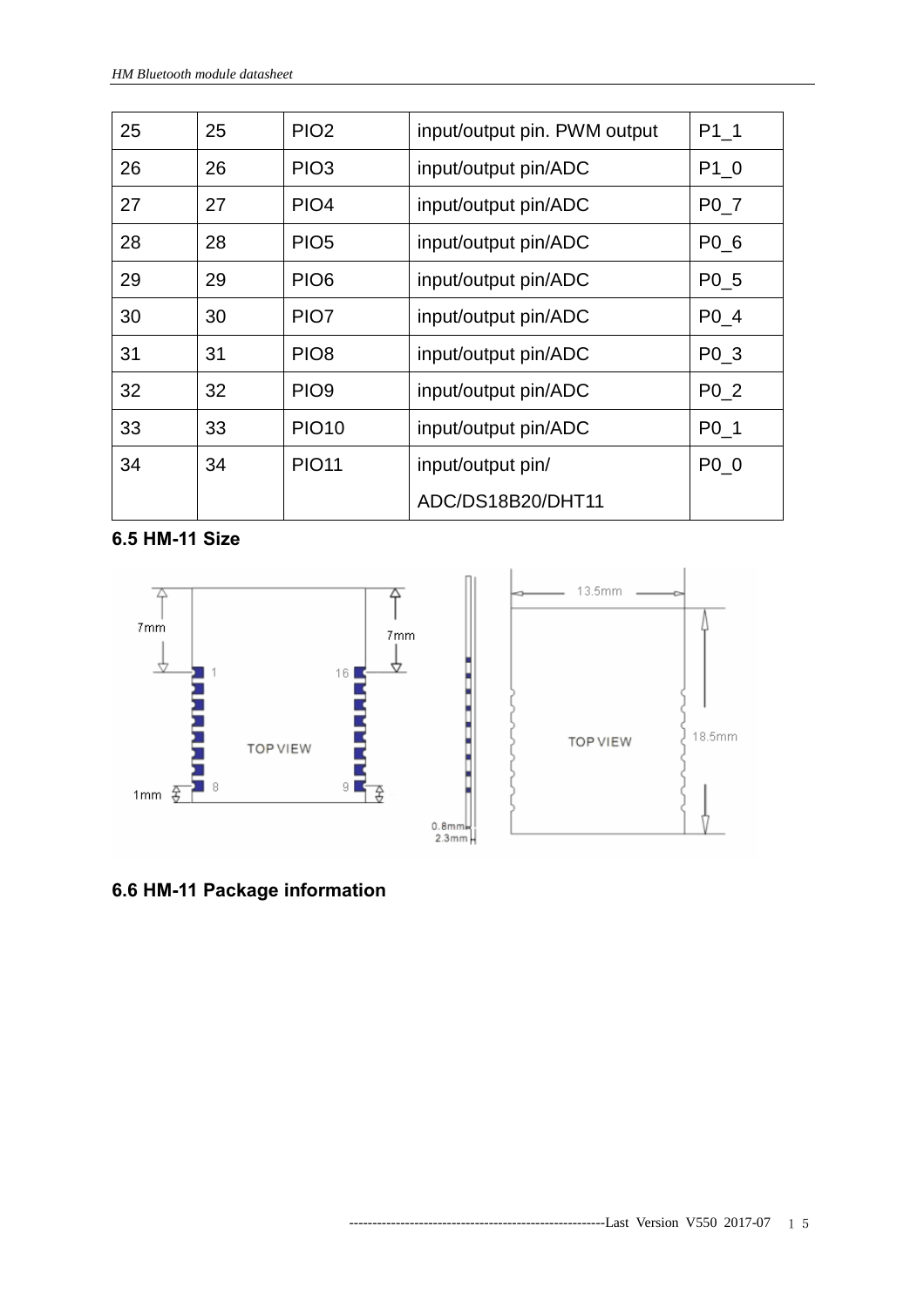

## **6.7 HM-11 Device Terminal Functions**

| <b>No</b>      | Name             | Description           | <b>CC254X</b>    |
|----------------|------------------|-----------------------|------------------|
| 1              | UART_RTS         | <b>UART</b> interface | $P1_5$           |
| $\overline{2}$ | UART_TX          | <b>UART</b> interface | $P1_6$           |
| 3              | UART_CTS         | <b>UART</b> interface | P1 4             |
| $\overline{4}$ | UART_RX          | <b>UART</b> interface | $P1_7$           |
| 5              | <b>NC</b>        | <b>NC</b>             | $P2_1$           |
| 6              | <b>NC</b>        | <b>NC</b>             | $P2_2$           |
| 7              | <b>NC</b>        | <b>NC</b>             | PIN <sub>2</sub> |
| 8              | <b>NC</b>        | <b>NC</b>             | PIN <sub>3</sub> |
| 9              | <b>VCC</b>       | V3.3                  | <b>VCC</b>       |
| 10             | <b>NC</b>        | NC or VCC             |                  |
| 11             | <b>RESETB</b>    | Reset if low <100ms   | RESET_N          |
| 12             | <b>GND</b>       | Ground                | <b>GND</b>       |
| 13             | PIO <sub>3</sub> | input/output pin      | $P1_1$           |
| 14             | PIO <sub>2</sub> | input/output pin/PWM  | $P1_0$           |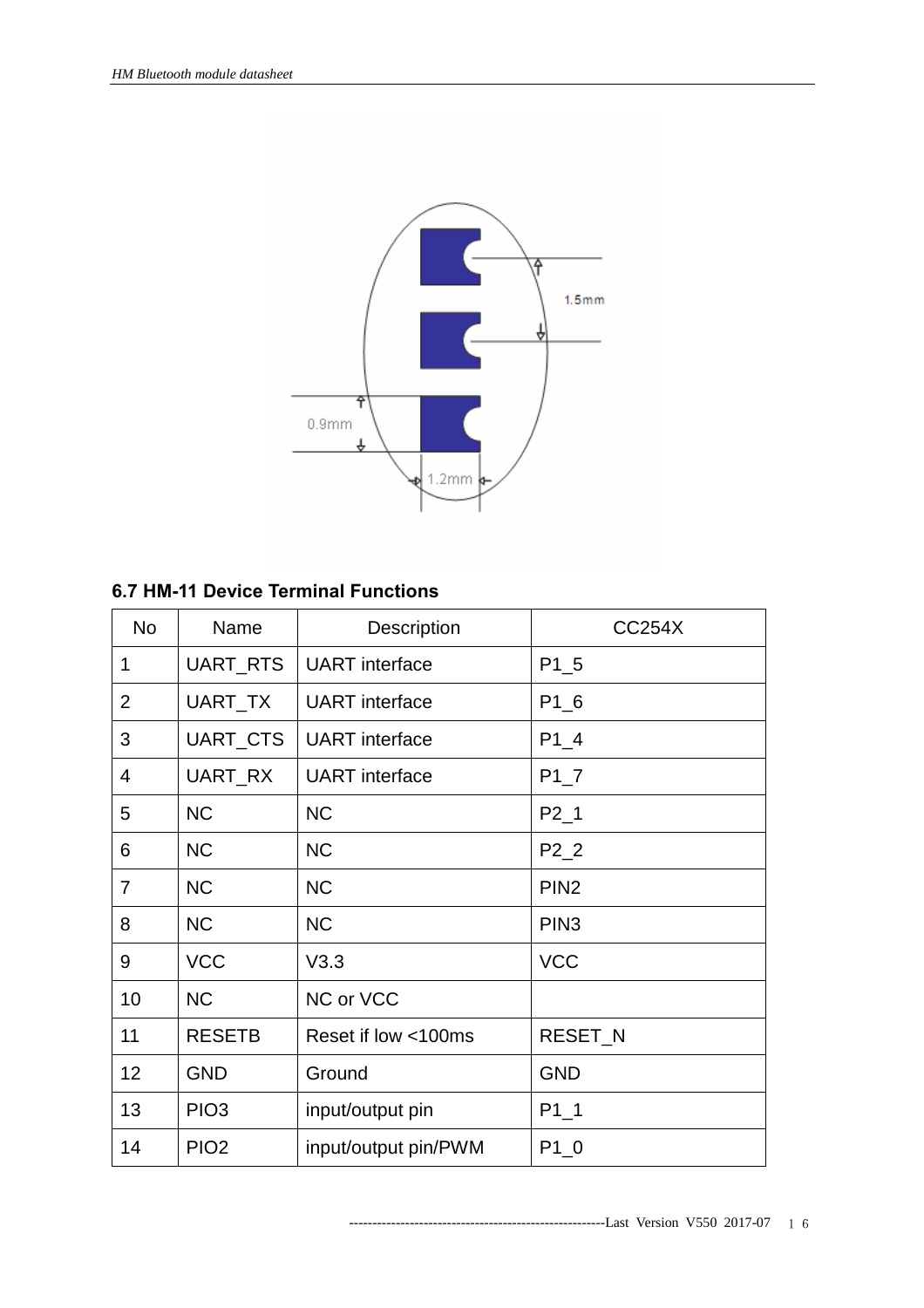| 15 | PIO <sub>1</sub> | <b>System LED</b> | P <sub>0</sub> |
|----|------------------|-------------------|----------------|
| 16 | PIO <sub>0</sub> | <b>System KEY</b> | P0 6           |

#### **6.8 HM-15**

HM-15 is based HM-10, a real USB interface.



**6.9 HM-Sensor** 

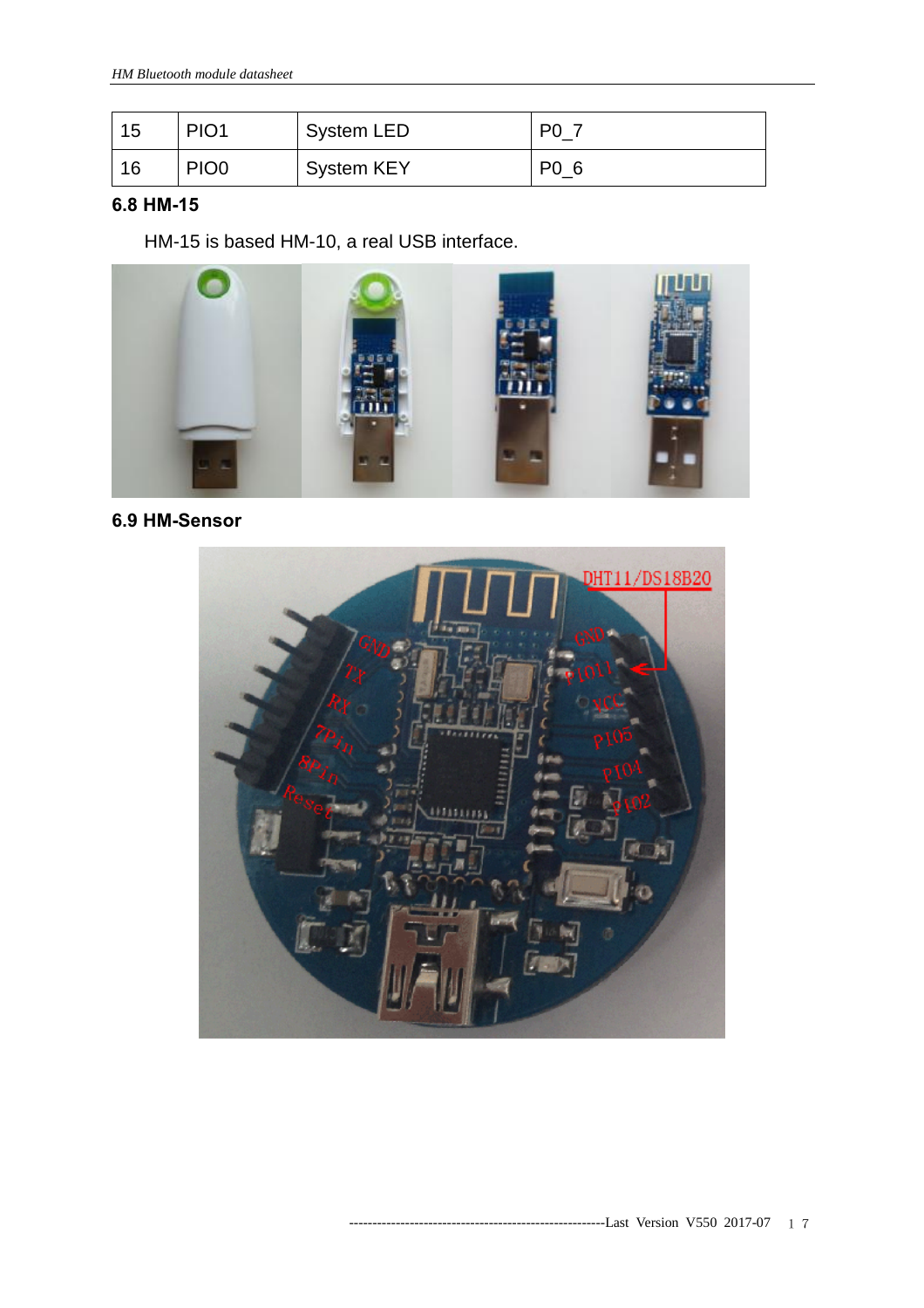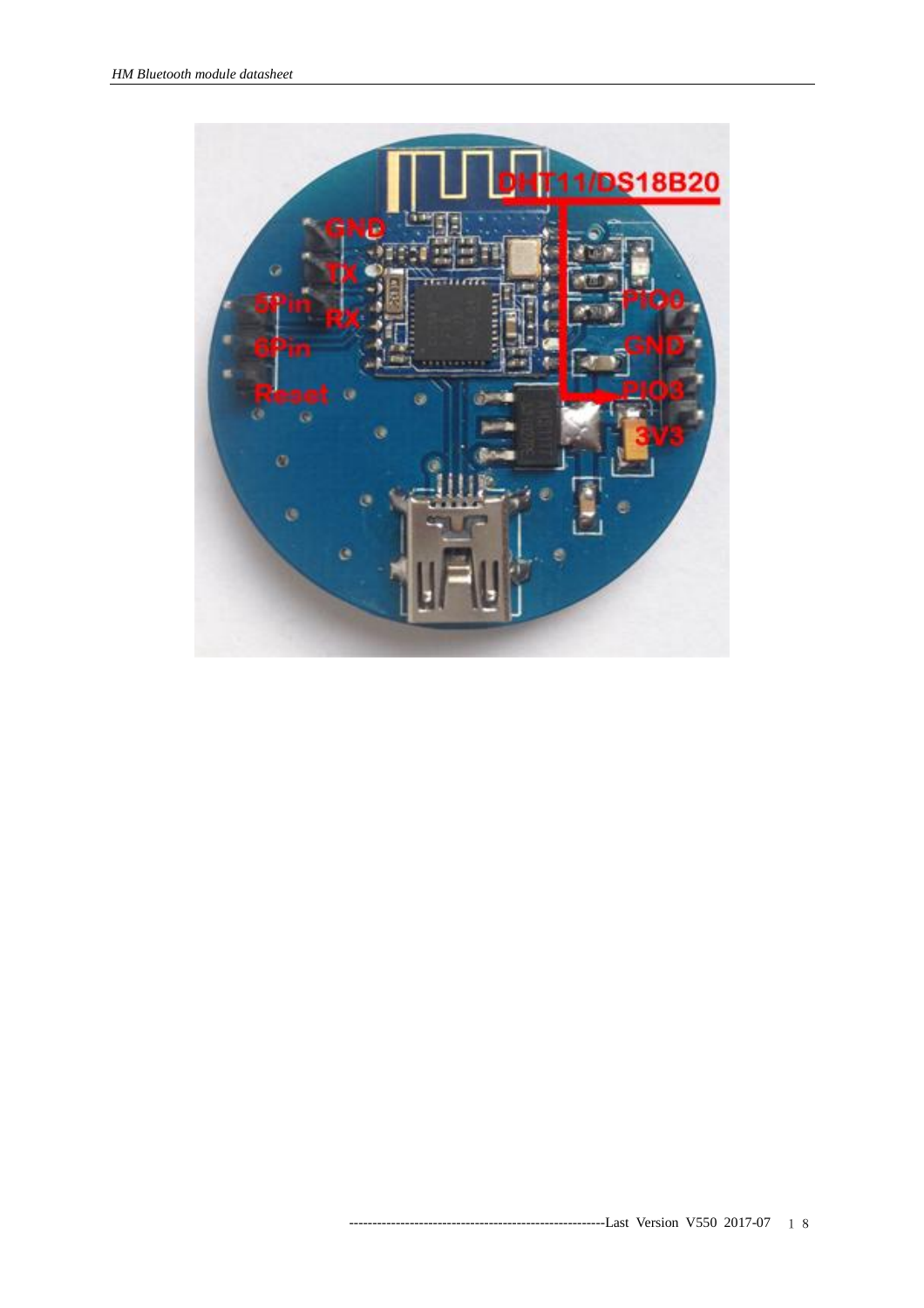

#### **7. System function**

#### **How to wake up module from sleep mode?**

There are two ways to wake up module from sleep mode, if module was in sleep mode..

7.1 Send "I am iron man, I am iron man, I am iron man I am iron….." string.

Yes, that's a joke, in sleep mode, you can send a long string (Length > 80 or more), that string can made module wake up, and you will receive "OK+WAKE" string from UART. Note: That wake up string is better not include any AT commands.

7.2 Long press system KEY >=1000 ms.

After wake up module, you can send and receive AT commands.

#### **How to let module into sleep mode?**

1. Send "AT+SLEEP" string through UART, if all is okay, module will return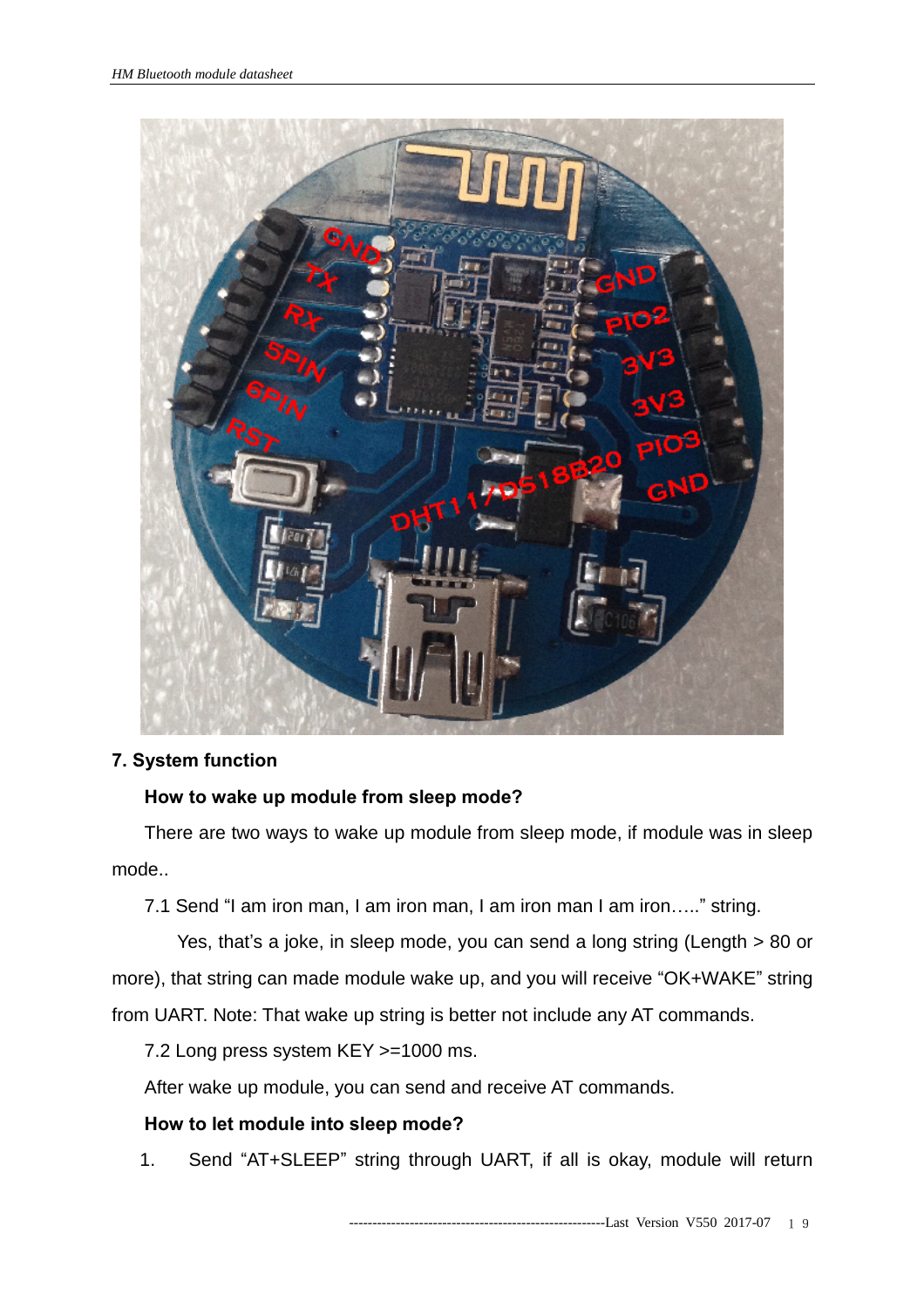"OK+SLEEP" string and into sleep mode.

2. Execute "AT+PWRM1" command, Module will auto into sleep mode when power on or disconnect from remote device.

#### **System advert packet**

In iOS system you can't get model MAC address directly. So we put MAC address information into advert packet.

You can use CBAdvertisementDataManufactureDataKey property to get it, MAC address information string format like follow:

Total length is 8 Bytes, First of two bytes is identify string, it always is 0x48 and 0x4D, the rest 6 bytes is MAC address string

For example: 0x48, 0x4D, 0xB4, 0x99, 0x4C, 0xXX, 0xXX, 0xXX

0x48 and 0x4D is "HM" string.

0xB4: 0x99: 0x4C: 0xXX: 0xXX: 0xXX is BLE MAC Address.

| $\bullet \bullet \bullet \bullet \mathcal{B} \diamond$ | 15:28                                                                      | $\oplus$ * 100% |
|--------------------------------------------------------|----------------------------------------------------------------------------|-----------------|
| Scan                                                   | <b>HMSoft</b>                                                              | About           |
| <b>HMSoft</b><br>MAC: B4:99:4C:6D:A5:7A                |                                                                            |                 |
|                                                        | Flag:00, Batt:00, Temp:00, Humi:00<br>1ED22D7B-9D7E-6832-9700-67014374A388 |                 |
|                                                        |                                                                            |                 |

#### **System KEY function (PIO0)**

Press if Low > 1000ms:

7.3.1 If Module is in sleep mode

Module will wake up immediately, if AT+NOTI value is "1", module will send "OK+WAKE" string through UART.

7.3.2 If Module has already connected to remote device

Module will disconnect from remote device.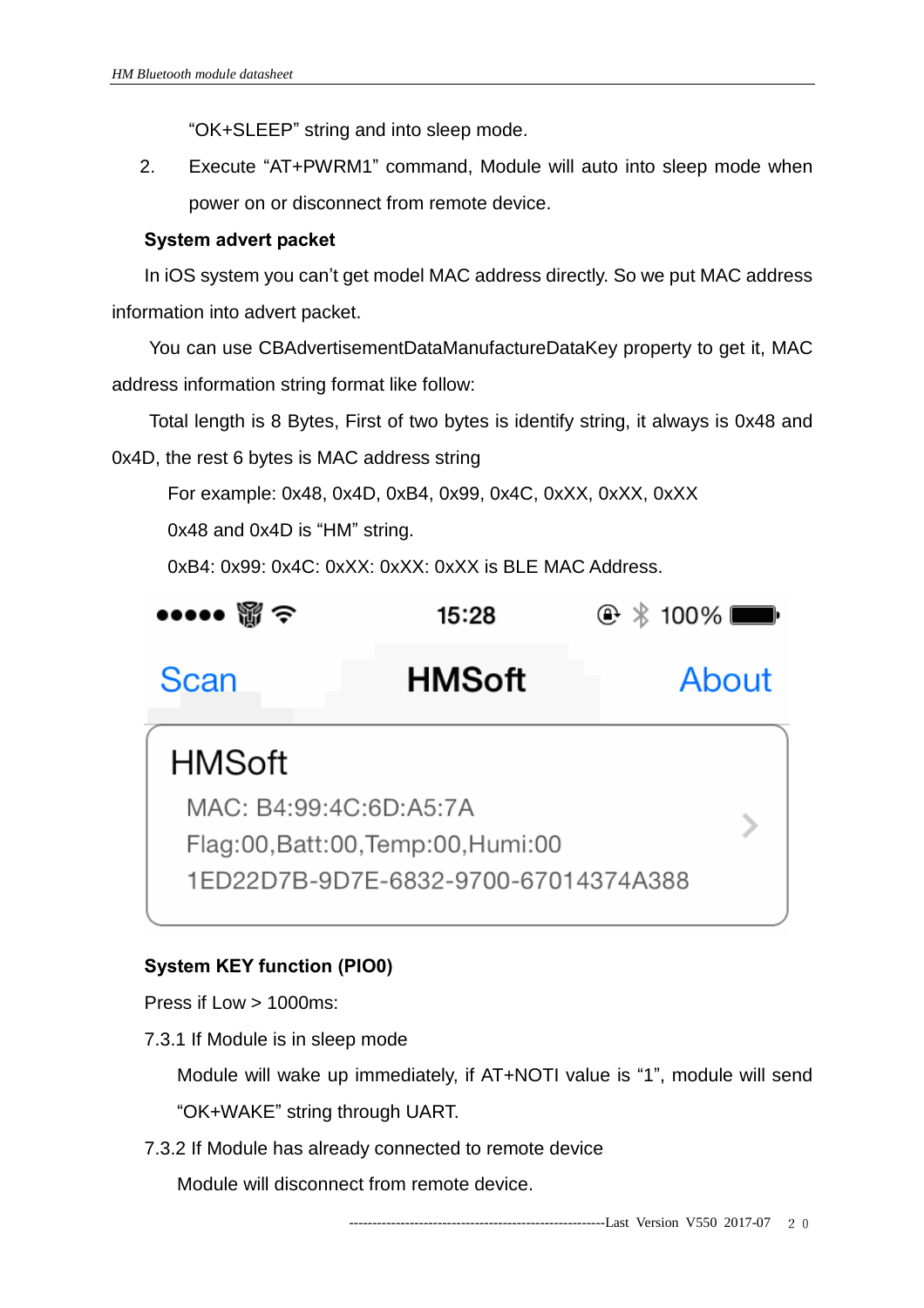#### 7.3.3 If Module is standby mode

Module will reset to default configuration. Then restart.

#### **System LED function (PIO1)**

In sleep mode, LED has turned off.

If AT+PIO10 is setup

Unconnected status: Output High 500 ms, Low 500 ms

Connected status: Output High

If AT+PIO11 is setup

Unconnected status: Output Low.

Connected status: Output High.

#### **System work Mode**

A) Mode 0(Transmission mode):

Before connect, you can configure module parameters with AT Commands

After connect, you can send and receive Bluetooth data through UART.

B) Mode 1(PIO acquisition mode):

Before connect, you can configure module parameters with AT Commands

After connect

- 1) Send and receive Bluetooth data through UART.
- 2) Remote device could configure module parameters with AT Commands
- 3) Remote device could control PIO2 and PIO3 output low or high with AT **Commands**

HM-11 has no this function

- 4) Remote device could get PIO4 ~ 11 input status with AT Commands HM-11 only has PIO2 and PIO3.
- C) Mode 2 (Remote control mode):

Before connect, you can configure module parameters with AT Commands After connect:

- 1) Send and receive Bluetooth data through UART.
- 2) Remote device could configure module parameters with AT Commands
- 3) Remote device could control PIO2~11 output low or high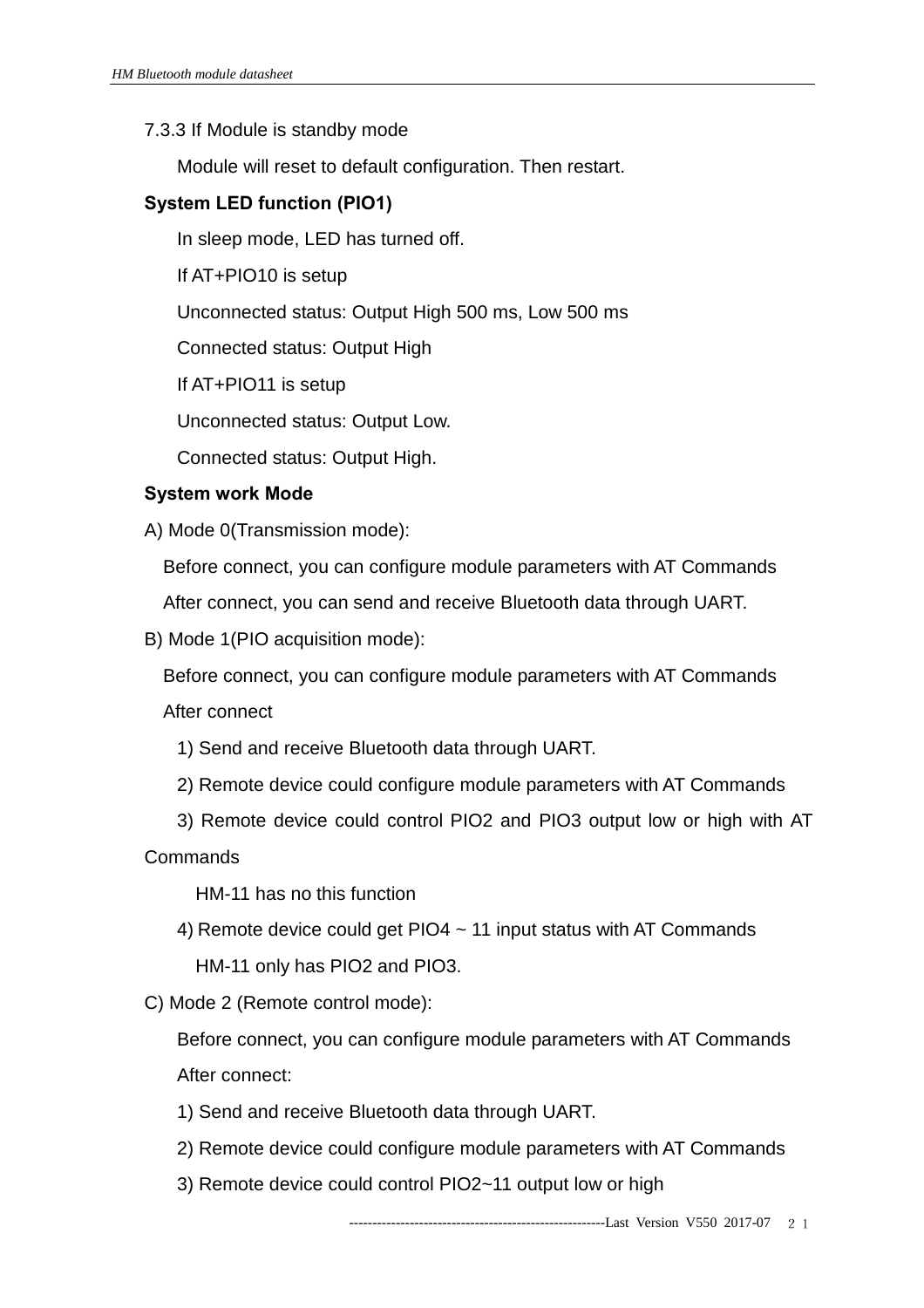HM-11 only has PIO2 and PIO3.

#### **8 AT Commands**

Factory default setting:

 Name: HMSoft; Baud: 9600, N, 8, 1; Pin code: 000000; Peripheral Role; transmit mode.

AT Command format:

Uppercase AT command format. string format, without any other symbol. (e.g.  $\text{tr}$  or  $\ln$ ).

| $\div$ HIIConAssistantV1.5                                                                                                                                                                                  |                |               |                                                                                            | H    |
|-------------------------------------------------------------------------------------------------------------------------------------------------------------------------------------------------------------|----------------|---------------|--------------------------------------------------------------------------------------------|------|
| Com Port COM59<br>$\overline{\phantom{a}}$<br>Baud rate   9600<br>$\blacksquare$<br>Parity Bit None<br>$\overline{\phantom{a}}$<br>$\blacktriangledown$<br>Stop Bit  1<br>Open Com<br>Choose<br>4.0AT<br>▼∣ |                |               |                                                                                            |      |
| Choose<br>2.1AT<br>$\blacktriangledown$<br>HEX Send Clear Send<br>HEX Disp Clear Recv                                                                                                                       |                |               |                                                                                            |      |
| HuaMao technology                                                                                                                                                                                           | AT.<br>Upgrade | Reset counter |                                                                                            | Send |
| www.jnuamao.cn                                                                                                                                                                                              | Recv:0         | Send:0        | transmission interval 1000<br>Auto Send<br>ms<br>HM-10/11 perfect support IOS, Android, PC |      |

On Transmit version: Only accept AT Command from UART interface when Bluetooth device is not connected with remote device.

On Remote version: Can accept AT Command from UART interface when Bluetooth Device is not connected with remote device, Also can accept AT Command from remote Bluetooth device when connected that.

On PIO collection version: Only accept AT Command from UART interface when Bluetooth device is not connected with remote device.

1. Test Command or Disconnect Command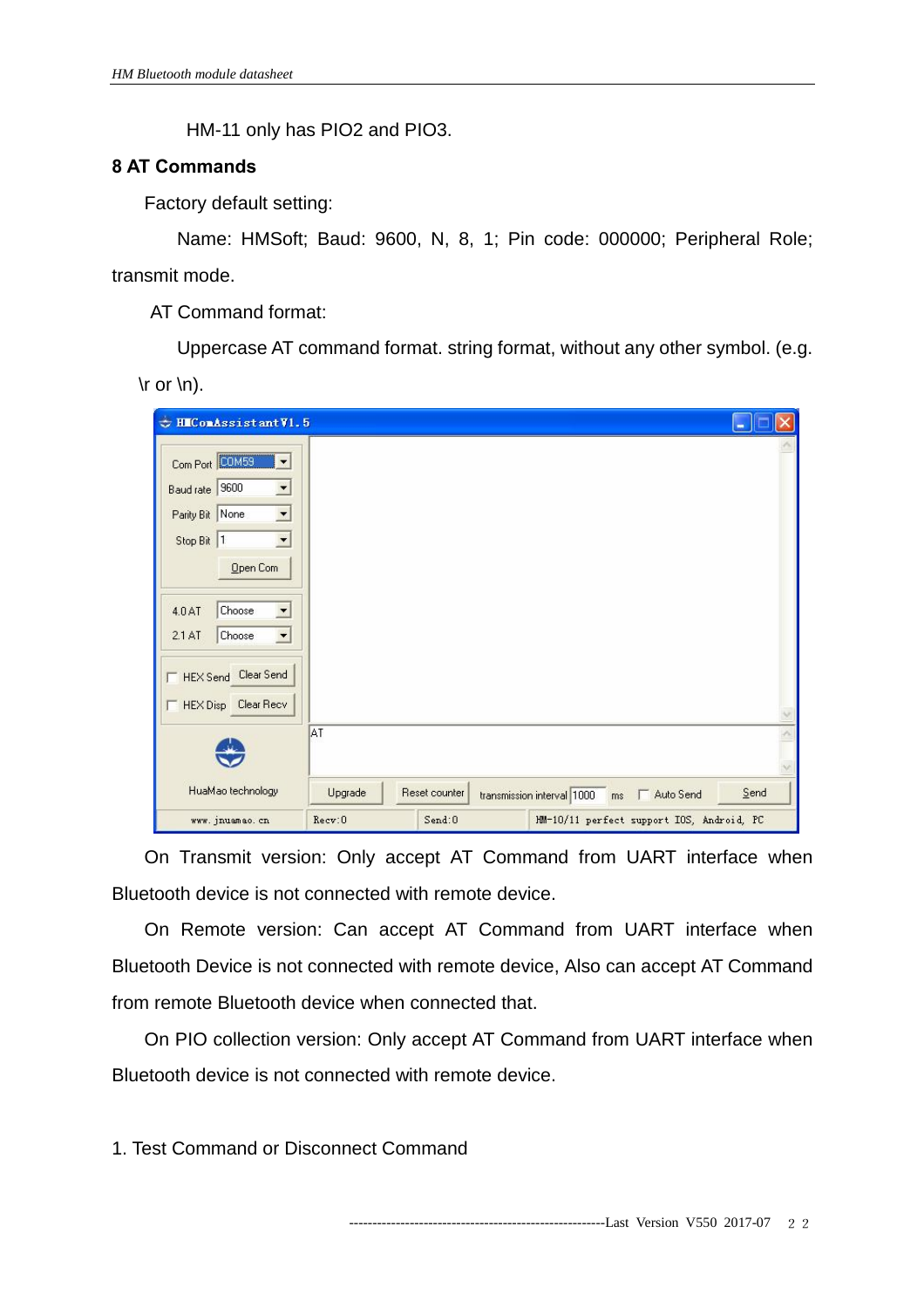| Send | Receive | Parameter   |
|------|---------|-------------|
|      | ОK      | <b>None</b> |
|      | OK+LOST |             |

If Module is not connected to remote device will receive: "OK"

If Module has connected, module will disconnected from remote device, if "AT + NOTI" is setup to 1, will receive: "OK+LOST"

#### 2. Query module address

| Send        | Receive     | Parameter             |
|-------------|-------------|-----------------------|
| AT+ADC[P1]? | OK+GET:0.00 | P1: 3,4,5,6,7,8,9,A,B |
|             |             | map to PIO3~PIOB      |

HM-11 has no this function.

Add since V526.

## 3. Query module address

| Send     | Receive                    | Parameter   |
|----------|----------------------------|-------------|
| AT+ADDR? | <b>OK+ADDR:MAC Address</b> | <b>None</b> |

#### 3. Query/Set Advertising interval

| Send        | Receive      | Parameter      |
|-------------|--------------|----------------|
| AT+ADVI?    | OK+ Get:[P1] | None           |
| AT+ADVI[P1] | OK+ Set:[P1] | $P1:0-P$       |
|             |              | 0:100ms        |
|             |              | $1:152.5$ ms   |
|             |              | $2: 211.25$ ms |
|             |              | $3:318.75$ ms  |
|             |              | $4:417.5$ ms   |
|             |              | 5:546.25 ms    |
|             |              | 6:760 ms       |
|             |              | $7:852.5$ ms   |
|             |              | 8:1022.5 ms    |
|             |              | 9:1285 ms      |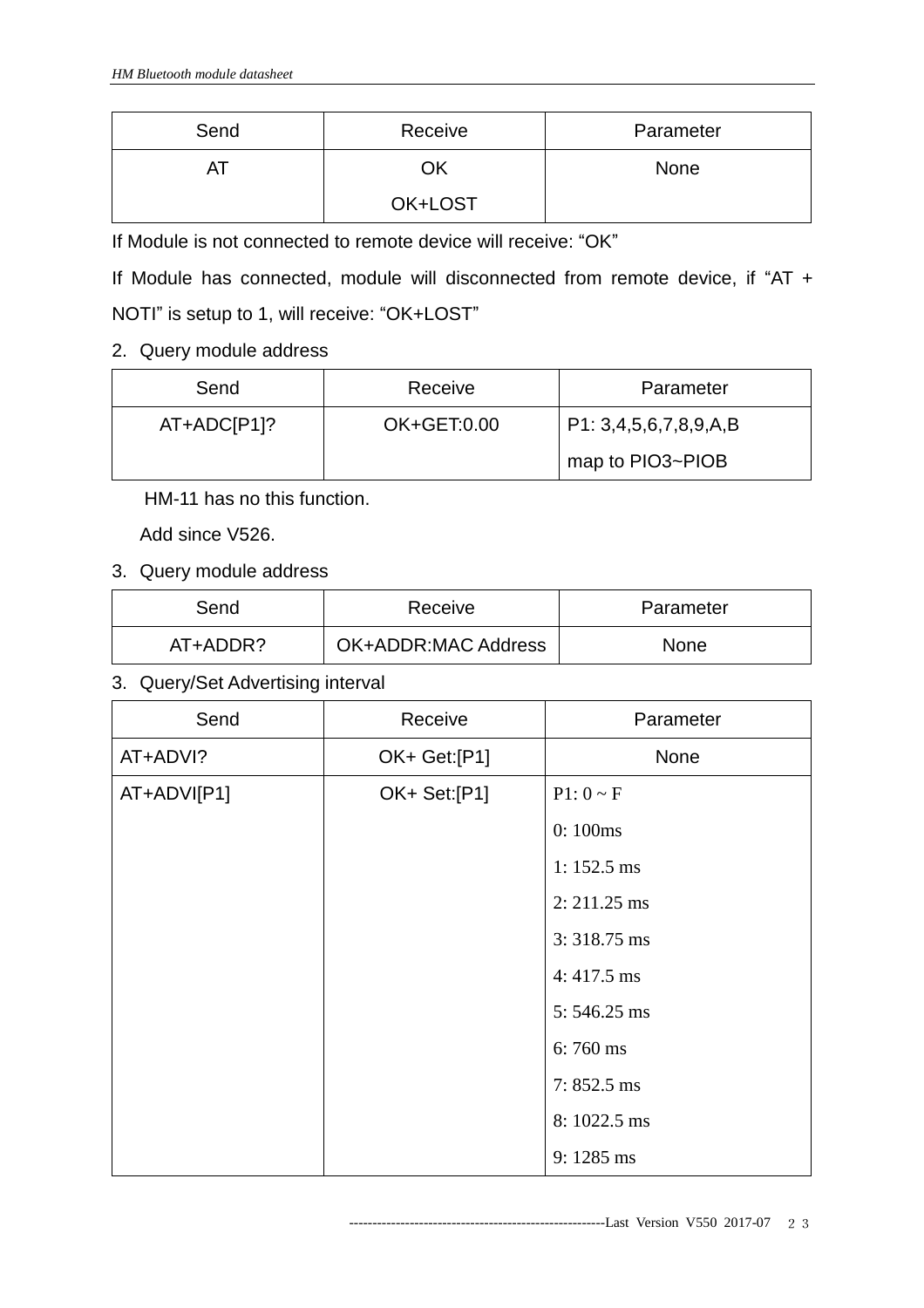|  | A: 2000ms                  |
|--|----------------------------|
|  | <b>B</b> : 3000ms          |
|  | C: 4000ms                  |
|  | D: 5000ms                  |
|  | E: 6000ms                  |
|  | F: 7000ms                  |
|  | Default: 9                 |
|  | HMS oft Default: 0         |
|  | <b>HMSensor Default: 9</b> |

The maximum 1285ms recommendations form the IOS system. That is to say, 1285ms is apple allowed, but in response to scan and connected all the time will be long.

This command is added since V517 version.

V522 allow max value F.

4. Query/Set Advertising Type

| Send        | Receive      | Parameter                         |
|-------------|--------------|-----------------------------------|
| AT+ADTY?    | OK+ Get:[P1] | <b>None</b>                       |
| AT+ADTY[P1] | OK+ Set:[P1] | $P1: 0 \sim 3$                    |
|             |              | 0: Advertising                    |
|             |              | ScanResponse, Connectable         |
|             |              | 1: Only allow last device connect |
|             |              | in 1.28 seconds                   |
|             |              | 2: Only allow Advertising and     |
|             |              | ScanResponse.                     |
|             |              | 3: Only allow Advertising         |
|             |              | Default: 0                        |

#### Added since V519

#### 5. Query/Set apple ANCS switch

| iend | Receive | Parameter |
|------|---------|-----------|
|      |         |           |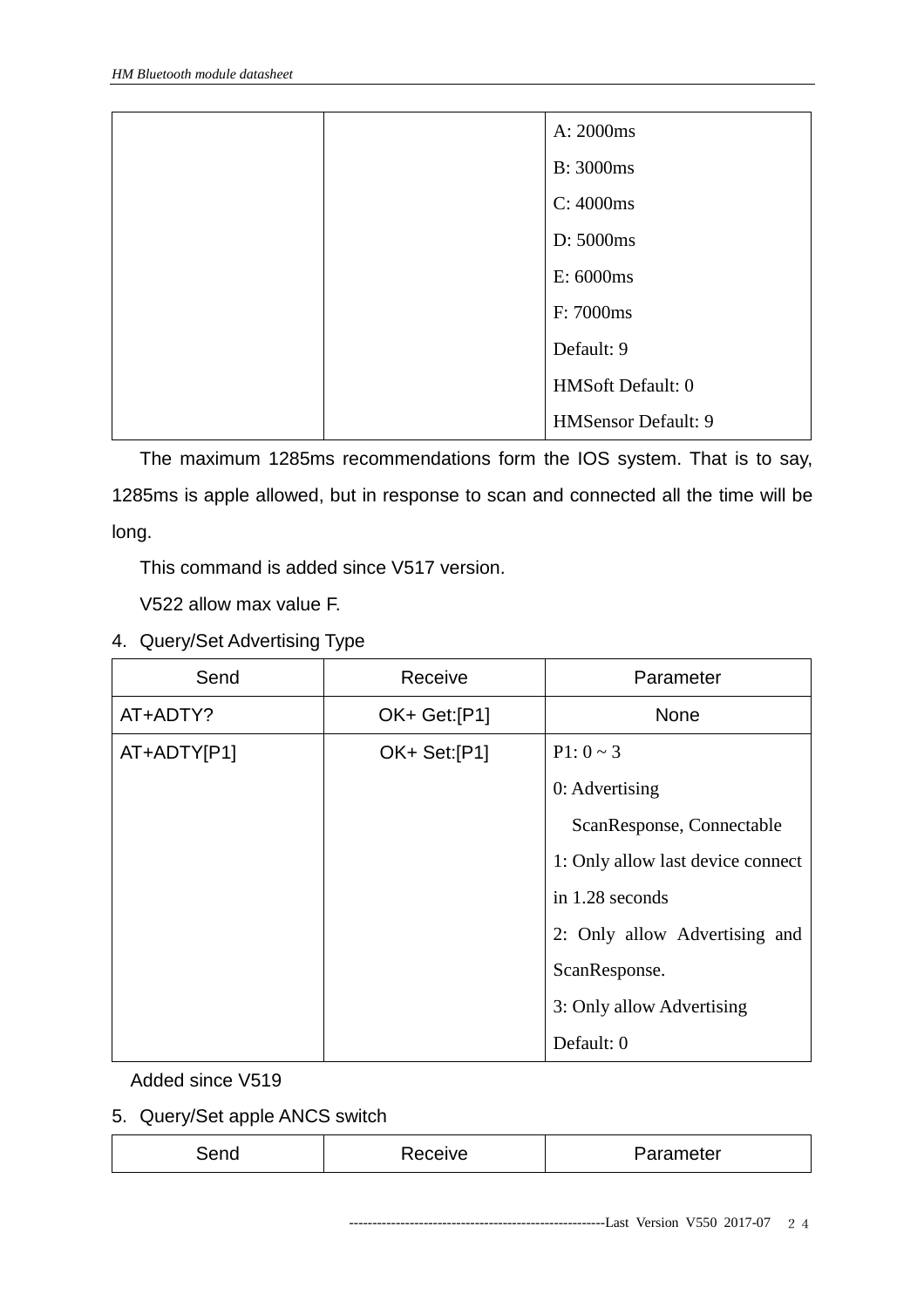| AT+ANCS?    | OK+ Get:[P1] | None        |
|-------------|--------------|-------------|
| AT+ANCS[P1] | OK+ Set:[P1] | $P1: 0 - 1$ |
|             |              | $0:$ Off    |
|             |              | 1:On        |
|             |              | Default: 0  |

Note1: This command added in V524.

Note2: Please send AT+RESET to restart module if you set value 1.

Note3: Must execute AT+TYPE3 first.

6. Query/Set white list switch

| Send        | Receive      | Parameter   |
|-------------|--------------|-------------|
| AT+ALLO?    | OK+ Get:[P1] | None        |
| AT+ALLO[P1] | OK+ Set:[P1] | $P1: 0 - 1$ |
|             |              | $0:$ Off    |
|             |              | 1:On        |
|             |              | Default: 0  |

Note1: This command added in V523.

Note2: White List allows three MAC address link to module. Please use AT+AD command set white list MAC address.

#### 7. Query/Set white list MAC address

| Send            | Receive      | Parameter       |
|-----------------|--------------|-----------------|
| $AT+AD[P1]$ ?   | OK+ Get:[P2] | <b>None</b>     |
| AT+ALLO[P1][P2] | OK+ Set:[P2] | P1: 1, 2, 3     |
|                 |              | P2: MAC address |
|                 |              | P1 default: 0   |

Note1: This command added in V523.

E.g.

Send AT+ID1001122334455

Recv OK+Set:001122334455

8. Query/Set Module pin output state, After power supplied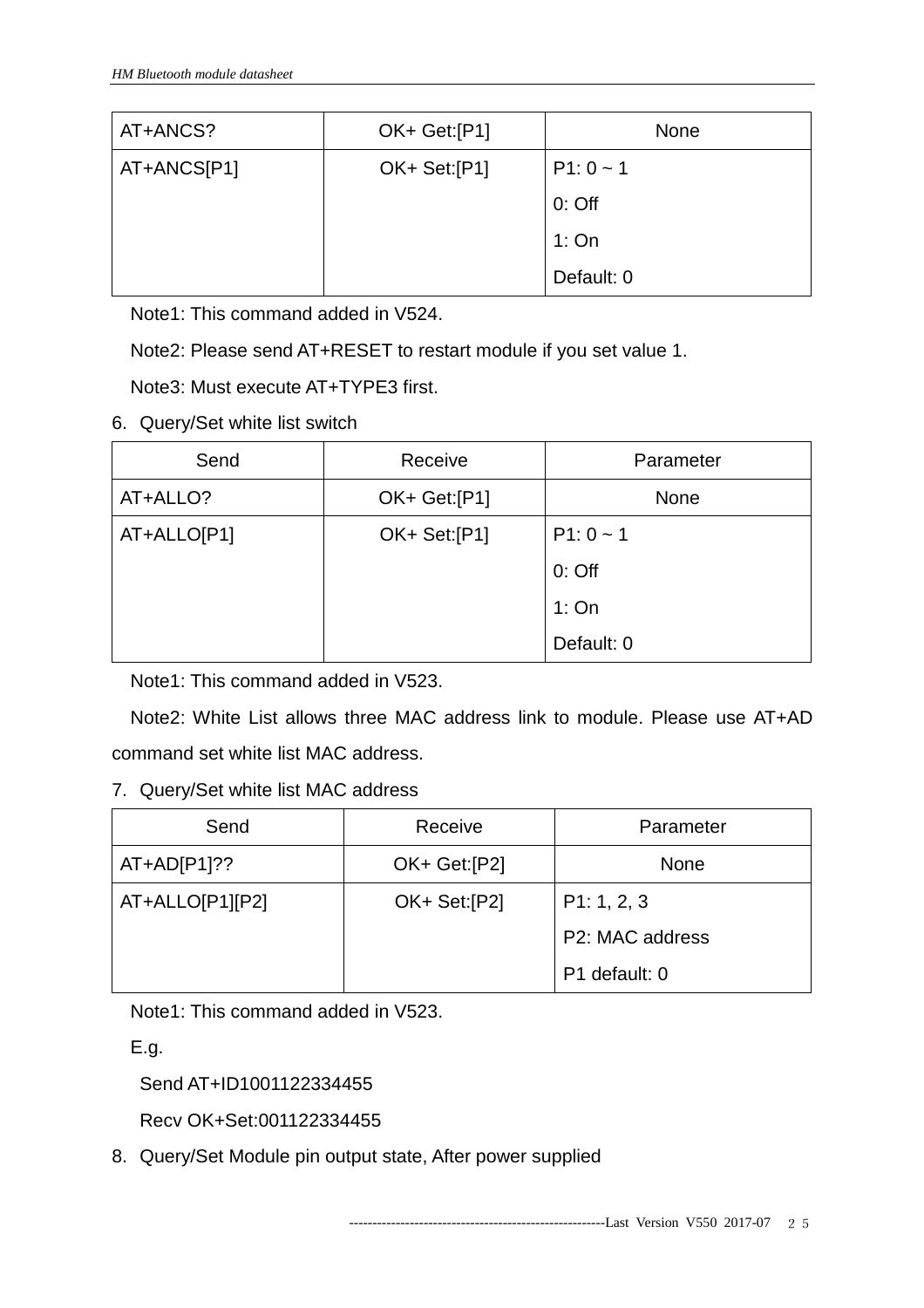| Send        | Receive      | Parameter    |
|-------------|--------------|--------------|
| AT+BEFC?    | OK+ Get:[P1] | <b>None</b>  |
| AT+BEFC[P1] | OK+ Set:[P1] | P1: 000~3FF  |
|             |              | Default: 000 |

This command added in V527.

3FF == 001111111111, left to right side is map to PIO0~PIOB, PIO0 and PIo1 is used by system. Only Pio2~PIOB pins is available.

e.g. Set PIO2~PIOB all output high after power supplied.

Send: AT+BEFC3FF

Recv:OK+Set:3FF

When next time power on, module PIO2~PIOB will output high.

Note: Query PIO pins current state please use AT+PIO?? Command.

Note: Please don't use this command when "AT+MODE1" is setup.

9. Query/Set Module pin output state, After connection is established

| Send        | Receive      | Parameter    |
|-------------|--------------|--------------|
| AT+AFTC?    | OK+ Get:[P1] | None         |
| AT+AFTC[P1] | OK+ Set:[P1] | P1: 000~3FF  |
|             |              | Default: 000 |

This command added in V527.

3FF == 001111111111, Left to right side is map to PIO0~PIOB, PIO0 and PIo1 is used by system. Only Pio2~PIOB pins is available.

e.g. Set PIO2~PIOB all output high when connection is established.

Send: AT+AFTC3FF

Recv: OK+Set:3FF

When Bluetooth connection is established, module PIO2~PIOB will output high.

Note: Query PIO pins current state please use "AT+PIO??" command.

Note: Please don't use this command when "AT+MODE1" is setup.

10.Query/Set battery monitor switch

|  |  |  | ---<br>. ڪ∟ |
|--|--|--|-------------|
|--|--|--|-------------|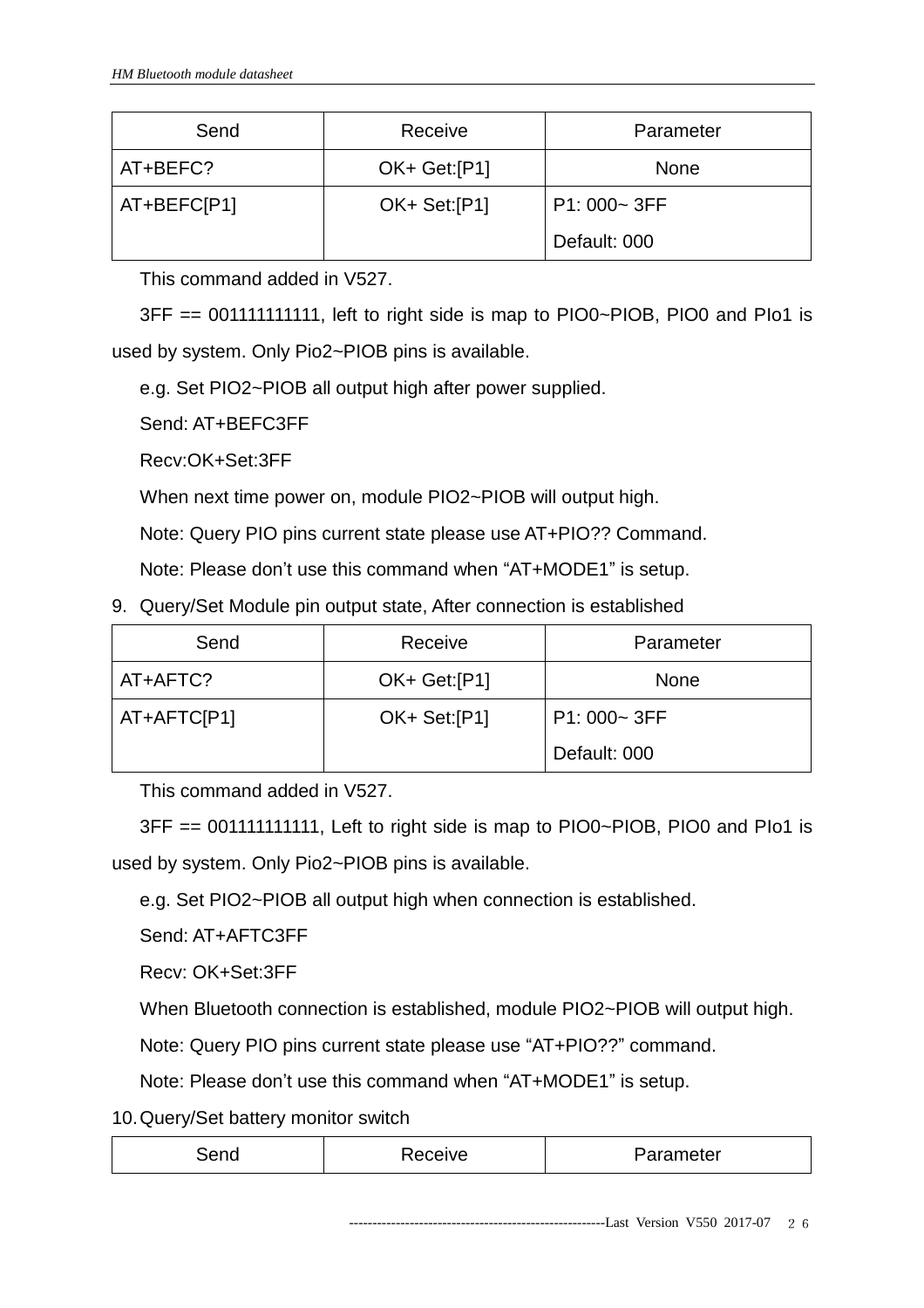| AT+BATC?    | OK+ Get:[P1] | None        |
|-------------|--------------|-------------|
| AT+BATC[P1] | OK+ Set:[P1] | $P1: 0 - 1$ |
|             |              | $0:$ Off    |
|             |              | 1:On        |
|             |              | Default: 0  |

This command added in V520

#### 11.Query battery information

| Send     | Receive      | Parameter   |
|----------|--------------|-------------|
| AT+BATT? | OK+BATT:[P1] | P1: 000~100 |

There has three ways to get battery information:

a. Before establishing a connection, Send "AT+BATT?" through UART.

b. After established a connection, In Mode 1 or 2, remote side send "AT+BATT?"

Battery information has included in scan response data package, one hour update once. You can use Android or IOS discovery module, when module has been discovered, you can get it from scan result array.

Data format is  $0x02$ ,  $0x16$ ,  $0x00$ ,  $0xB0$ , [FLAG], [temperature], [humidity], [battery].

Android:

Included in OnLeScan function result array, you can see it direct.

private BluetoothAdapter.LeScanCallback mLeScanCallback = new BluetoothAdapter.LeScanCallback() {

@Override

public void onLeScan(final BluetoothDevice device, int rssi,

 byte[] scanRecord) { ......<Other code>...... String sBatt = ""; //Battery String sTemp = ""; //Temperature String sHumi = ""; //Humidity for(int  $i = 0$ ;  $i <$  scanRecord.length;  $i++$ ) { if(i + 7 < scanRecord.length) {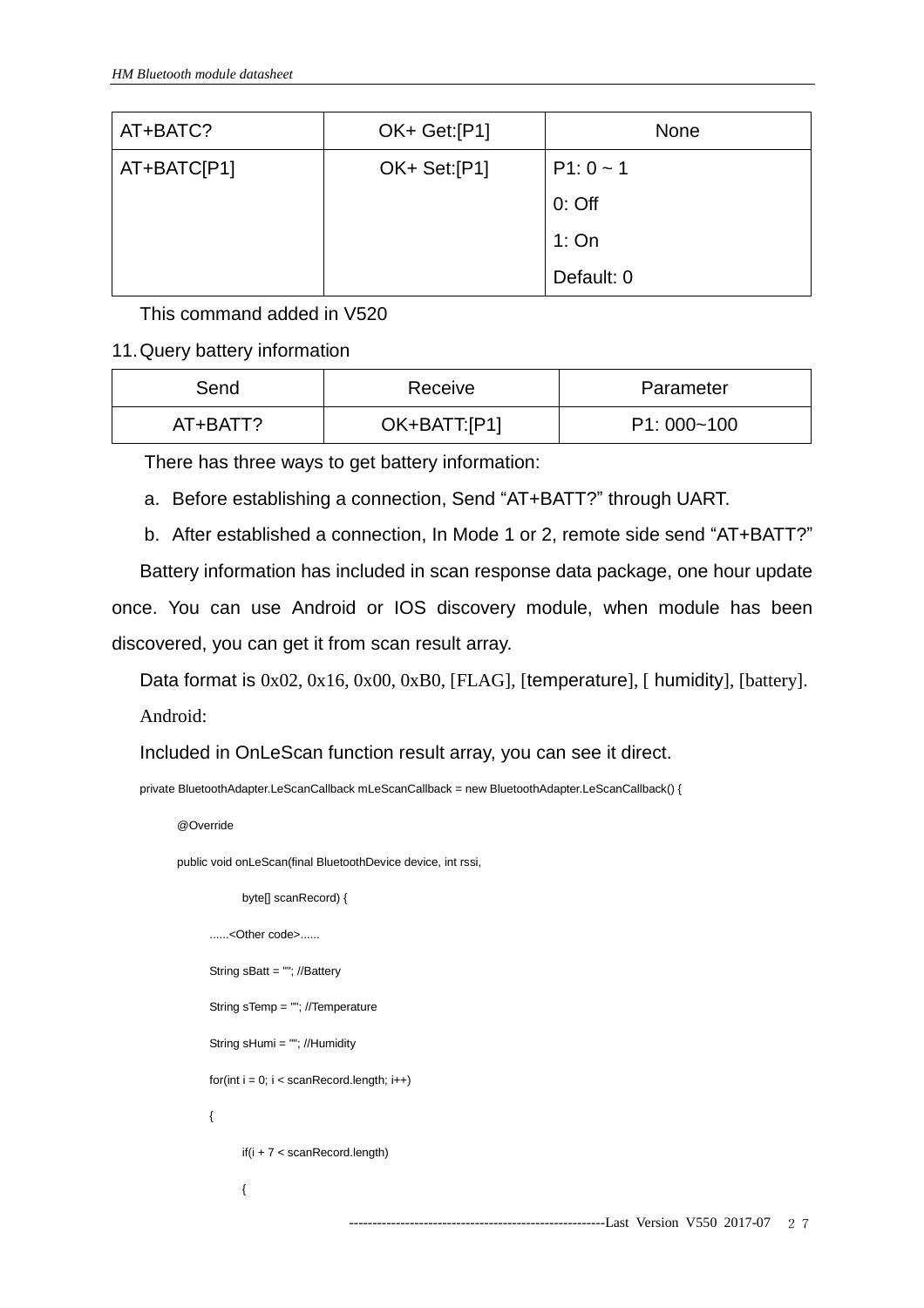```
 //Since V522 
                    if(scanRecord[i] == 0x07 && scanRecord[i + 1] == 0x16& scanRecord[1 + 2] == 0x00 & scanRecord[1 + 3] == 0x00\{ if(scanRecord[i + 7] > 0) 
                               sBatt = String.valueOf(scanRecord[i + 7]);
                          if(scanRecord[i + 5] > 0) 
                               sTemp = String.valueOf(scanRecord[i + 5]);
                          if(scanRecord[i + 6] > 0) 
                               sHumi = String.valueOf(scanRecord[i + 6]);
} 
} 
          } 
          ......<Other code>...... 
   }
```
iOS:

};

c. Included in LeScan function result NSDictionary struct, service id is 0xB000.

#### 12.Set battery information byte in advertising data

| Send        | Receive     | Parameter         |
|-------------|-------------|-------------------|
| AT+BATT[P1] | OK+Set:[P1] | $P1: 0x00 - 0xFF$ |
|             |             | Not include '?'   |

This command is used to set battery information byte in advertising data when you doesn't want to use battery function buy want to use as AT+FLAG command.

#### 13.Query/Set Bit format

| Send     | Receive     | Parameter        |
|----------|-------------|------------------|
| AT+BIT7? | OK+Get:[P1] | P1: bit7 switch. |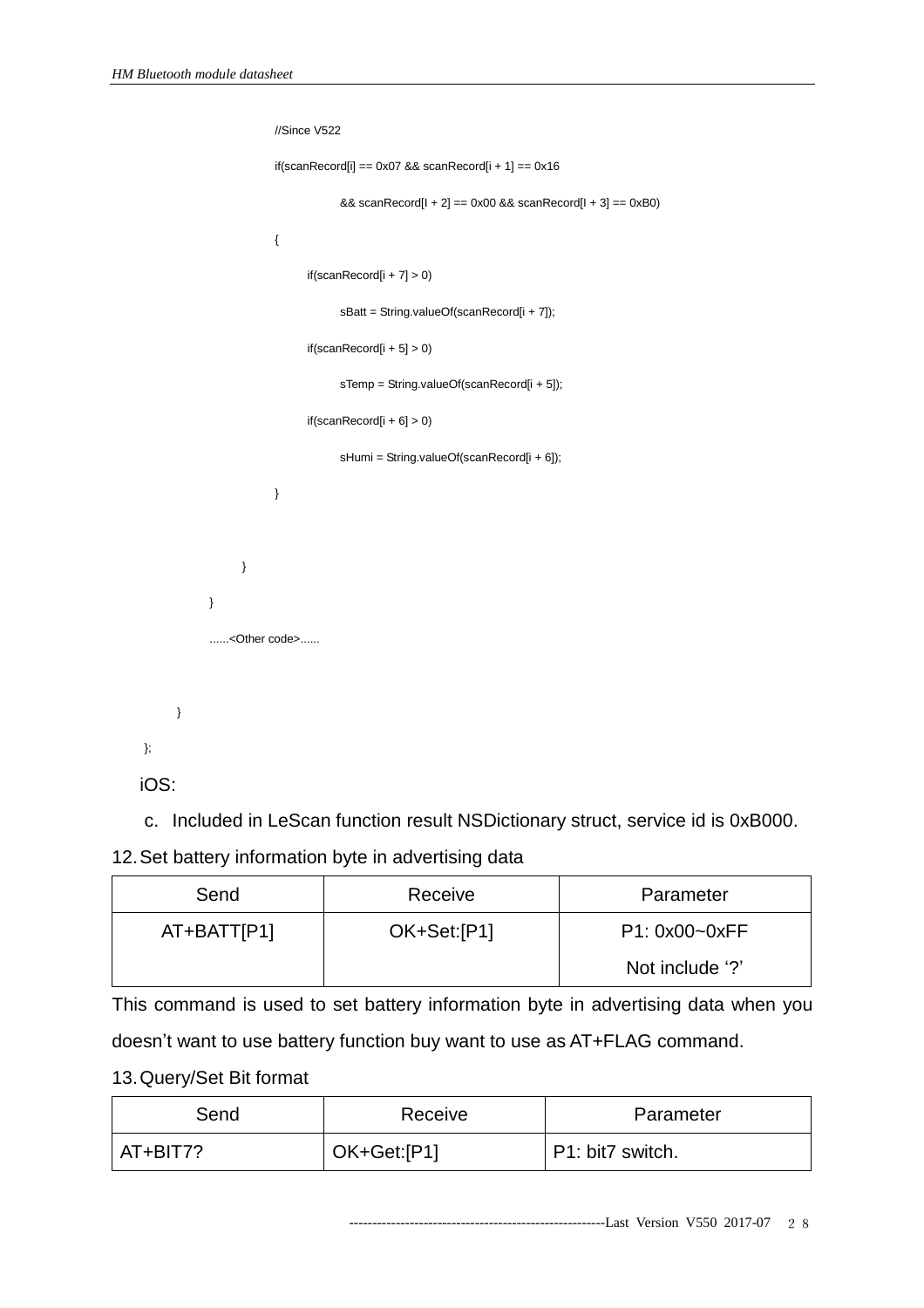| AT+BIT7[P1] | OK+Set:[P1] | 0-----Not compatible |
|-------------|-------------|----------------------|
|             |             | 1-----Compatible     |
|             |             | Default: 0           |

This command is used only for compatible uses 7 data bits, 2 stop bit device.

#### 14.Query/Set baud rate

| Send        | Receive     | Parameter         |
|-------------|-------------|-------------------|
| AT+BAUD?    | OK+Get:[P1] | P1: Baud rate No. |
| AT+BAUD[P1] | OK+Set:[P1] | 0---------9600    |
|             |             | 1---------19200   |
|             |             | 2---------38400   |
|             |             | 3----------57600  |
|             |             | 4---------115200  |
|             |             | 5---------4800    |
|             |             | 6---------2400    |
|             |             | 7---------1200    |
|             |             | 8---------230400  |
|             |             | Default: 0(9600)  |

e.g.

Query baud:

Send: AT+BAUD?

Receive: OK+Get:0

Setup baud:

Send: AT+BAUD1

Receive: OK+Set:1

Note: If setup to Value 7, After next power on, module will not support any AT Commands, until PIO0 is pressed, Module will change Baud to 9600.

15. Query/Set Minimum Link Layer connection interval

| Send     | Receive     | Parameter |
|----------|-------------|-----------|
| AT+COMI? | OK+Get:[P1] | $P1:0-9$  |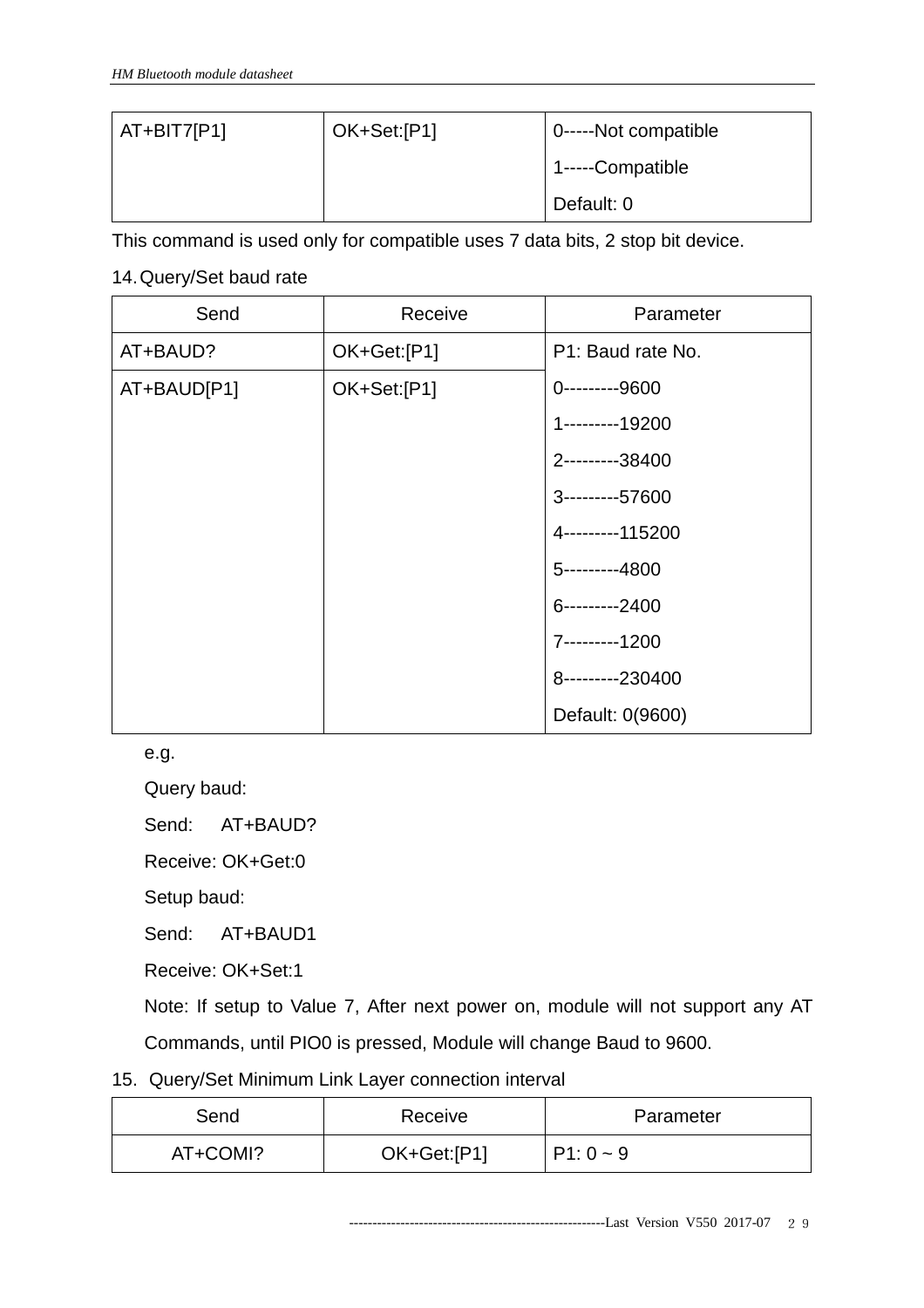| AT+COMI[P1] | OK+Set:[P1] | Default: 3(20ms) |  |
|-------------|-------------|------------------|--|
|-------------|-------------|------------------|--|

P1 Value: 0: 7.5ms; 1: 10ms; 2: 15ms; 3: 20ms; 4: 25ms; 5: 30ms; 6: 35ms; 7: 40ms;

8: 45ms; 9: 4000ms

Note: This command is added since V538

16.Query/Set Maximum Link Layer connection interval

| Send        | Receive     | Parameter        |
|-------------|-------------|------------------|
| AT+COMA?    | OK+Get:[P1] | $P1:0-9$         |
| AT+COMA[P1] | OK+Set:[P1] | Default: 7(40ms) |

P1 Value: 0: 7.5ms; 1: 10ms; 2: 15ms; 3: 20ms; 4: 25ms; 5: 30ms; 6: 35ms; 7: 40ms;

8: 45ms; 9: 4000ms

Note: This command is added since V538

#### 17.Query/Set Link Layer connection slave latency

| Send        | Receive     | Parameter  |
|-------------|-------------|------------|
| AT+COLA?    | OK+Get:[P1] | $P1:0 - 4$ |
| AT+COLA[P1] | OK+Set:[P1] | Default: 0 |

Note: This command is added since V538

18.Query/Set connection supervision timeout

| Send        | Receive     | Parameter          |
|-------------|-------------|--------------------|
| AT+COSU?    | OK+Get:[P1] | $P1:0-6$           |
| AT+COSU[P1] | OK+Set:[P1] | Default: 6(6000ms) |

P1 Value: 0: 100ms; 1: 1000ms; 2: 2000ms; 3: 3000ms; 4: 4000ms; 5: 5000ms; 6: 6000ms;

Note: This command is added since V538

19.Query/Set The Switch of update connection Parameter

| Send        | Receive     | Parameter          |
|-------------|-------------|--------------------|
| AT+COUP?    | OK+Get:[P1] | $P1: 0 \sim 1$     |
| AT+COUP[P1] | OK+Set:[P1] | 0: Don't update    |
|             |             | 1: Update          |
|             |             | Default: 1(update) |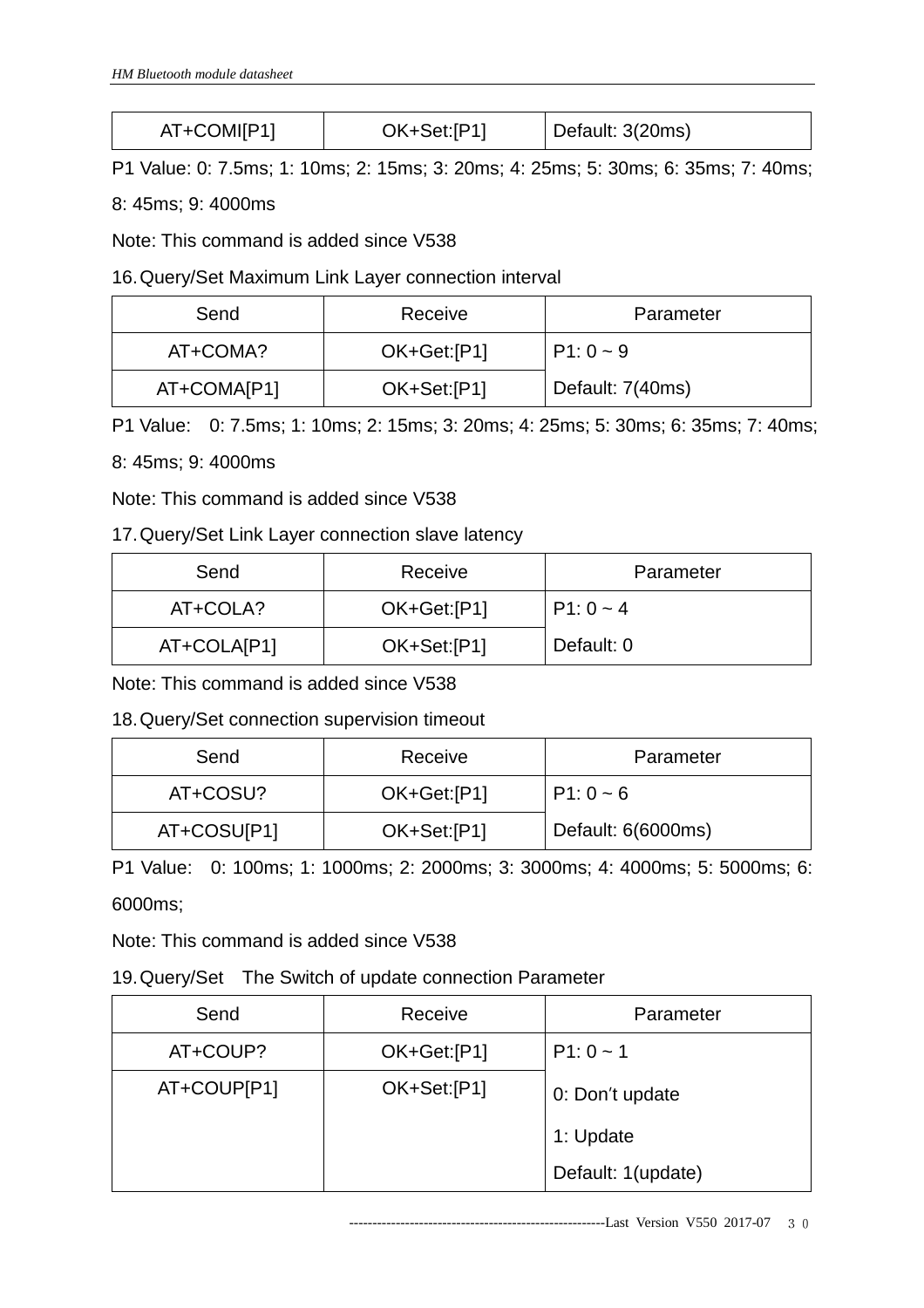This command is only use when module is in slave role.

Note: This command is added since V538

#### 20.Query/Set Characteristic

| Send        | Receive     | Parameter         |
|-------------|-------------|-------------------|
| AT+CHAR?    | OK+Get:[P1] | P1: 0x0001~0xFFFE |
| AT+CHAR[P1] | OK+Set:[P1] | Default: 0xFFE1   |

e.g. change characteristic value to 0xAAA0

Send: AT+CHAR0xAAA0

Recv: OK+Set:0xAAA0

#### 21.Clear Last Connected device address

| Send     | Receive  | Parameter   |
|----------|----------|-------------|
| AT+CLEAR | OK+CLEAR | <b>None</b> |

Notice: Only Central role is used.

#### 22.Try connect to last succeeded device

| Send     | Receive     | Parameter        |
|----------|-------------|------------------|
| AT+CONNL | OK+CONN[P1] | P1: L, E, F, N   |
|          |             | L: Connecting    |
|          |             | E: Connect error |
|          |             | F: Connect Fail  |
|          |             | N: No Address    |

Notice: Only Central role is used. Must set up AT+IMME1 and AT+ROLE1 first.

If remote device has already connected to other device or shut down, "OK+CONNF" will received after about 10 seconds.

#### 23.Try connect an address

| Send            | Receive           | Parameter            |
|-----------------|-------------------|----------------------|
| $AT+CO[PO][P1]$ | OK+CO[P0][P0][P2] | P0: N, 0, 1, 2       |
|                 |                   | N: Normal Address    |
|                 |                   | 0: Static MAC        |
|                 |                   | 1: Static random MAC |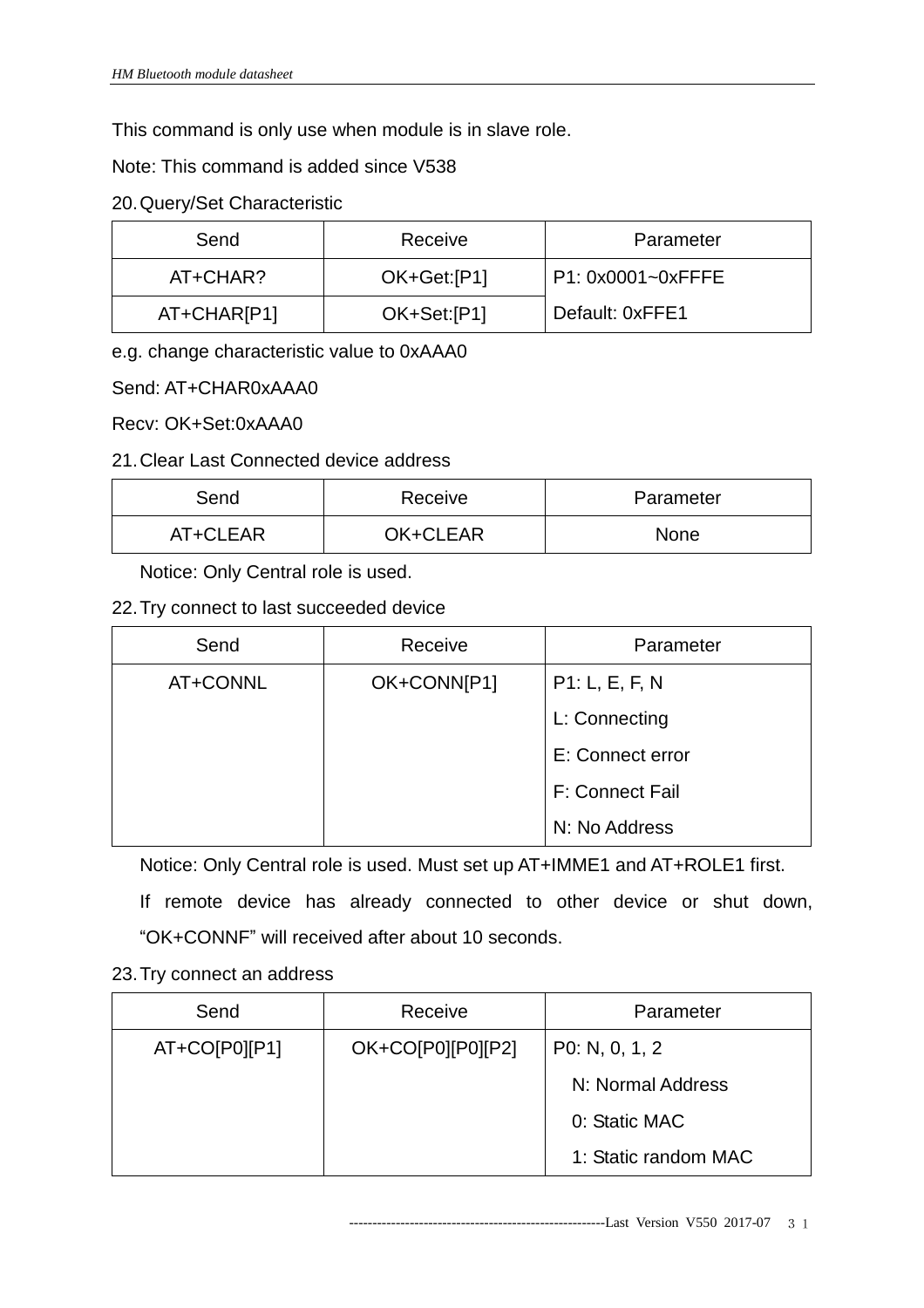| 2: Random MAC      |
|--------------------|
| P1: Address        |
| Like: 0017EA090909 |
| P2: A, E, F        |
| A: Connecting      |
| E: Connect error   |
| F: Connect Fail    |

Notice: Only central role is used. Must set up AT+IMME1 and AT+ROLE1 first.

If remote device has already connected to other device or shut down, "OK+CONNF" will received after about 10 Seconds.

e.g.

Try to connect an device which MAC address is 00:17:EA:09:09:09

Send: AT+CON0017EA090909

May receive a reply:

| OK+CONNA             | =========            | Accept request, connecting              |
|----------------------|----------------------|-----------------------------------------|
|                      | $OK+CONNE$ ========= | Connect error                           |
| OK+CONN              |                      | Connected, if AT+NOTI1 is setup         |
| $OK+CONNF$ ========= |                      | <b>Connect Failed, After 10 seconds</b> |
|                      |                      |                                         |

Note: O is not zero

24.Connect to an Discovered device

| Send        | Receive     | Parameter           |
|-------------|-------------|---------------------|
| AT+CONN[P1] | OK+CONN[P2] | $P1: 0 - 5$         |
|             |             | $P2: E, F, 0-5$     |
|             |             | E: Link error       |
|             |             | F: Link failed      |
|             |             | 0~5: Try to connect |

This command is use after execute AT+DISC?

When AT+DISC? Command return first device use P1 as 0, then second device use P1 as 1, third device use P1 as 2.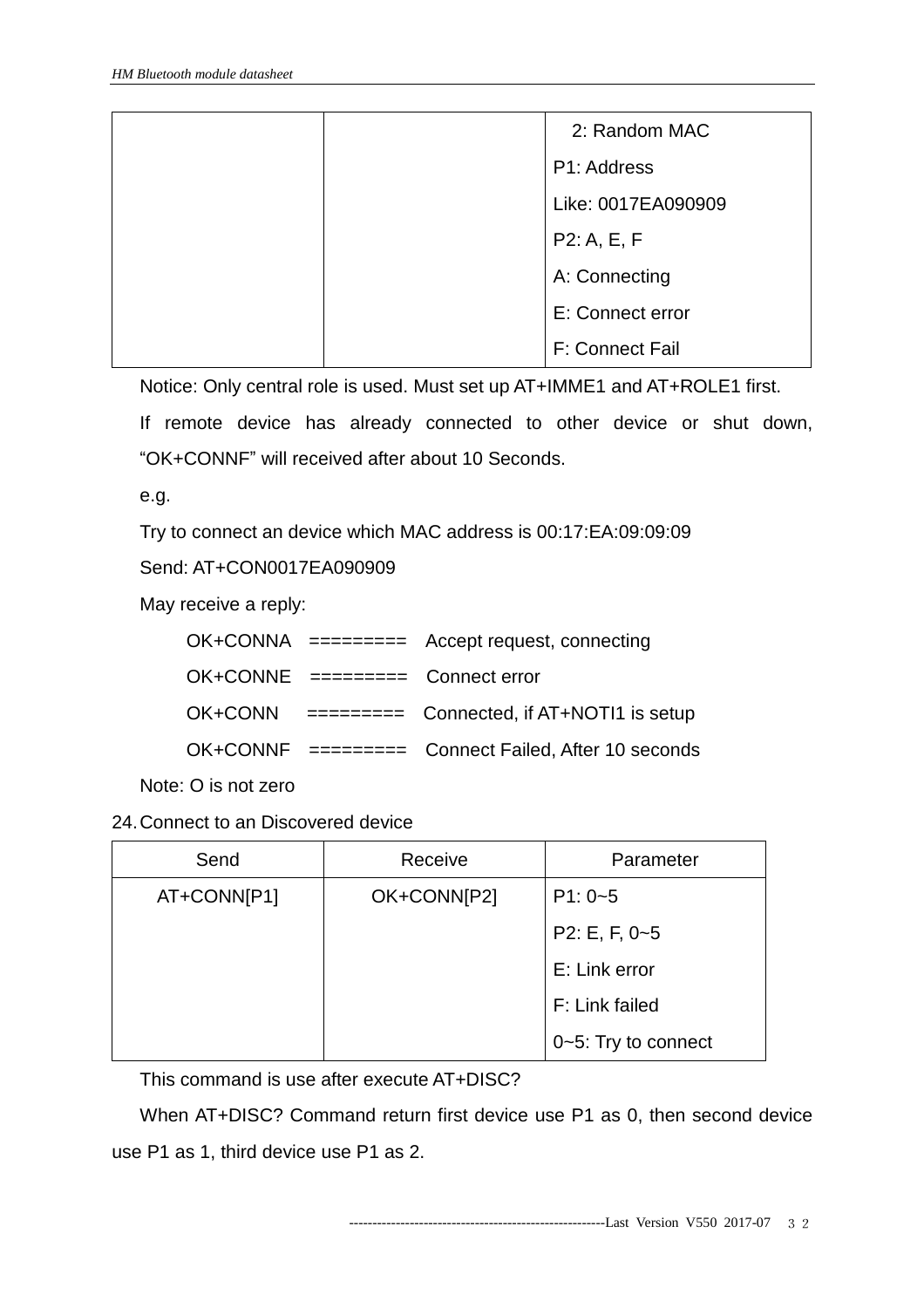This command will clear all discovery data.

#### 25.Query PIO04~PIO11 input(output) state

| Send     | Receive      | Parameter     |
|----------|--------------|---------------|
| AT+COL?? | OK+ Col:[P1] | P1: 0x00~0xFF |

P1 is a byte, has 8 bits, bit  $7 \sim$  bit 0 is map to the PIO4  $\sim$  PIO11.

This command is added since V515 version.

26.Query/Set PIO collection rate

| Send       | Receive      | Parameter     |
|------------|--------------|---------------|
| AT+CYC??   | OK+ Get:[P1] | $P1:00-99$    |
| AT+CYC[P1] | OK+ Set:[P1] | Unit: seconds |
|            |              | Default: 10   |

In mode 1, when PIO state is change, module will send OK+Col:[xx] to UART or remote side. This command is set send interval.

This command is added since V515 version.

#### 27.Query/Set The switch of study function

| Send        | Receive      | Parameter               |
|-------------|--------------|-------------------------|
| AT+COMP?    | OK+ Get:[P1] | P1: 0, 1, ?             |
| AT+COMP[P1] | OK+ Set:[P1] | ?: Query; 0: Off; 1: On |
|             |              | Default: 0              |

Please reference <How\_To\_Use\_HM-1x\_Study\_function.pdf>

This command is added since V542 version.

28.Start a device discovery scan

| Send     | Receive        | Parameter              |
|----------|----------------|------------------------|
| AT+DISC? | OK+DIS[P0][P1] | P0: C,0, 1, 2          |
|          |                | C: Common string       |
|          |                | $0 - 2$ : Address type |
|          |                | P1: S, E, [MAC String] |
|          |                | S: Start discovery     |
|          |                | E: End discovery       |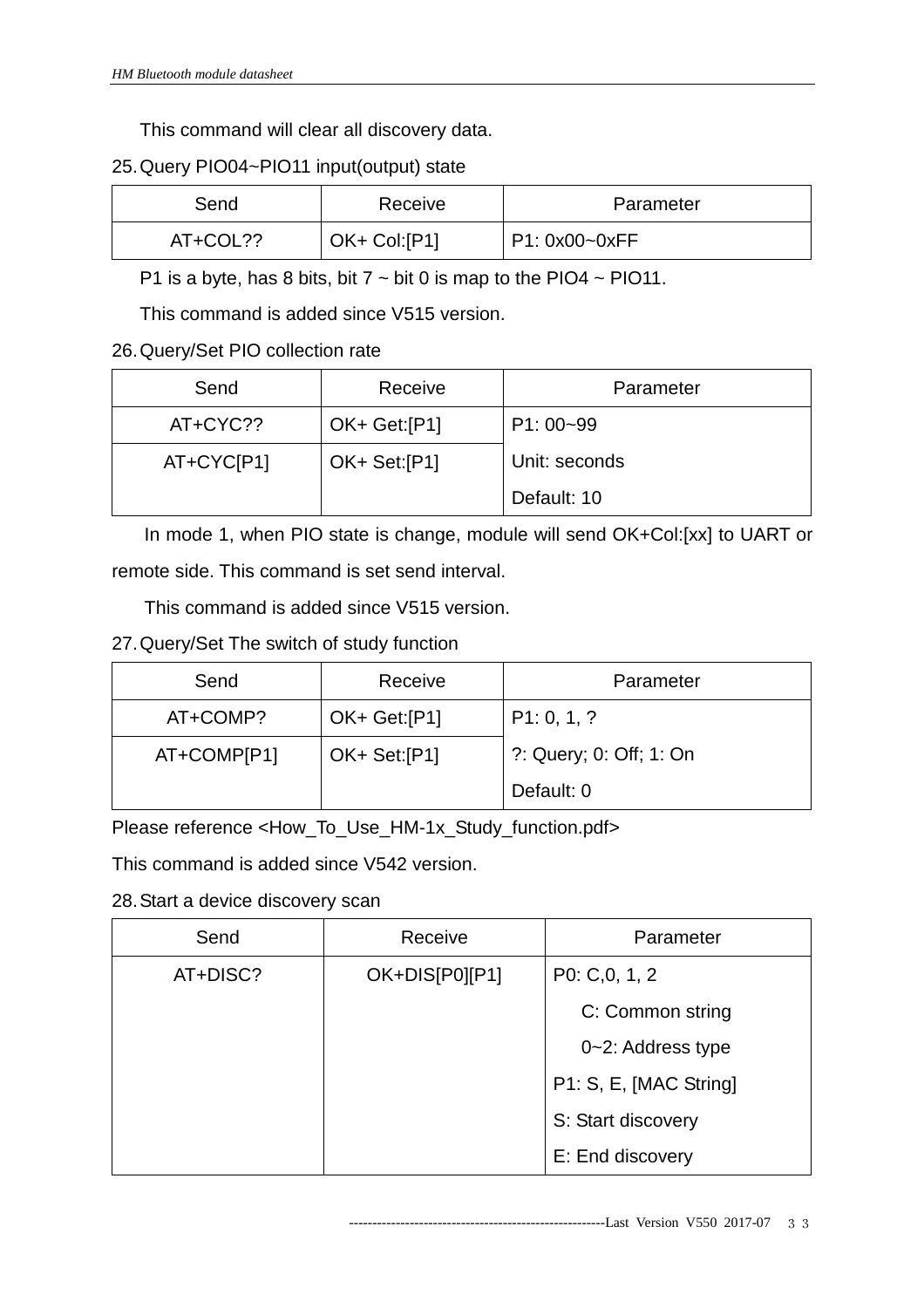|  | MAC String:       |
|--|-------------------|
|  | Device MAC string |

Please set AT+ROLE1 and AT+IMME1 first.

e.g.

Send: AT+DISC?

Recv: OK+DISCS

Recv: OK+DIS[P0]:123456789012 (discovered device address information)

If AT+SHOW1 is setup, you will receive then Name information as follow

Recv: OK+NAME: xxx

After send Name value, will send two extra "\r\n" value ASCII byte

If AT+SHOW2 is setup, you will receive then RSSI information as follow

Recv: OK+RSSI: xxx\r\n

If AT+SHOW3 is setup, you will receive then RSSI information and Name information

Recv: OK+DIS[P0]:234567890123

Recv: OK+NAME: xxx

After send Name value, will send two extra "\r\n" value ASCII byte

…..(Before V535 max results is 6, Since V535 not limit)

Recv: OK+DISCE

#### **Connect use array index**:

Connect to a discovered device: AT+CONN0, AT+CONN1……AT+CONN5

#### **Connect use MAC string**: AT+CON[MAC String]

29.Start a iBeacon device discovery scan

| Send     | Receive                 | Parameter             |
|----------|-------------------------|-----------------------|
| AT+DISI? | OK+DISC[P0:P1:P2:P3:P4] | P0: Factory ID        |
|          |                         | P1: iBeacon UUID      |
|          |                         | P2: Major Value       |
|          |                         | <b>Minor Value</b>    |
|          |                         | <b>Measured Power</b> |
|          |                         | P3: MAC               |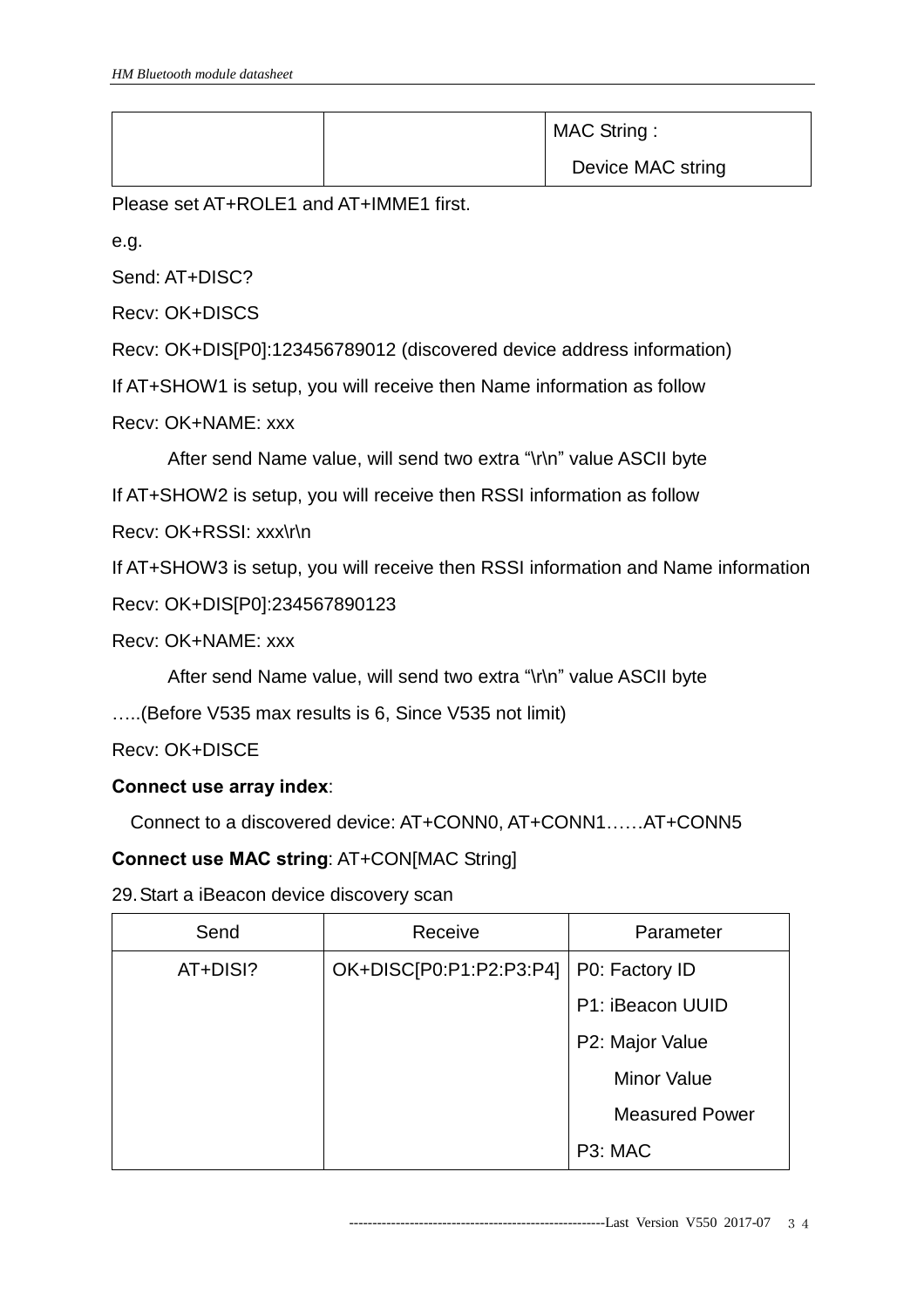|--|

Please set AT+ROLE1 and AT+IMME1 first.

e.g.

Send: AT+DISI?

Recv: OK+DISCS (Scan start)

Recv: OK+DIS[P0:P1:P2:P3:P4] (if have one device)

Recv: OK+DIS[P0:P1:P2:P3] (if have two devices)

………..

Recv: OK+DISCE (Scan end)

P0 length is 8; P1 length is 32; P2 length is 10; P3 length is 12, P4 length is 4

P2 include Major Value (length 4);

Minor Value (length 4);

Measured Power (length 2)

If the device not enable iBeacon function, P0, P1, P2 will use '0' fill.

Note: Added since V539

30.Start a full information device discovery scan

| Send     | Receive                   | Parameter              |
|----------|---------------------------|------------------------|
| AT+DISA? | OK+DISAS -> Start scan    | P0: Device MAC (6Byte) |
|          | OK+DISC[P0:P1:P2:P3:P4]   | P1: Device Type(1Byte) |
|          | OK+DISAE -> Scan finished | P2: Device RSSI(1Byte) |
|          |                           | P3: Rest Data Length   |
|          |                           | $(1$ Byte $)$          |
|          |                           | P4: Rest Data          |

Please set AT+IMME1 and AT+ROLE1 first.

Note: All data is in Hex format.

Added in V547

31.Query/Set iBeacon deploy mode

| Send        | Receive     | Parameter |
|-------------|-------------|-----------|
| AT+DELO[P1] | OK+DELO[P1] | P1:1,2    |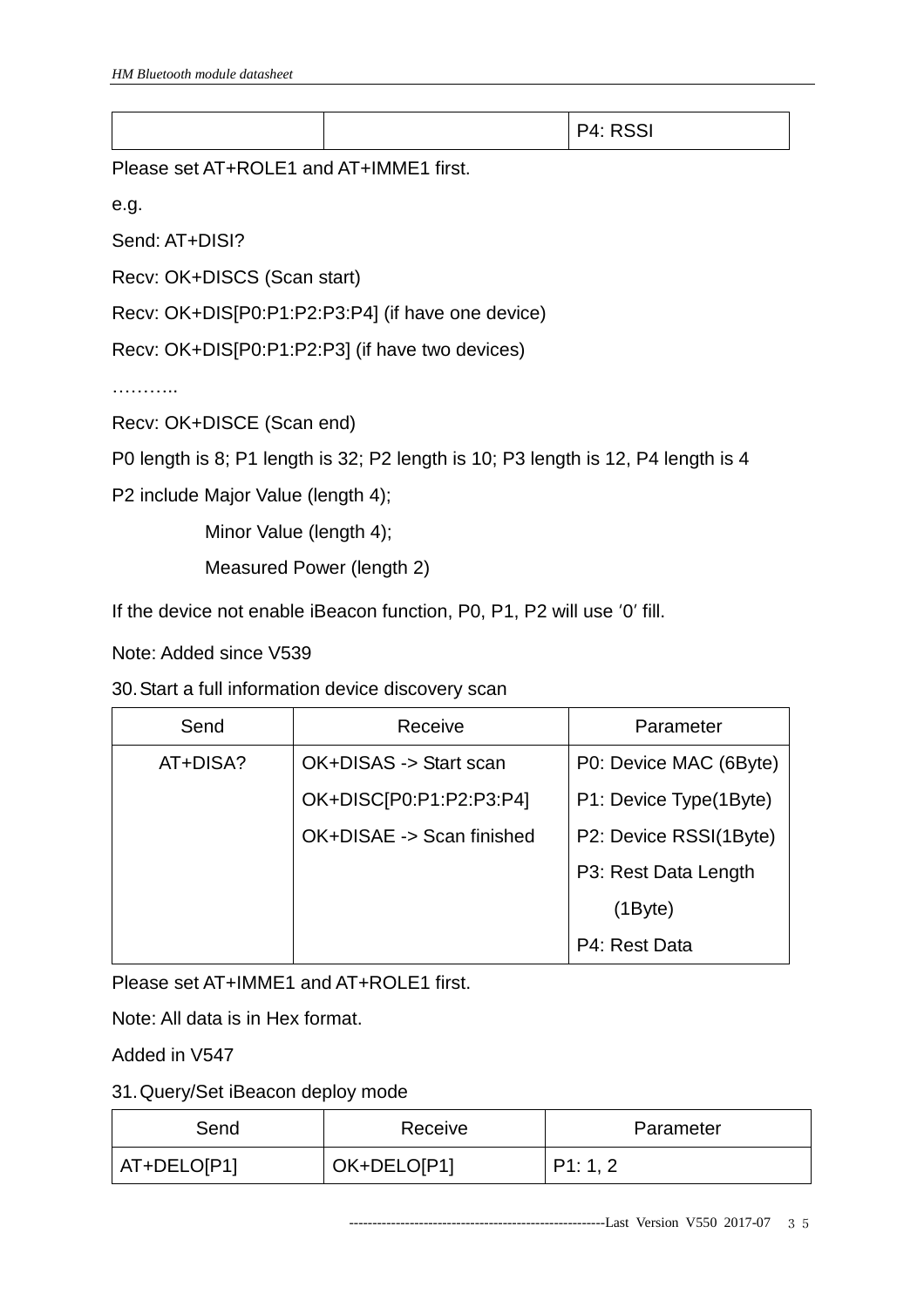| 1: Allowed to broadcast and |  |
|-----------------------------|--|
| scanning                    |  |
| 2: Only allow broadcast     |  |

After receive OK+DELO[P1], module will reset after 500ms.

This command will let module into non-connectable status until next power on.

32.Remove bond information

| Send       | Receive  | Parameter |
|------------|----------|-----------|
| ' AT+ERASE | OK+ERASE |           |

Note: Added in V524 version.

#### 33.Set moule use one Characteristic or two Characteristic UUID

| Send            | Receive      | Parameter                                 |
|-----------------|--------------|-------------------------------------------|
| $AT + FFE2[P1]$ | OK+ Set:[P1] | P1: ?, 0, 1, 2                            |
|                 |              | ?: Query                                  |
|                 |              | 0: Only use one Characteristic            |
|                 |              | 2: Use two Characteristic                 |
|                 |              | Second Char value = first Char value $+1$ |
|                 |              | 3: Use two Characteristic                 |
|                 |              | Second Char value = first Char value - 1  |

Note: This command added since V550.

## 34.Set advertising data FLAG byte

| Send        | Receive      | Parameter                  |
|-------------|--------------|----------------------------|
| AT+FLAG[P1] | OK+ Set:[P1] | $P1: 0 \sim FF$ (one byte) |

Note: This command added in V530. Please ref to AT+BATT? Command.

#### 35.Query/Set UART flow control switch

| Send        | Receive      | Parameter  |
|-------------|--------------|------------|
| AT+FIOW?    | OK+ Get:[P1] | P1: 0, 1   |
| AT+FIOW[P1] | OK+ Set:[P1] | $0:$ Off   |
|             |              | 1:On       |
|             |              | Default: 0 |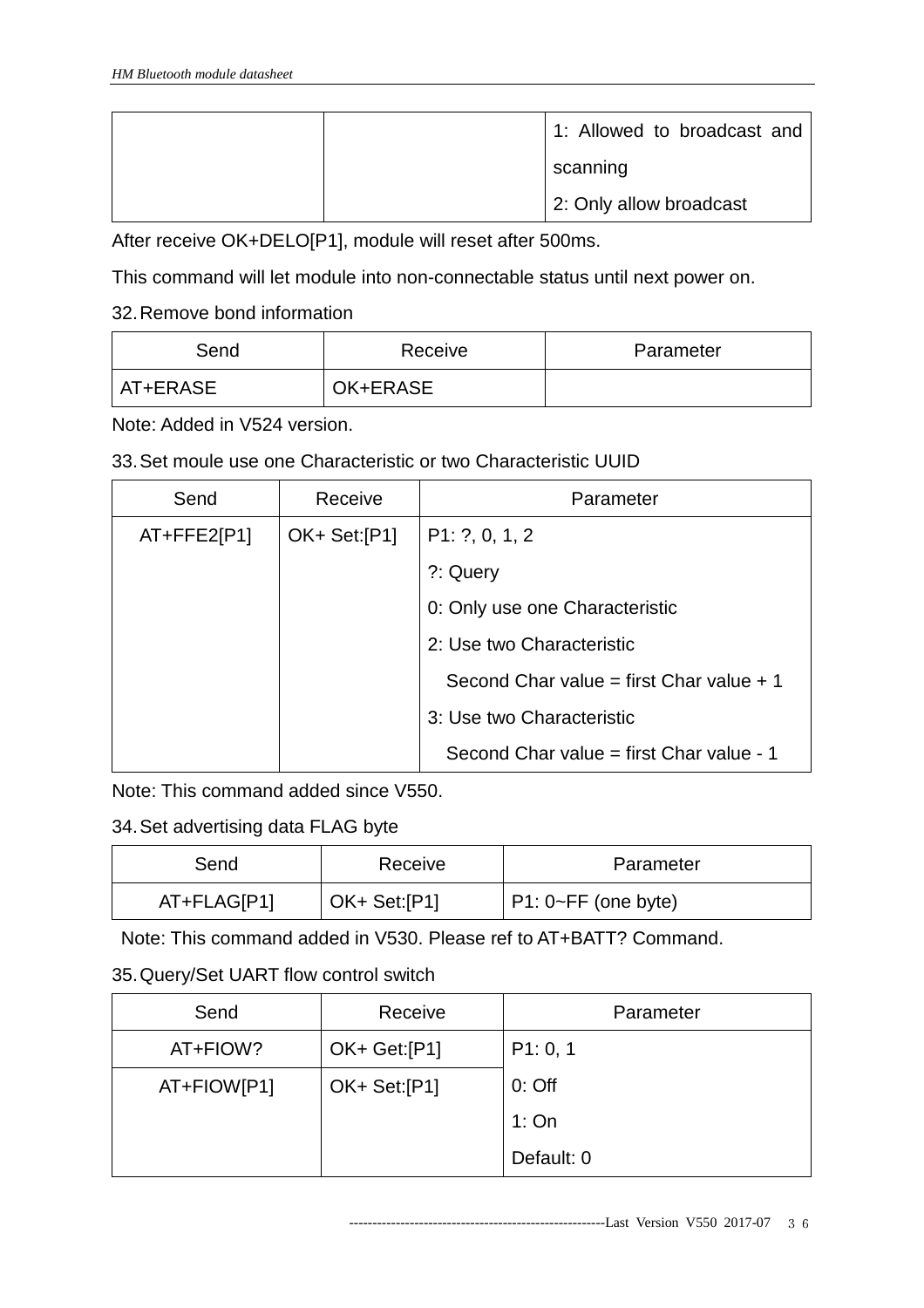#### 36.Query/Set module RX gain

| Send        | Receive      | Parameter       |
|-------------|--------------|-----------------|
| AT+GAIN?    | OK+ Get:[P1] | P1: 0, 1        |
| AT+GAIN[P1] | OK+ Set:[P1] | 0: No RX gain   |
|             |              | 1: Open RX gain |
|             |              | Default: 0      |

Note: This command is added since V535

#### 37.System Help Information

| Send     | Receive          | Parameter   |
|----------|------------------|-------------|
| AT+HELP? | Help Information | <b>None</b> |

38.Set Humi information byte in advertising data

| Send        | Receive     | Parameter         |
|-------------|-------------|-------------------|
| AT+HUMI[P1] | OK+Set:[P1] | $P1: 0x00 - 0xFF$ |

This command is used to set humi information byte in advertising data when you doesn't want to use humi function buy want to use as AT+FLAG command.

#### Added in V544

#### 39.Query/Set Module work type

| Send        | Receive      | Parameter                     |
|-------------|--------------|-------------------------------|
| AT+IMME?    | OK+ Get:[P1] | P1: 0, 1                      |
| AT+IMME[P1] | OK+ Set:[P1] | 1: When module is powered on, |
|             |              | only respond the AT Command,  |
|             |              | don't do anything. Until AT + |
|             |              | START, AT+CON, AT+CONNL       |
|             |              | commands is received.         |
|             |              | 0: When power on, module will |
|             |              | start work immediately        |
|             |              | Default: 0                    |

This command is only used for Central role.

40.Query/Set Module iBeacon switch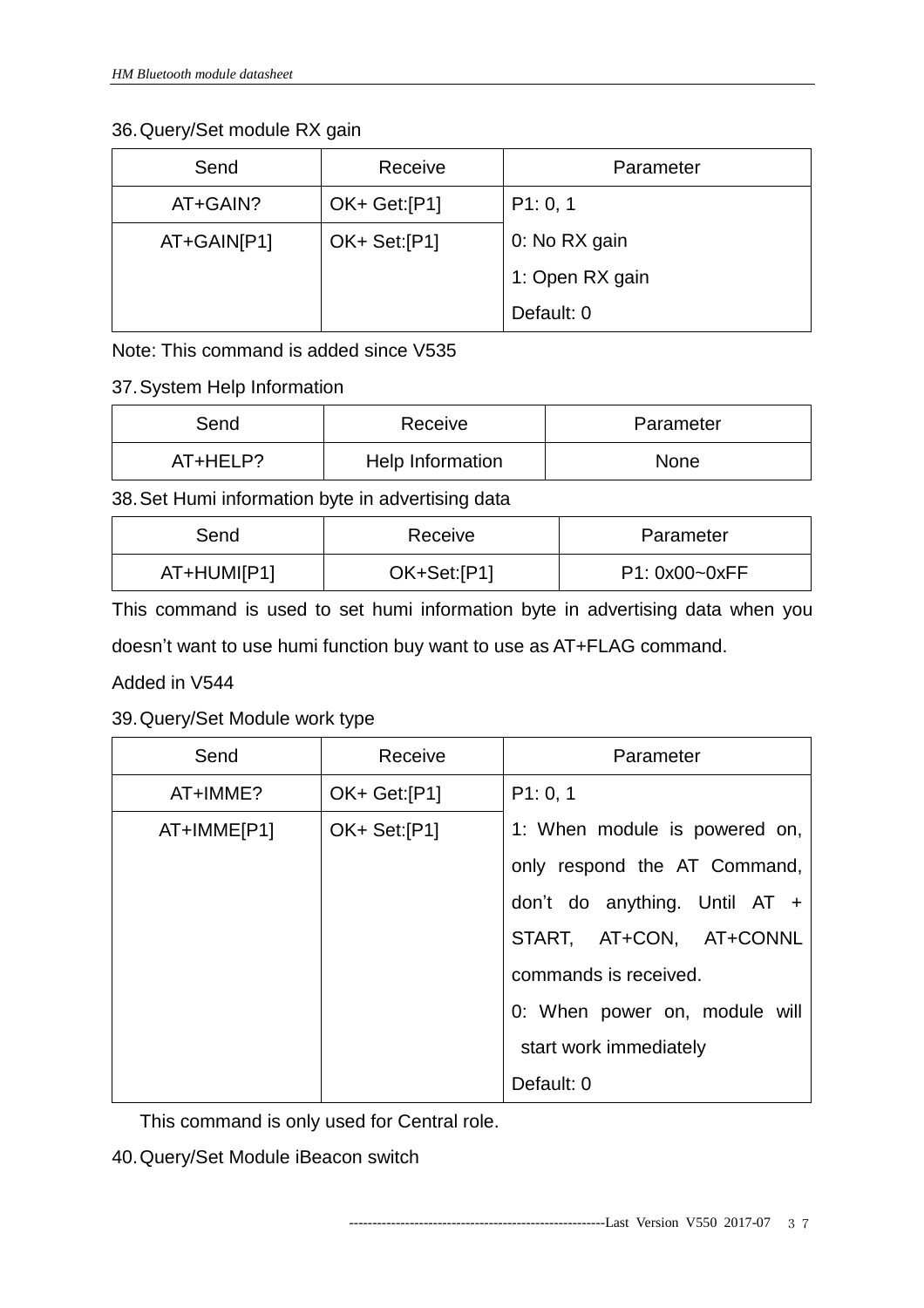| Send        | Receive     | Parameter           |
|-------------|-------------|---------------------|
| AT+IBEA?    | OK+Get:[P1] | P1: 0, 1            |
| AT+IBEA[P1] | OK+Set:[P1] | 0: Turn off iBeacon |
|             |             | 1: Turn on iBeacon  |
|             |             | Default: 0          |

iBeacon UUID is: 74278BDA-B644-4520-8F0C-720EAF059935.

This command is added since V517 version.

41.Query/Set iBeacon UUID

| Send        | Receive     | Parameter         |
|-------------|-------------|-------------------|
| AT+IBE0?    | OK+Get:[P1] | $P1:00000001-$    |
| AT+IBE0[P1] | OK+Set:[P1] | <b>FFFFFFFFE</b>  |
|             |             | Default: 74278BDA |

iBeacon UUID is: 74278BDA-B644-4520-8F0C-720EAF059935.

This command can change red color string in iBeacon UUID.

This command is added since V520 version.

e.g.: Send: AT+IBE012345678 change iBeacon UUID red color string to "12345678"

#### 42.Query/Set iBeacon UUID

| Send          | Receive     | Parameter         |
|---------------|-------------|-------------------|
| $AT+IBE1?$    | OK+Get:[P1] | $P1:00000001-$    |
| $AT+IBE1[P1]$ | OK+Set:[P1] | FFFFFFFF          |
|               |             | Default: B6444520 |

iBeacon UUID is: 74278BDA-B644-4520-8F0C-720EAF059935.

This command can change red color string in iBeacon UUID.

This command is added since V520 version.

e.g.: Send: AT+IBE112345678 change iBeacon UUID red color string to "12345678"

43.Query/Set iBeacon UUID

| rameter<br>eceive<br>$\sim$ $\sim$ |
|------------------------------------|
|------------------------------------|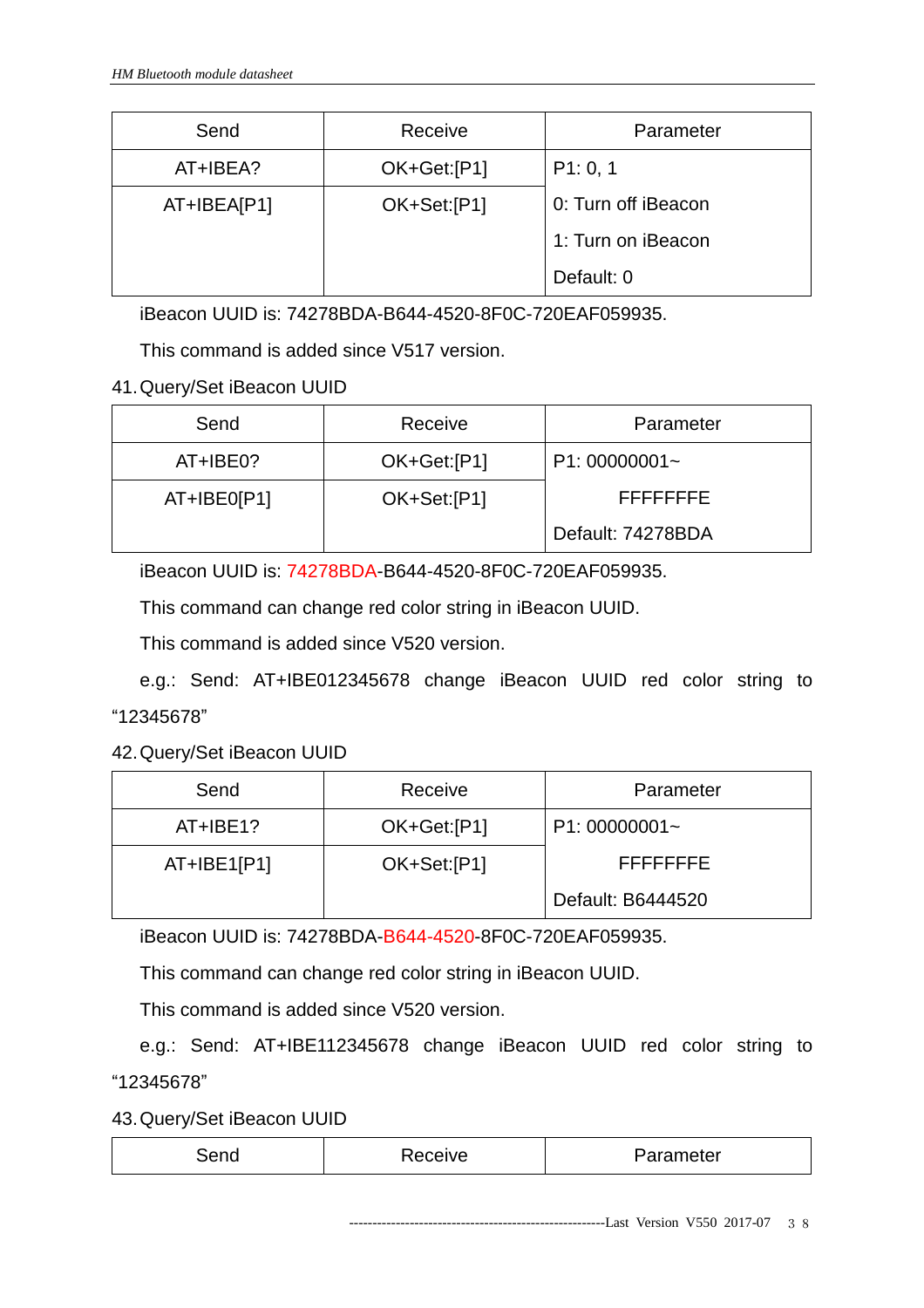| $AT+IBE2?$    | OK+Get:[P1] | $P1:00000001-$    |
|---------------|-------------|-------------------|
| $AT+IBE2[P1]$ | OK+Set:[P1] | FFFFFFFF          |
|               |             | Default: 8F0C720E |

iBeacon UUID is: 74278BDA-B644-4520-8F0C-720EAF059935.

This command can change red color string in iBeacon UUID.

This command is added since V520 version.

e.g.: Send: AT+IBE112345678 change iBeacon UUID red color string to "12345678"

44.Query/Set iBeacon UUID

| Send          | Receive     | Parameter         |
|---------------|-------------|-------------------|
| AT+IBE3?      | OK+Get:[P1] | $P1: 00000001 -$  |
| $AT+IBE3[P1]$ | OK+Set:[P1] | <b>FFFFFFFE</b>   |
|               |             | Default: AF059935 |

iBeacon UUID is: 74278BDA-B644-4520-8F0C-720EAF059935.

This command can change red color string in iBeacon UUID.

This command is added since V520 version.

e.g.: Send: AT+IBE112345678 change iBeacon UUID red color string to "12345678"

45.Query/Set Module iBeacon Marjor version

| Send        | Receive     | Parameter          |
|-------------|-------------|--------------------|
| AT+MARJ?    | OK+Get:[P1] | P1: 0x0001, 0xFFFE |
| AT+MARJ[P1] | OK+Set:[P1] | Default: 0xFFE0    |

E.g. Change marjor version to 0x0102

Send: AT+MARJ0x0102, if all is okay, module will send back OK+Set: 0x0102

This command is added since V517 version.

#### 46.Query/Set Module iBeacon minor

| Send        | Receive     | Parameter          |
|-------------|-------------|--------------------|
| AT+MINO?    | OK+Get:[P1] | P1: 0x0001, 0xFFFE |
| AT+MINO[P1] | OK+Set:[P1] | Default: 0xFFE1    |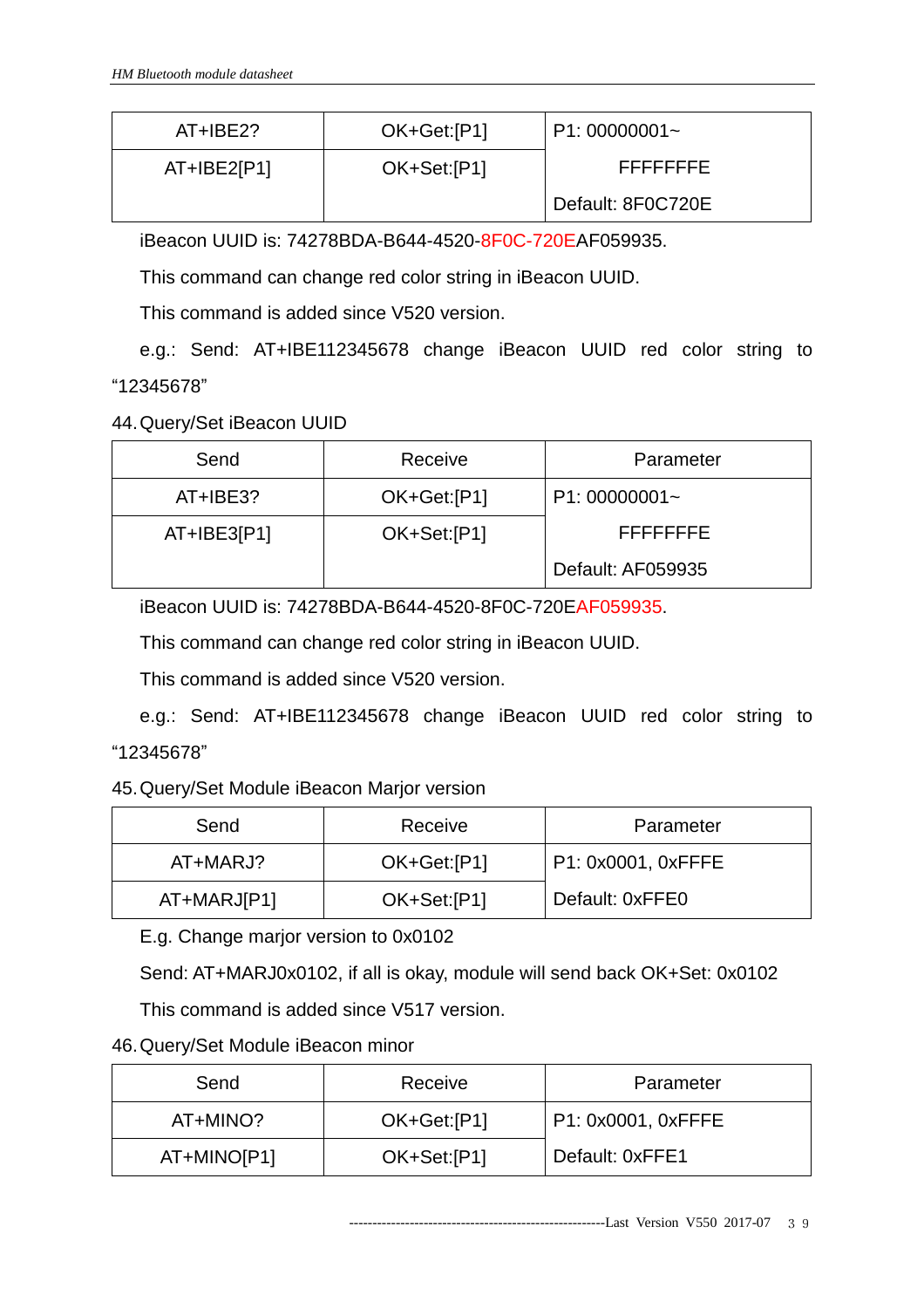This command is added since V517 version.

#### 47.Query/Set Module iBeacon Measured power

| Send        | Receive     | Parameter         |
|-------------|-------------|-------------------|
| AT+MEAS?    | OK+Get:[P1] | $P1: 0x01 - 0xFF$ |
| AT+MEAS[P1] | OK+Set:[P1] | Default: 0xC5     |

This command is added since V519 version.

#### 48.Query/Set Module Work Mode

| Send        | Receive     | Parameter                |
|-------------|-------------|--------------------------|
| AT+MODE?    | OK+Get:[P1] | P1: 0, 1, 2              |
| AT+MODE[P1] | OK+Set:[P1] | 0: Transmission Mode     |
|             |             | 1: PIO collection Mode + |
|             |             | Mode 0                   |
|             |             | 2: Remote Control Mode + |
|             |             | Mode 0                   |
|             |             | Default: 0               |

Mode 0:

Before establishing a connection, you can use the AT command configuration module through UART.

After established a connection, you can send data to remote side from each other.

Mode 1:

Before establishing a connection, you can use the AT command configuration module through UART.

After established a connection, you can send data to remote side. Remote side can do fellows:

Send AT command configuration module.

Collect PIO04 to the PIO11 pins input state of HM-10.

Collect PIO03 pins input state of HM-11.

Remote control PIO2, PIO3 pins output state of HM-10.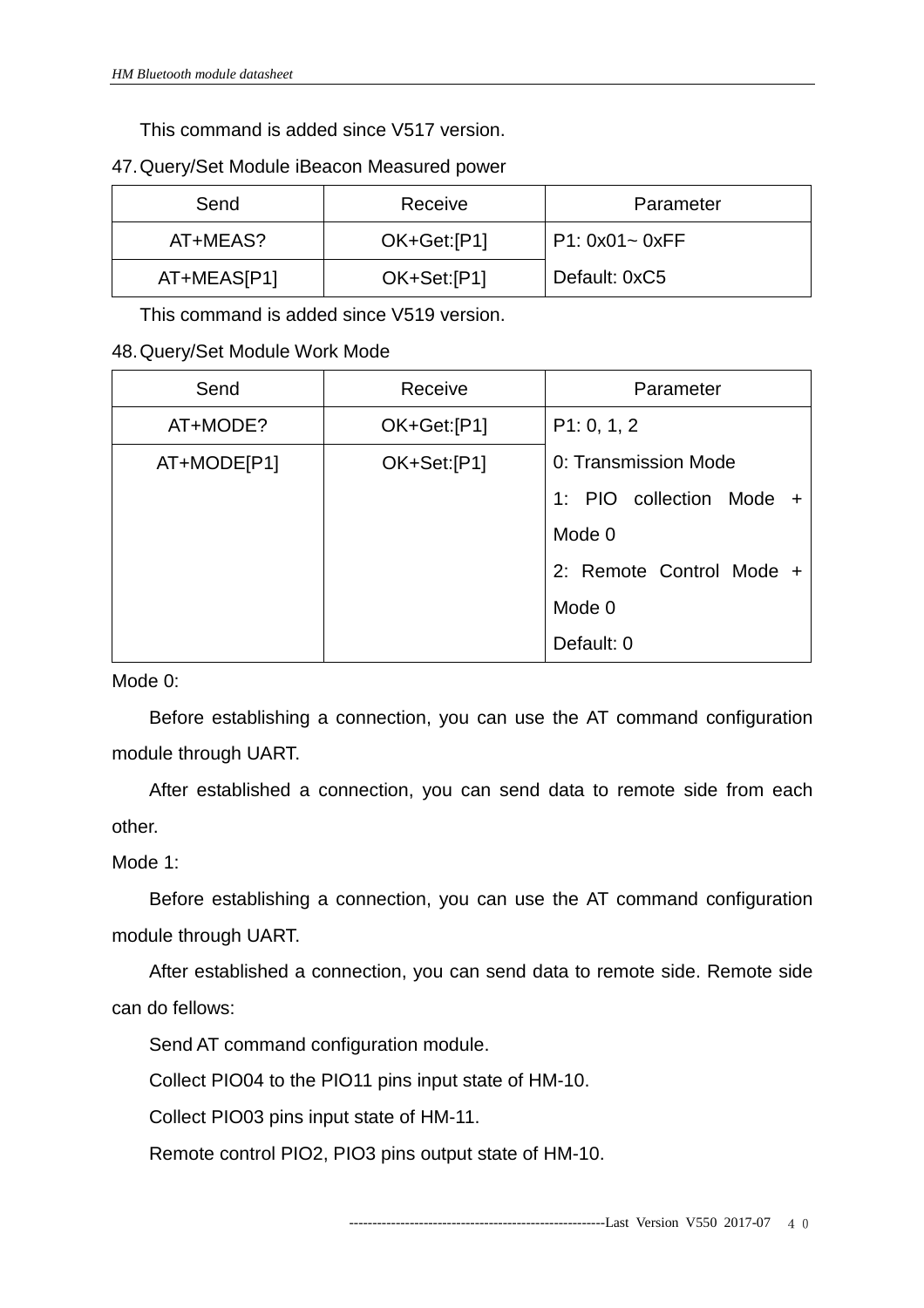Remote control PIO2 pin output state of HM-11.

Send data to module UART port (not include any AT command and per package must less than 20 bytes).

Mode 2:

Before establishing a connection, you can use the AT command configuration module through UART.

After established a connection, you can send data to remote side. Remote side can do fellows:

Send AT command configuration module.

Remote control PIO2 to PIO11 pins output state of HM-10.

Remote control PIO2, PIO3 pins output state of HM-11.

Send data to module UART port (not include any AT command and per package must less than 20 bytes).

49.Query/Set Notify information

| Send        | Receive     | Parameter       |
|-------------|-------------|-----------------|
| AT+NOTI?    | OK+Get:[P1] | P1: 0, 1        |
| AT+NOTI[P1] | OK+Set:[P1] | 0: Don't Notify |
|             |             | 1: Notify       |
|             |             | Default: 0      |

If this value is set to 1, when link ESTABLISHED or LOSTED module will send OK+CONN or OK+LOST string through UART.

50.Query/Set notify mode

| Send             | Receive     | Parameter            |
|------------------|-------------|----------------------|
| Q: AT+NOTP?      | OK+ Get[P1] | P1: 0, 1; default: 0 |
| $Q: AT+NOTP[P1]$ | OK+ Set[P1] | 0: without address   |
|                  |             | 1: with address      |

This command must work with "AT+NOTI1", if this switch is open, when the module connect to disconnect, the prompt string will include the remote address.

OK+CONN:001122334455 String "001122334455" is the MAC address string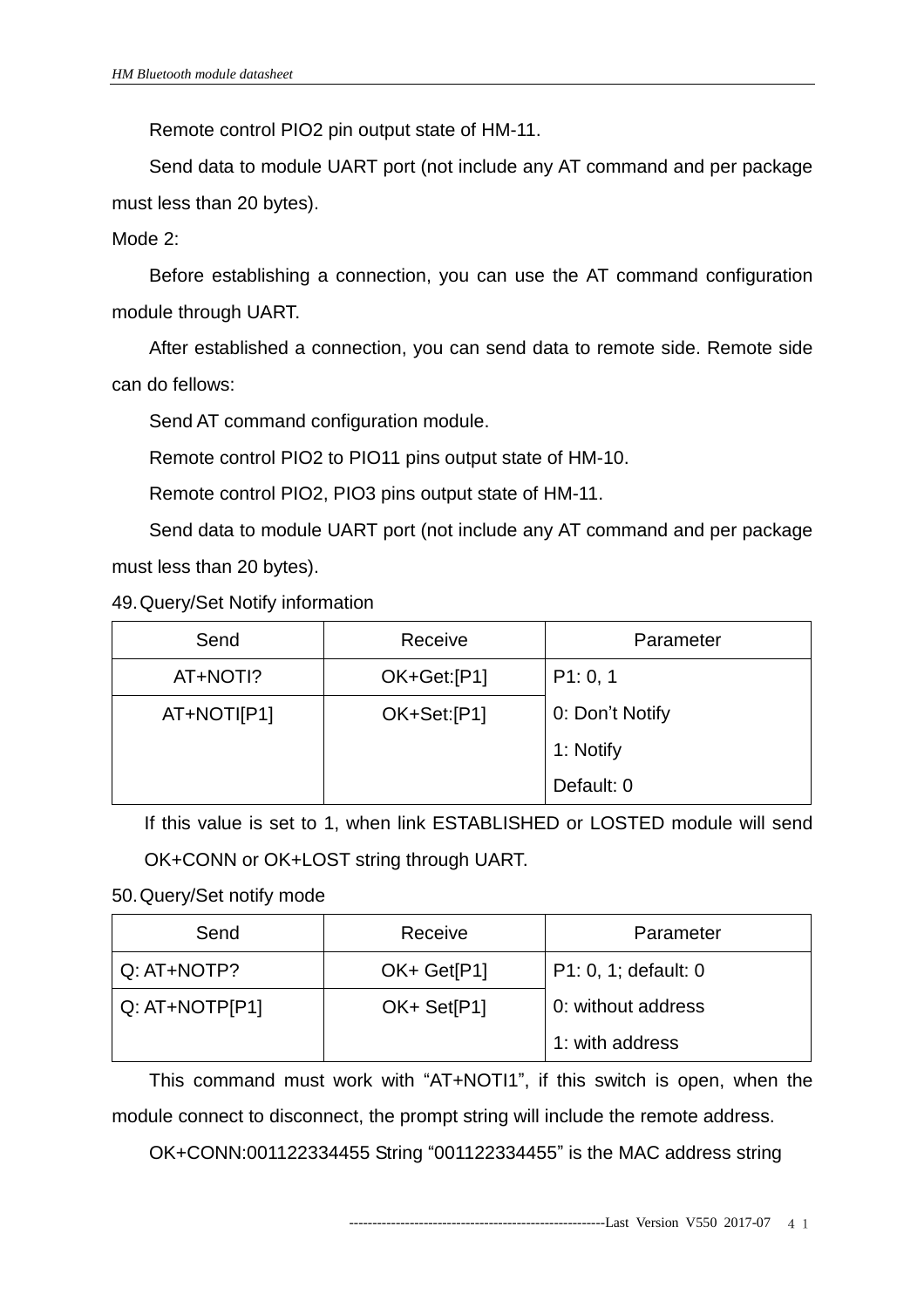#### Added since V534

#### 51.Query/Set Module name

| Send          | Receive     | Parameter                   |
|---------------|-------------|-----------------------------|
| $AT + NAME$ ? | OK+NAME[P1] | P1: module name, Max length |
| AT+NAME[P1]   | OK+Set[P1]  | is 12.<br>Default: HMSoft   |

e.g.

change module name to bill\_gates

Send: AT+NAMEbill\_gates

Receive: OK+SetName:bill\_gates

#### 52.Query/Set output driver power

| Send             | Receive     | Parameter             |  |
|------------------|-------------|-----------------------|--|
| Query: AT+PCTL?  | OK+Get:[P1] | <b>None</b>           |  |
| Set: AT+PCTL[P1] | OK+Set:[P1] | P1: 0,1               |  |
|                  |             | 0:Normal power output |  |
|                  |             | 1: Max power output   |  |
|                  |             | Default: 1            |  |

Noted: Added in V527

53.Query/Set Parity bit

| Send             | Receive     | Parameter         |
|------------------|-------------|-------------------|
| Query: AT+PARI?  | OK+Get:[P1] | None              |
| Set: AT+PARI[P1] | OK+Set:[P1] | P1: 0,1,2         |
|                  |             | 0:None            |
|                  |             | 1:EVEN            |
|                  |             | 2:ODD             |
|                  |             | Default: 0 (None) |

#### 54.Query/Set PIO1 output status (System LED)

| Send         | Receive     | Parameter |
|--------------|-------------|-----------|
| $AT + PIO1?$ | OK+Get:[P1] | P1:0,1    |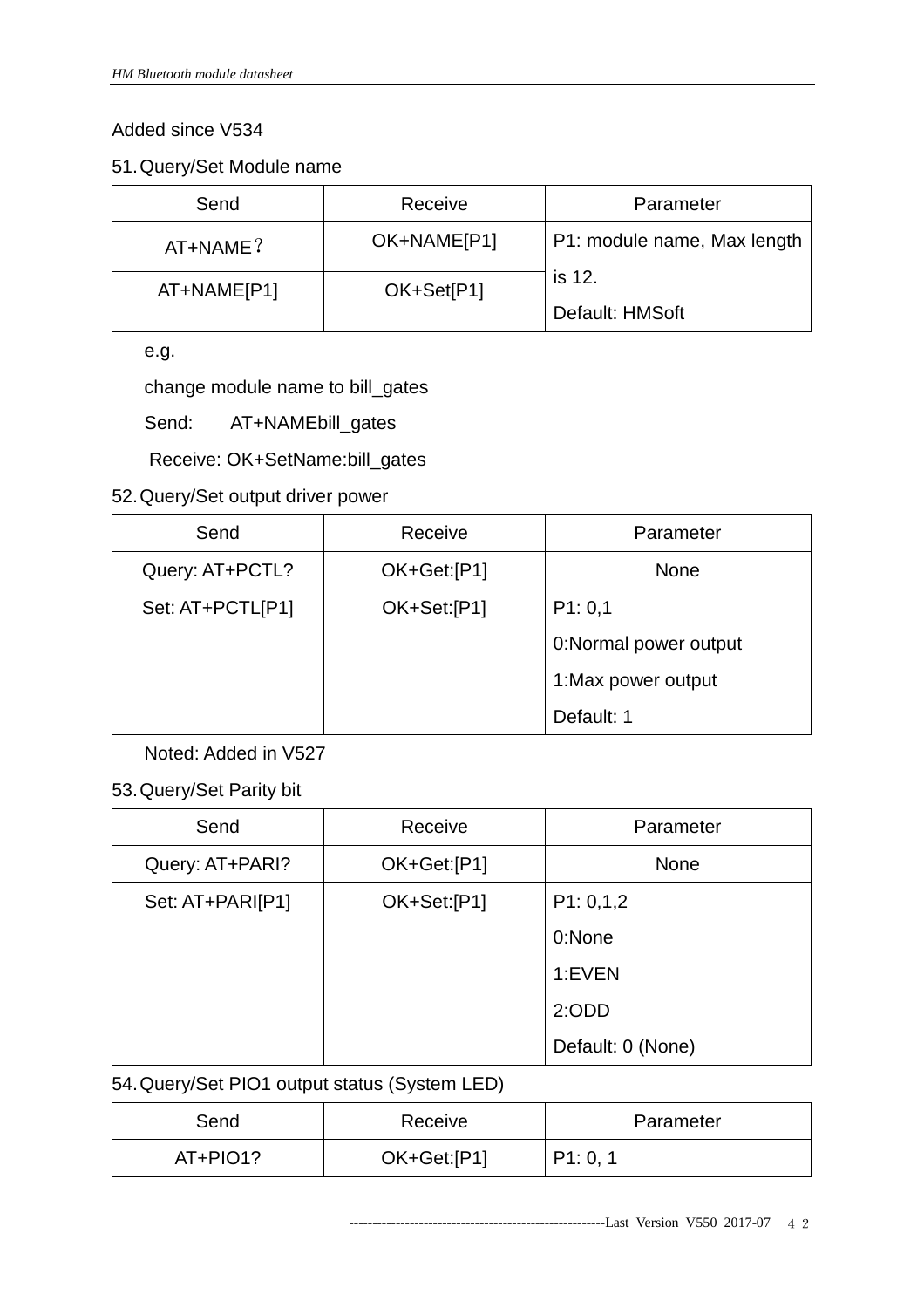| AT+ PIO1 [P1] | OK+Set:[P1] | Unconnected<br>0:<br>Output    |
|---------------|-------------|--------------------------------|
|               |             | 500ms<br>High<br>500ms<br>Low, |
|               |             | Connected output High.         |
|               |             | 1: Unconnected output Low,     |
|               |             | Connected output High.         |
|               |             | Default: 0                     |

55.Query/Set PIO pins output high or low (Only this time, when module next power on, this value is not be used)

| Send             | Receive         | Parameter                      |
|------------------|-----------------|--------------------------------|
| AT+PIO[P1]?      | OK+PIO:[P1][P2] | $P1: 2 - B, ?$                 |
| $AT+PIO[P1][P2]$ | OK+PIO:[P1][P2] | P2: 0, 1, ?                    |
|                  |                 | HM-11 only has 4 pins.         |
|                  |                 | P1 is which PIO pin you want   |
|                  |                 | to Query/Set                   |
|                  |                 | Value: 2,3,4,5,6,7,8,9,A,B.    |
|                  |                 | P2 is Query or setup value.    |
|                  |                 | "0" is low and "1" is high and |
|                  |                 | "?" is query                   |

e.g.

Query PIO2

Send: AT+PIO2?

Setup PIO2 output high

Send: AT+PIO21

Receive: OK+PIO21

HM-10 HMSensor version: P1 value is 2~A

HM-10 HMSoft version: P1 value is 2~B

HM-11 HMSensor version: P1 value is 2

HM-11 HMSoft version: P1 value is 2, 3

V525 added PIO2 PWM function, P2 value is 0~9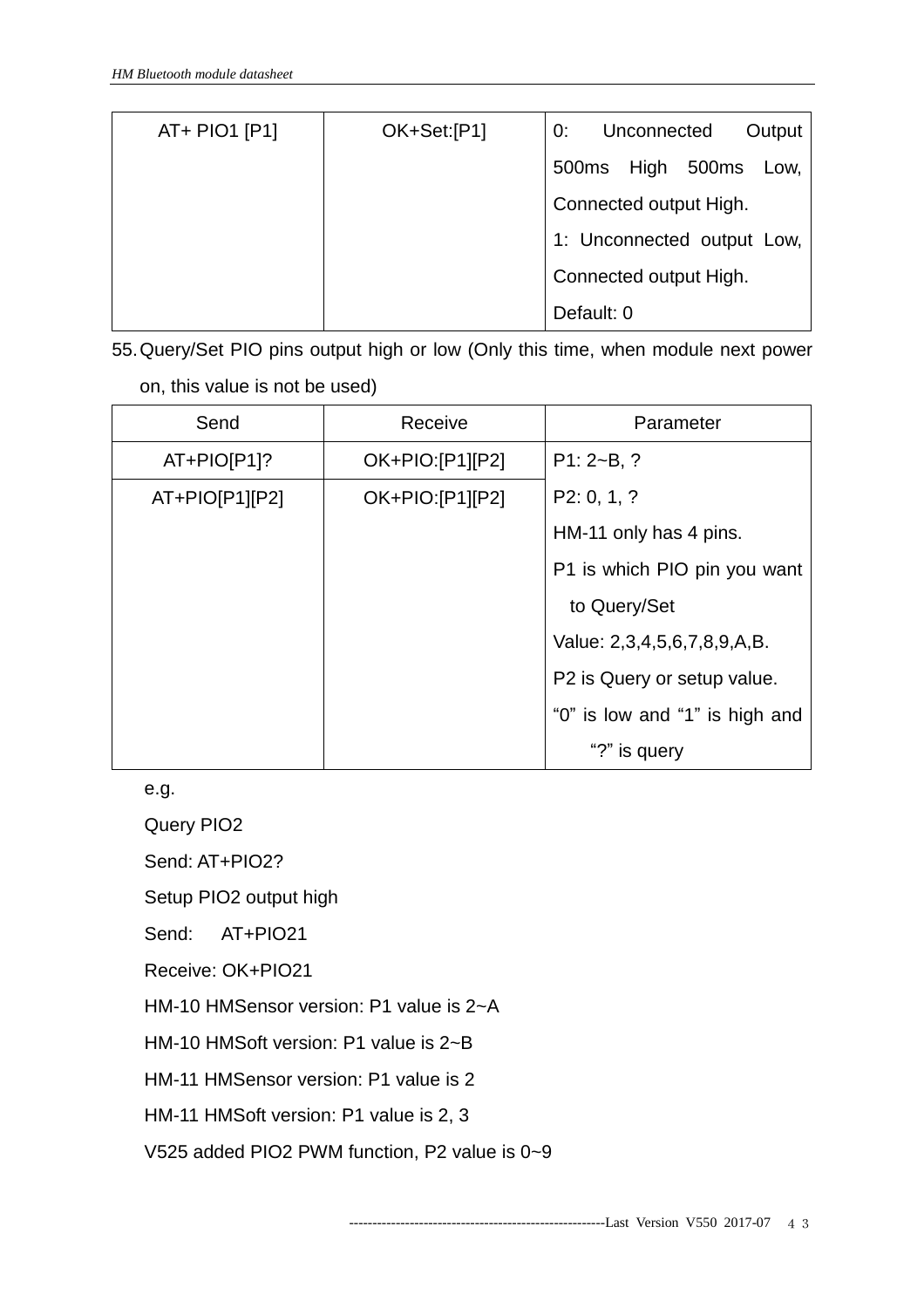0: output low

1: output high

2: output 100ms PWM

3: output 200ms PWM

……

9: output 800ms PWM

V527 added AT+PIO?? Format query all pins output state.

56.Query/Set Pin Code

| Send         | Receive     |    |                 | Parameter |       |
|--------------|-------------|----|-----------------|-----------|-------|
| AT+PASS?     | OK+Get:[P1] | P1 | <b>IS</b>       | Pin       | Code, |
| $AT+PIN[P1]$ | OK+Set:[P1] |    | 000000~999999   |           |       |
|              |             |    | Default: 000000 |           |       |

e.g.

Query Pin Code

Send: AT+PIN?

Receive: OK+PIN:000000

Setup Pin Code 008888

Send: AT+PIN008888

Receive: OK+Set:008888

#### 57.Query/Set Module Power

| Send          | Receive     | Parameter       |
|---------------|-------------|-----------------|
| AT+POWE?      | OK+Get:[P1] | <b>None</b>     |
| AT+ POWE [P1] | OK+Set:[P1] | $P1: 0 - 3$     |
|               |             | $-23$ dbm<br>0: |
|               |             | -6dbm<br>1:     |
|               |             | 0dbm<br>2:      |
|               |             | 6dbm<br>3:      |
|               |             | Default: 2      |

58.Query/Set Module sleep type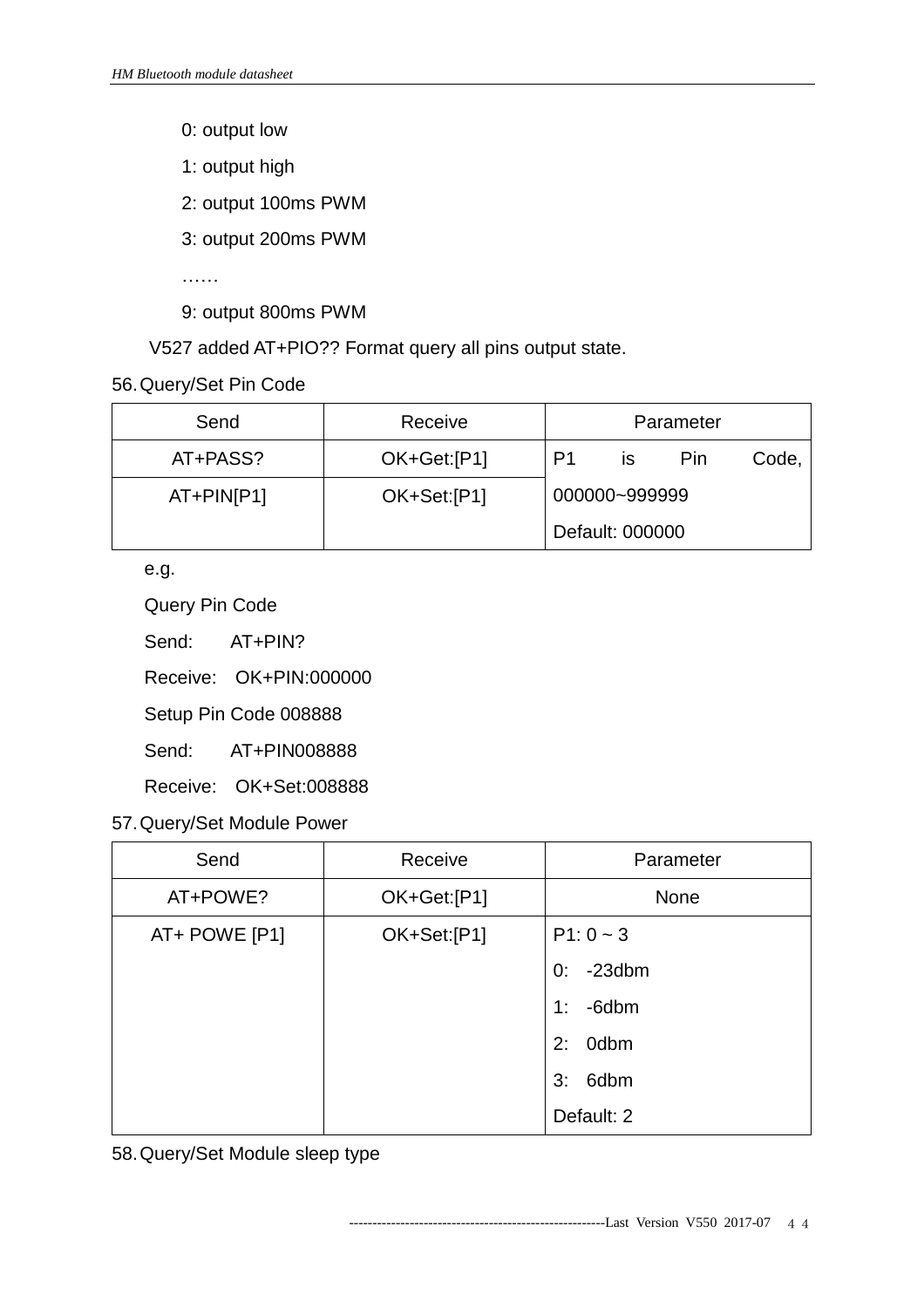| Send        | Receive     | Parameter          |  |
|-------------|-------------|--------------------|--|
| AT+PWRM?    | OK+Get:[P1] | <b>None</b>        |  |
| AT+PWRM[P1] | OK+Set:[P1] | $P1: 0 - 1$        |  |
|             |             | 0:Auto sleep       |  |
|             |             | 1:don't auto sleep |  |
|             |             | Default: 1         |  |

Only support peripheral role.

#### 59.Query/Set reliable advertising mode

| Send        | Receive      | Parameter               |
|-------------|--------------|-------------------------|
| AT+RELI?    | OK+ Get:[P1] | P1: 0, 1                |
| AT+RELI[P1] | OK+ Set:[P1] | 0: Normal advertising   |
|             |              | 1: Reliable advertising |
|             |              | Default: 0              |

Note: This command is added since V530

#### 60.Restore all setup value to factory setup

| Send     | Receive         | Parameter |
|----------|-----------------|-----------|
| AT+RENEW | <b>OK+RENEW</b> | None      |

61.Restart module

| Send     | Receive  | Parameter   |
|----------|----------|-------------|
| AT+RESET | OK+RESET | <b>None</b> |

## 62.Query/Set Master and Slaver Role

| Send        | Receive     | Parameter     |  |
|-------------|-------------|---------------|--|
| AT+ROLE?    | OK+Get:[P1] | P1: 0, 1      |  |
| AT+ROLE[P1] | OK+Set:[P1] | 0: Peripheral |  |
|             |             | 1: Central    |  |
|             |             | Default: 0    |  |

### 63.Query RSSI Value

| Send     | Receive      | Parameter   |
|----------|--------------|-------------|
| AT+RSSI? | OK+RSSI:[P1] | <b>None</b> |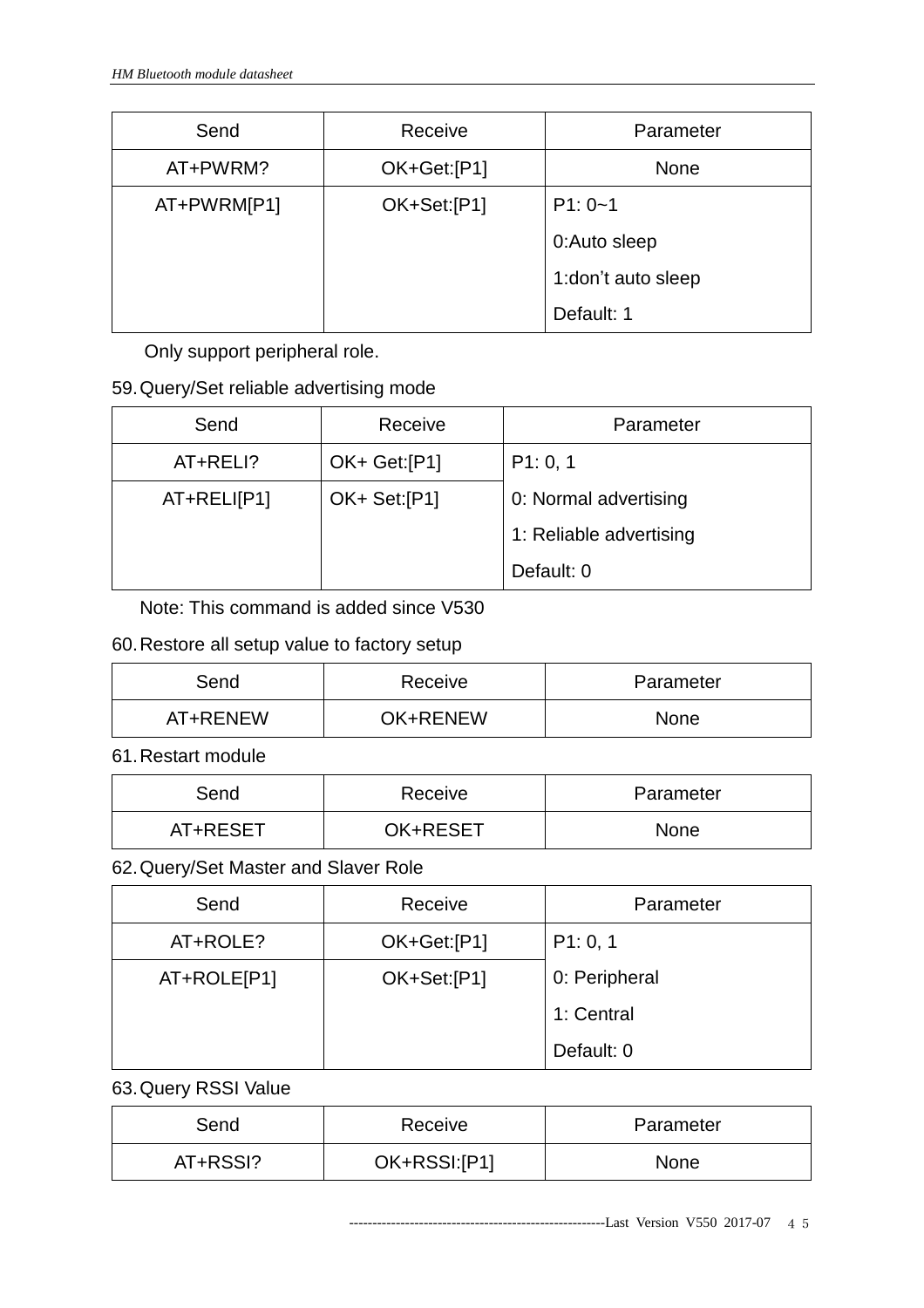#### Require: AT+MODE value > 0

This command only used by Remote device query after connected.

#### 64.Query Last Connected Device Address

| Send     | Receive             | Parameter   |
|----------|---------------------|-------------|
| AT+RADD? | OK+RADD:MAC Address | <b>None</b> |

65.Query/Set Module Sensor work interval

| Send       | Receive     | Parameter             |
|------------|-------------|-----------------------|
| AT+RAT??   | OK+Get:[P1] | $P1:00-99$            |
| AT+RAT[P1] | OK+Set:[P1] | 0:Save when connected |
|            |             | 1:Don't Save          |
|            |             | Default: 0            |
|            |             | Unit: minute          |

Note: This command is only use for HMSensor

#### 66.Query/Set Stop bit

| Send        | Receive     | Parameter                 |
|-------------|-------------|---------------------------|
| AT+STOP?    | OK+Get:[P1] | <b>None</b>               |
| AT+STOP[P1] | OK+Set:[P1] | P1:0, 1                   |
|             |             | 0: One stop bit           |
|             |             | 1: Two stop bit           |
|             |             | Default: 0 (One stop bit) |

#### 67.Work immediately (Switch to auto work state)

| Send     | Receive  | Parameter   |
|----------|----------|-------------|
| AT+START | OK+START | <b>None</b> |

This command is only used when AT+IMME1 is setup.

#### 68.Query Module into sleep mode

| Send     | Receive  | Parameter   |
|----------|----------|-------------|
| AT+SLEEP | OK+SLEEP | <b>None</b> |

Only support Peripheral role.

69.Query/Set Module save connected address information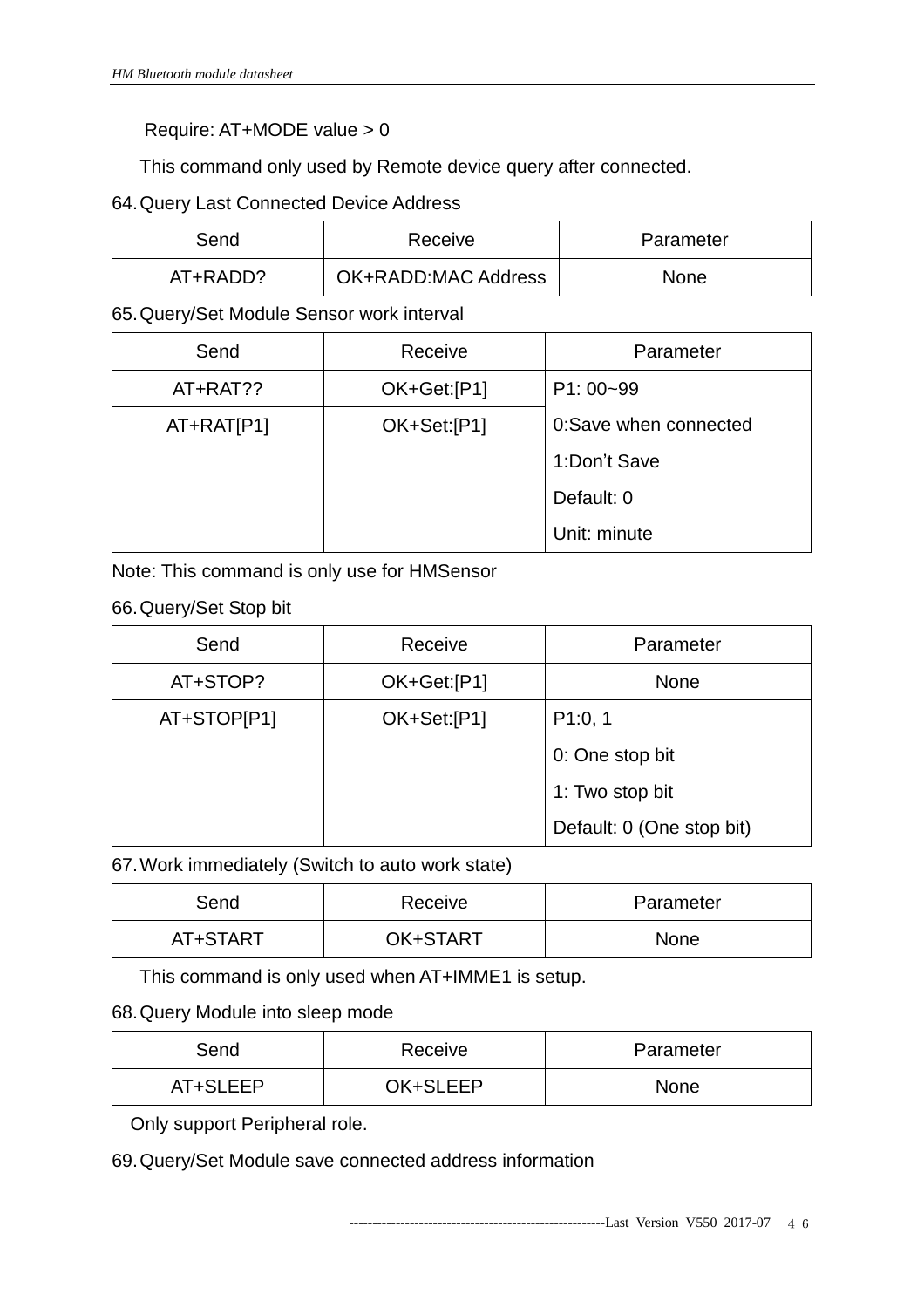| Send        | Receive     | Parameter             |
|-------------|-------------|-----------------------|
| AT+SAVE?    | OK+Get:[P1] | <b>None</b>           |
| AT+SAVE[P1] | OK+Set:[P1] | $P1: 0 - 1$           |
|             |             | 0:Save when connected |
|             |             | 1:Don't Save          |
|             |             | Default: 0            |

Note: After power on, if module checked this information, module will try to connect it until AT+TCON command setting timeout or AT+CLEAR command to clear this information, then module will into discovery mode.

70.Query/Set Module discovery time when module in master role

| Send        | Receive     | Parameter          |
|-------------|-------------|--------------------|
| AT+SCAN?    | OK+Get:[P1] | <b>None</b>        |
| AT+SCAN[P1] | OK+Set:[P1] | $P1:1 - 9$         |
|             |             | Unit: Second       |
|             |             | Default: 3 Seconds |

Note: Add in V543

#### 71.Query/Set sensor type on module PIO11(HM-11 is PIO3)

| Send        | Receive     | Parameter   |
|-------------|-------------|-------------|
| AT+SENS?    | OK+Get:[P1] | P1: 0, 1, 2 |
| AT+SENS[P1] | OK+Set:[P1] | 0: None     |
|             |             | 1: DHT11    |
|             |             | 2: DS18B20  |
|             |             | Default: 0  |

Note: This command is use for HMSensor.

## 72.Query/Set if show device information when discovery

| Send        | Receive     | Parameter                |
|-------------|-------------|--------------------------|
| AT+SHOW?    | OK+Get:[P1] | <b>None</b>              |
| AT+SHOW[P1] | OK+Set:[P1] | P1: 0, 1, 2              |
|             |             | 0:Don't show information |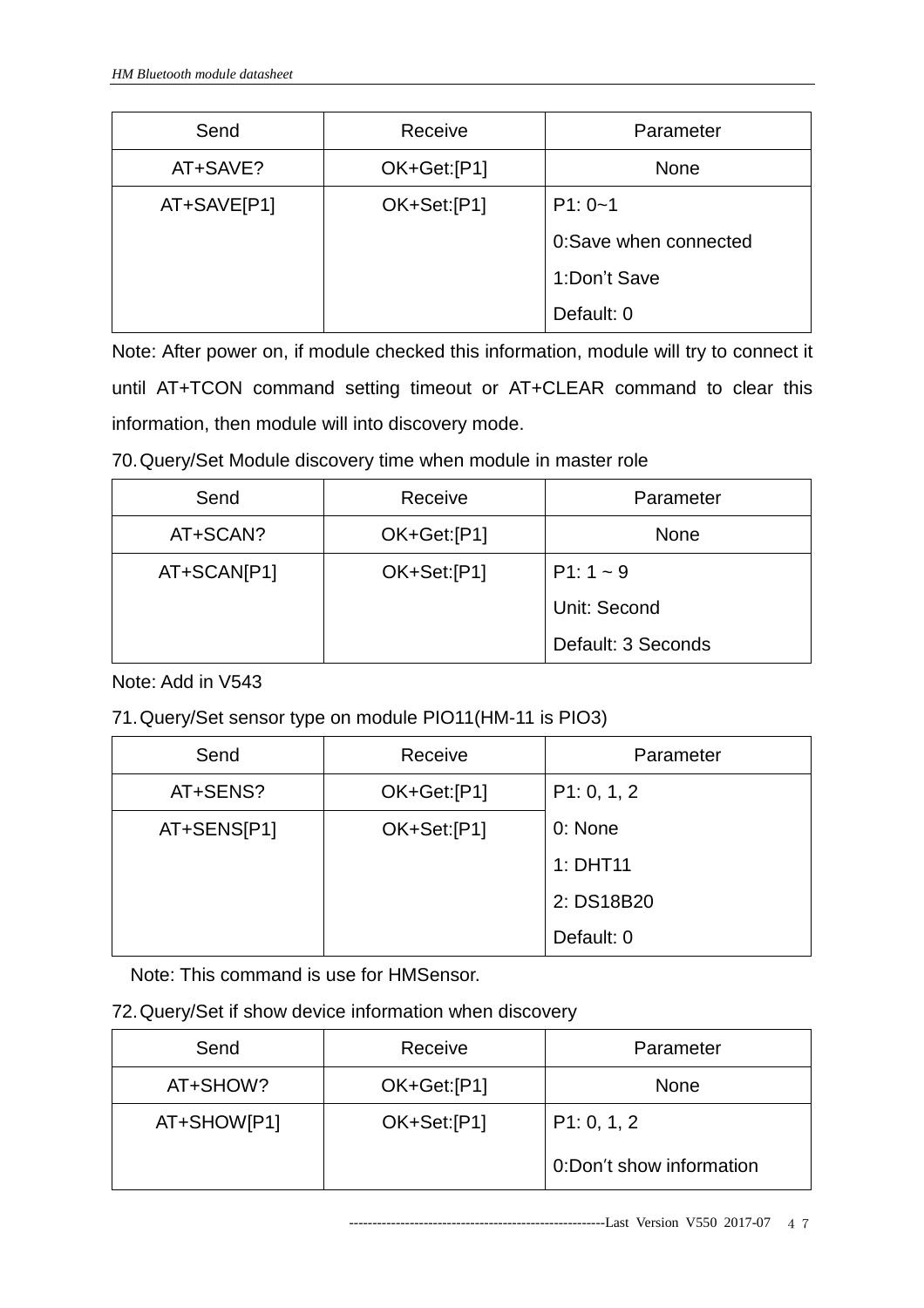|  | 1:Show name           |
|--|-----------------------|
|  | 2: Show RSSI          |
|  | 3: Show RSSI and Name |
|  | Default: 0            |

If AT+SHOW1 is setup, AT+DISC? Command will add the device name information into scan result package.

If AT+SHOW2 is setup, AT+DISC? Command will add device rssi information into scan result package.

If AT+SHOW3 is setup, AT+DISC? Command will add device name and rssi information into scan result package.

73.Query/Set Module Sensor Temperature and humidity(if has a sensor)

| Send     | Receive         | Parameter   |
|----------|-----------------|-------------|
| AT+TEHU? | OK+Get:[P1][P2] | P1: 000~120 |
|          |                 | P2: 000~100 |

Note: This command is only use for HMSensor version.

This value is added into scan response data package.

Data format is  $0x02$ ,  $0x16$ ,  $0x00$ ,  $0xB0$ , [reserved], [temperature], [ humidity], [battery].

Android:

Included in OnLeScan function result array, you can see it direct.

iOS:

Included in LeScan function result NSDictionary struct, service id is 0xB000.

74.Query DS18B20 Sensor or IC temperature

| Send     | Receive     | Parameter       |
|----------|-------------|-----------------|
| AT+TEMP? | OK+Get:[P1] | P1:             |
|          |             | 000.000~255.000 |

Note1: if not setup AT+SENS value, will get IC temperature.

Note2: Added in V523 version, Modified at V544.

75.Set temperature information byte in advertising data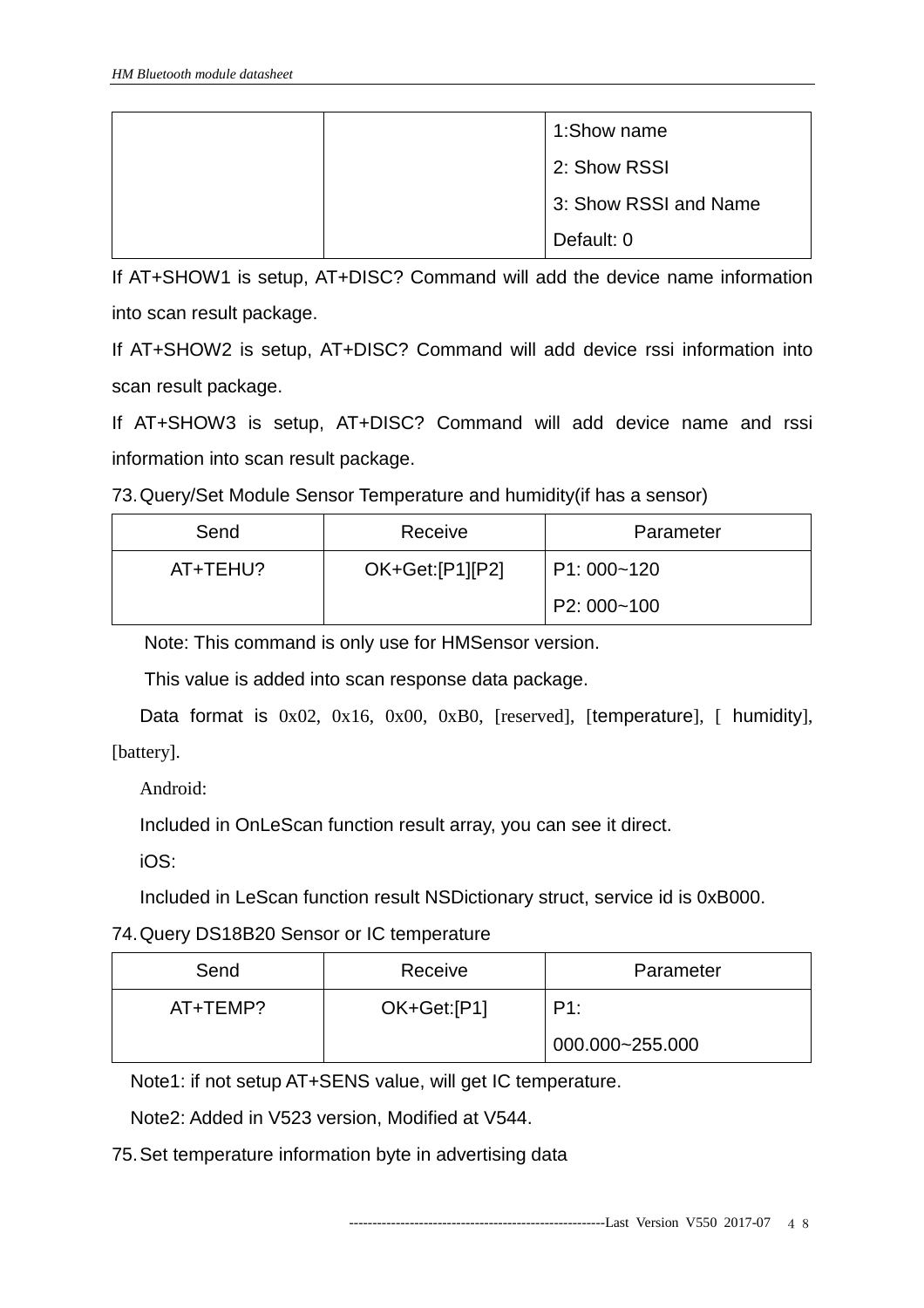| Send        | Receive     | Parameter         |
|-------------|-------------|-------------------|
| AT+TEMP[P1] | OK+Set:[P1] | $P1: 0x00 - 0xFF$ |
|             |             | Not include '?'   |

This command is used to set temperature information byte in advertising data when you doesn't want to use temperature function buy want to use as AT+FLAG command.

Added in V544

|  |  | 76. Query/Set module connect remote device timeout value |
|--|--|----------------------------------------------------------|
|--|--|----------------------------------------------------------|

| Send        | Receive     | Parameter                      |
|-------------|-------------|--------------------------------|
| AT+TCON?    | OK+Get:[P1] | <b>None</b>                    |
| AT+TCON[P1] | OK+Set:[P1] | P1 is timeout value. When      |
|             |             | time is up, module will not    |
|             |             | this<br>address<br>connect     |
|             |             | anymore, then enter search     |
|             |             | mode.                          |
|             |             | <b>P1</b><br>allowed<br>value: |
|             |             | 000000~999999                  |
|             |             | Unit is ms.                    |
|             |             | Default:                       |
|             |             | 000000 Connect forever         |

This value is only used for Central Role, when module has Last Connected address.

#### 77. Query/Set Module Bond Mode

| Send        | Receive     | Parameter            |
|-------------|-------------|----------------------|
| AT+TYPE?    | OK+Get:[P1] | <b>None</b>          |
| AT+TYPE[P1] | OK+Set:[P1] | $P1: 0 - 2$          |
|             |             | 0:Not need PIN Code  |
|             |             | 1: Auth not need PIN |
|             |             | 2: Auth with PIN     |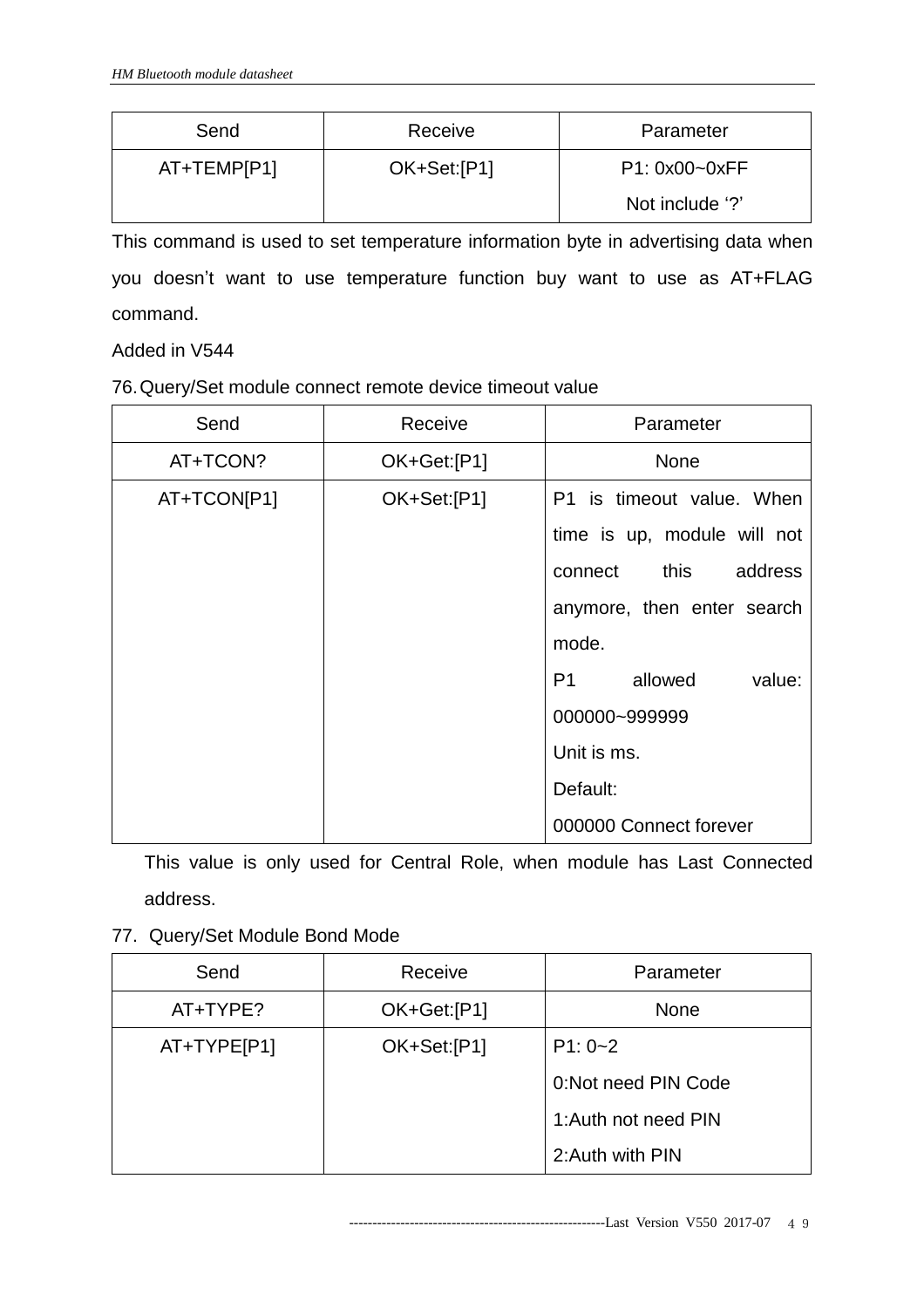|  | 3: Auth and bond |
|--|------------------|
|  | Default: 0       |

**Important: If your module version is less than V515, please don't use this command.** 

#### **Under android 4.3 AT+TYPE1 is same to AT+TYPE2.**

#### **Note: Value 3 is added in V524.**

78.Query/Set service UUID

| Send        | Receive     | Parameter         |
|-------------|-------------|-------------------|
| AT+UUID?    | OK+Get:[P1] | P1: 0x0001~0xFFFE |
| AT+UUID[P1] | OK+Set:[P1] | Default: 0xFFE0   |

e.g. Change UUID value to 0xAAA0

Send: AT+UUID0xAAA0

Recv: OK+Set:0xAAA0

79.Query/Set UART sleep type

| Send        | Receive     | Parameter                       |
|-------------|-------------|---------------------------------|
| AT+UART?    | OK+Get:[P1] | $P1: 0 - 1$                     |
| AT+UART[P1] | OK+Set:[P1] | 0: When module into sleep       |
|             |             | mode, you can wake<br><b>up</b> |
|             |             | module through UART.            |
|             |             | 1: When module into sleep       |
|             |             | mode, also shutdown UART.       |
|             |             | Default: 0xFFE0                 |

Note: This command is only use for HMSensor version.

#### 80.Query Software Version

| Send     | Receive             | Parameter   |
|----------|---------------------|-------------|
| AT+VERR? | Version Information | <b>None</b> |
| AT+VERS? |                     |             |